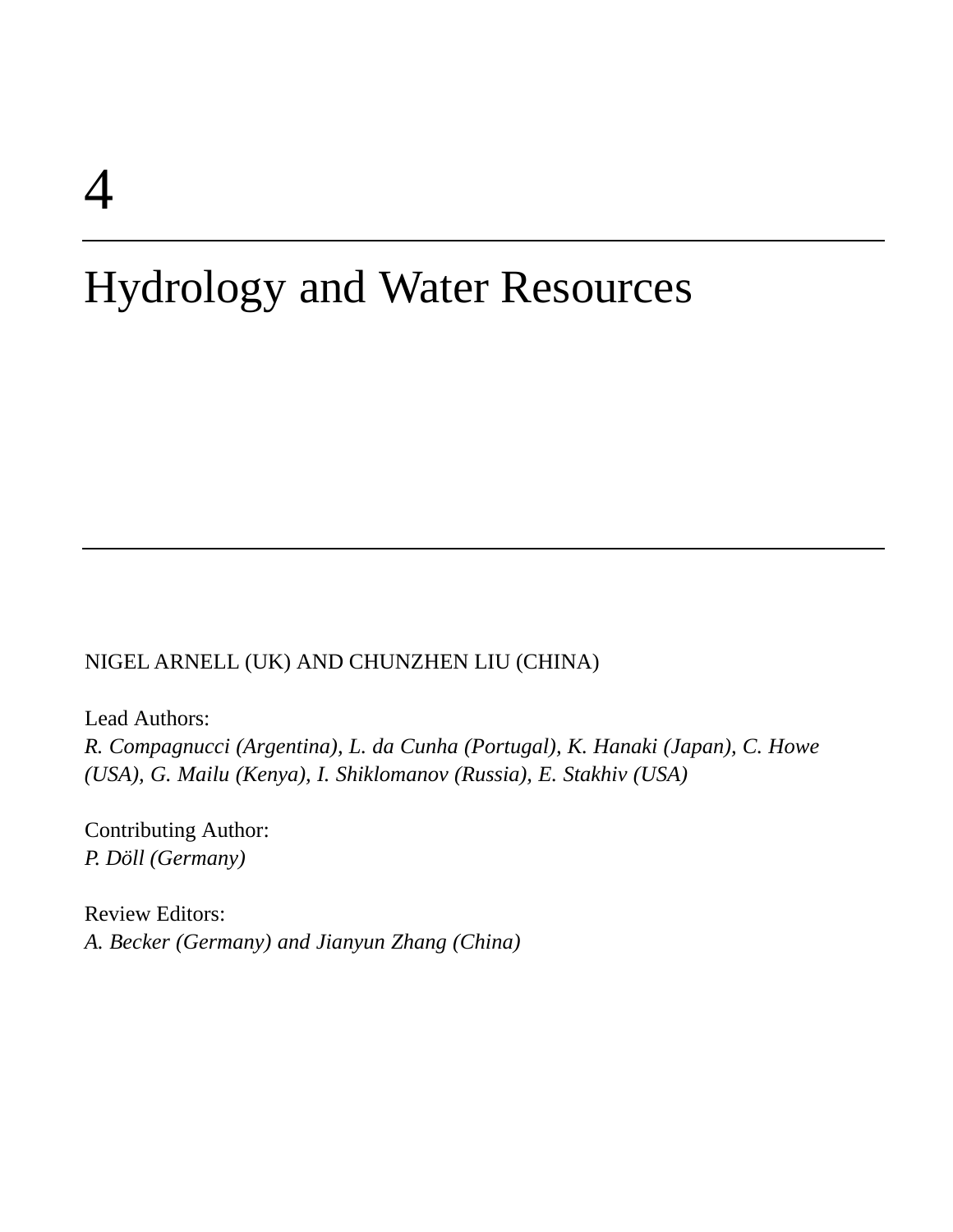# **CONTENTS**

|      | <b>Executive Summary</b>                                                                        |                                                                                                         |            |  |  |  |
|------|-------------------------------------------------------------------------------------------------|---------------------------------------------------------------------------------------------------------|------------|--|--|--|
| 4.1. |                                                                                                 | <b>Introduction and Scope</b>                                                                           | 195        |  |  |  |
| 4.2  | <b>State of Knowledge of Climate Change</b><br><b>Impacts on Hydrology and Water Resources:</b> |                                                                                                         |            |  |  |  |
|      | 4.2.1                                                                                           | <b>Progress since the Second Assessment Report</b>                                                      | 195        |  |  |  |
|      | 4.2.2                                                                                           | Introduction<br>Estimating the Impacts of Climate Change<br>4.2.3. Increased Awareness of the Effect of | 195<br>195 |  |  |  |
|      |                                                                                                 | Climatic Variability on Hydrology                                                                       |            |  |  |  |
|      | 4.2.4.                                                                                          | and Water Resources                                                                                     | 196        |  |  |  |
|      |                                                                                                 | <b>Adaptation to Climate Change</b><br>in the Water Sector                                              | 196        |  |  |  |
| 4.3. |                                                                                                 | <b>Effects on the Hydrological Cycle</b>                                                                | 197        |  |  |  |
|      |                                                                                                 | 4.3.1. Introduction                                                                                     | 197        |  |  |  |
|      |                                                                                                 | 4.3.2. Precipitation                                                                                    | 197        |  |  |  |
|      |                                                                                                 | 4.3.3. Evaporation                                                                                      | 198        |  |  |  |
|      |                                                                                                 | 4.3.4. Soil Moisture                                                                                    | 199        |  |  |  |
|      |                                                                                                 | 4.3.5. Groundwater Recharge and Resources                                                               | 199        |  |  |  |
|      |                                                                                                 | 4.3.6. River Flows                                                                                      | 200        |  |  |  |
|      |                                                                                                 | 4.3.6.1. Trends in Observed Streamflow                                                                  | 200        |  |  |  |
|      |                                                                                                 | 4.3.6.2. Effects of Climate Change                                                                      |            |  |  |  |
|      |                                                                                                 | on River Flows                                                                                          | 202        |  |  |  |
|      | 4.3.7. Lakes                                                                                    |                                                                                                         | 204        |  |  |  |
|      |                                                                                                 | 4.3.8. Changes in Flood Frequency                                                                       | 205        |  |  |  |
|      |                                                                                                 | 4.3.9. Changes in Hydrological                                                                          |            |  |  |  |
|      |                                                                                                 | Drought Frequency                                                                                       | 206        |  |  |  |
|      |                                                                                                 | 4.3.10. Water Quality                                                                                   | 207        |  |  |  |
|      |                                                                                                 | 4.3.11. Glaciers and Small Ice Caps                                                                     | 208        |  |  |  |
|      |                                                                                                 | 4.3.12. River Channel Form and Stability                                                                | 209        |  |  |  |
|      |                                                                                                 | 4.3.13. Climate Change and Climatic Variability                                                         | 209        |  |  |  |
| 4.4. |                                                                                                 | <b>Effects on Water Withdrawals</b>                                                                     | 209        |  |  |  |
|      |                                                                                                 | 4.4.1. Introduction                                                                                     | 209        |  |  |  |
|      |                                                                                                 | 4.4.2. World Water Use                                                                                  | 210        |  |  |  |
|      |                                                                                                 | 4.4.3. Sensitivity of Demand to Climate Change                                                          | 211        |  |  |  |

| 4.5. |                   | <b>Impacts on Water Resources and Hazards</b> | 212 |
|------|-------------------|-----------------------------------------------|-----|
|      | 4.5.1.            | Introduction                                  | 212 |
|      |                   | 4.5.2. Impacts of Climate Change on           |     |
|      |                   | Water Resources: AGlobal Perspective          | 213 |
|      |                   | 4.5.3. Catchment and System Case Studies      | 213 |
|      |                   | 4.5.4. Impacts of Climate Change on           |     |
|      |                   | Water Resources: An Overview                  | 217 |
|      |                   | 4.6. Adaptation Options and                   |     |
|      |                   | <b>Management Implications</b>                | 218 |
|      |                   | 4.6.1. Introduction                           | 218 |
|      |                   | 4.6.2. Water Management Options               | 219 |
|      |                   | 4.6.3. Implications of Climate Change         |     |
|      |                   | for Water Management Policy                   | 221 |
|      |                   | 4.6.4. Factors Affecting Adaptive Capacity    | 222 |
|      |                   | 4.6.5. Adaptation to Climate Change           |     |
|      |                   | in the Water Sector: An Overview              | 223 |
| 4.7. |                   | <b>Integration: Water and Other Sectors</b>   | 224 |
|      |                   | 4.7.1. The Nonclimate Context                 | 224 |
|      | 4.7.2.            | Water and Other Related Sectors               | 224 |
|      |                   | 4.7.2.1. Ecosystems (TAR Chapter 5)           | 224 |
|      |                   | 4.7.2.2. Coastal and Marine Zones             |     |
|      |                   | (TAR Chapter 6)                               | 224 |
|      |                   | 4.7.2.3. Settlements (TAR Chapter 7)          | 224 |
|      |                   | 4.7.2.4. Financial Services                   |     |
|      |                   | (TAR Chapter 8)                               | 225 |
|      |                   | 4.7.2.5. Health (TAR Chapter 9)               | 225 |
|      |                   | 4.7.3. Water and Conflict                     | 225 |
| 4.8. |                   | <b>Science and Information Needs</b>          | 225 |
|      | 4.8.1.            | Introduction                                  | 225 |
|      |                   | 4.8.2. Estimating Future Impacts              |     |
|      |                   | of Climate Change                             | 225 |
|      |                   | 4.8.3. Adapting to Climate Change             | 226 |
|      | <b>References</b> |                                               | 227 |
|      |                   |                                               |     |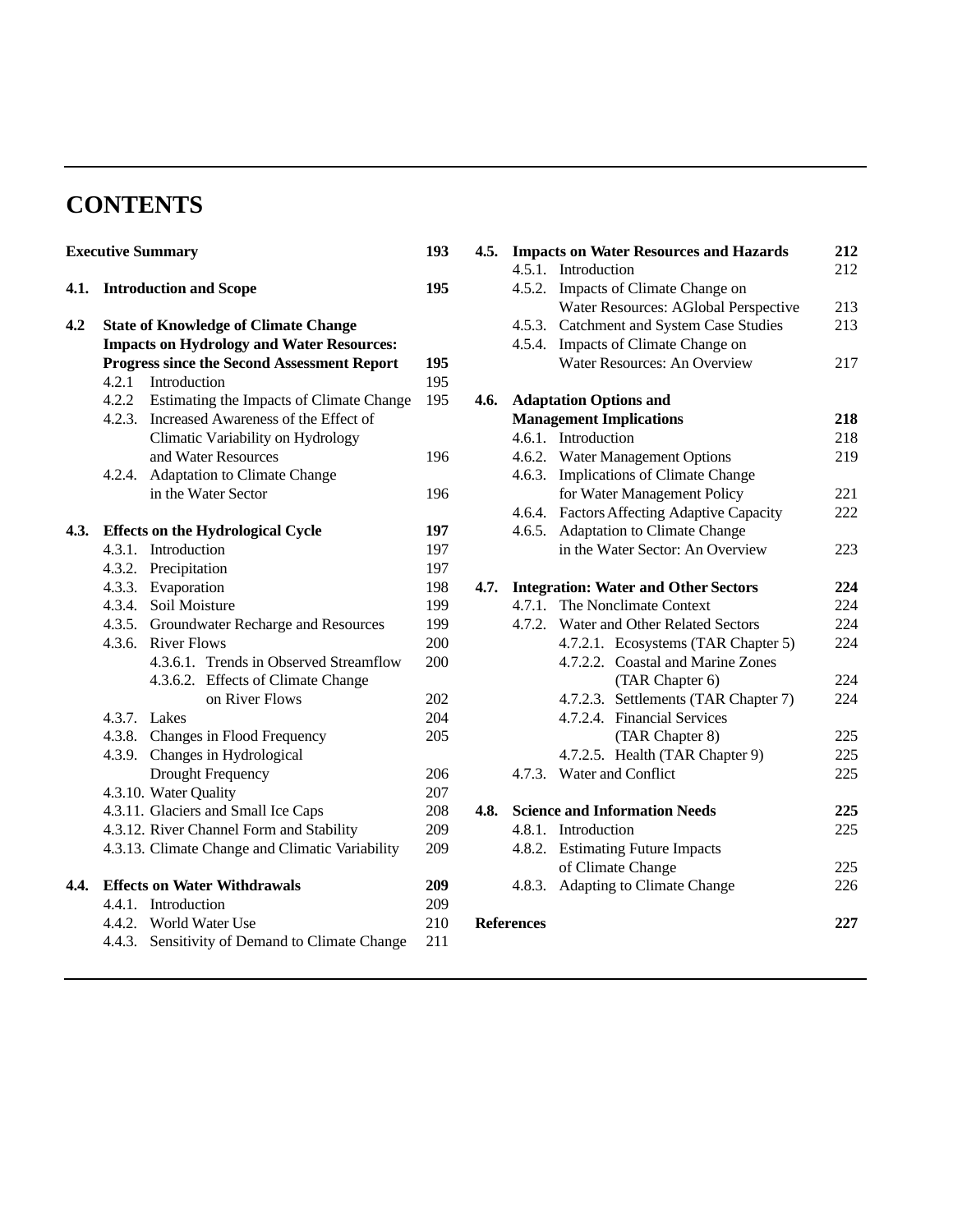# **EXECUTIVE SUMMARY**

- There are apparent trends in streamflow volume—both increases and decreases—in many regions. These trends cannot all be definitively attributed to changes in regional temperature or precipitation. However, widespread accelerated glacier retreat and shifts in streamflow timing in many areas from spring to winter are more likely to be associated with climate change.
- The effect of climate change on streamflow and groundwater recharge varies regionally and between scenarios, largely following projected changes in precipitation. In some parts of the world, the direction of change is consistent between scenarios, although the magnitude is not. In other parts of the world, the direction of change is uncertain.
- Peak streamflow is likely to move from spring to winter in many areas where snowfall currently is an important component of the water balance.
- Glacier retreat is likely to continue, and many small glaciers may disappear.
- Water quality is likely generally to be degraded by higher water temperature, but this may be offset regionally by increased flows. Lower flows will enhance degradation of water quality.
- Flood magnitude and frequency are likely to increase in most regions, and low flows are likely to decrease in many regions.
- Demand for water generally is increasing as a result of population growth and economic development, but it is falling in some countries. Climate change is unlikely to have a large effect on municipal and industrial demands but may substantially affect irrigation withdrawals.
- The impact of climate change on water resources depends not only on changes in the volume, timing, and quality of streamflow and recharge but also on system characteristics, changing pressures on the system, how the management of the system evolves, and what adaptations to climate change are implemented. Nonclimatic changes may have a greater impact on water resources than climate change.
- Unmanaged systems are likely to be most vulnerable to climate change.
- Climate change challenges existing water resources management practices by adding additional uncertainty. Integrated water resources management will enhance the potential for adaptation to change.
- Adaptive capacity (specifically, the ability to implement integrated water resources management), however, is distributed very unevenly across the world.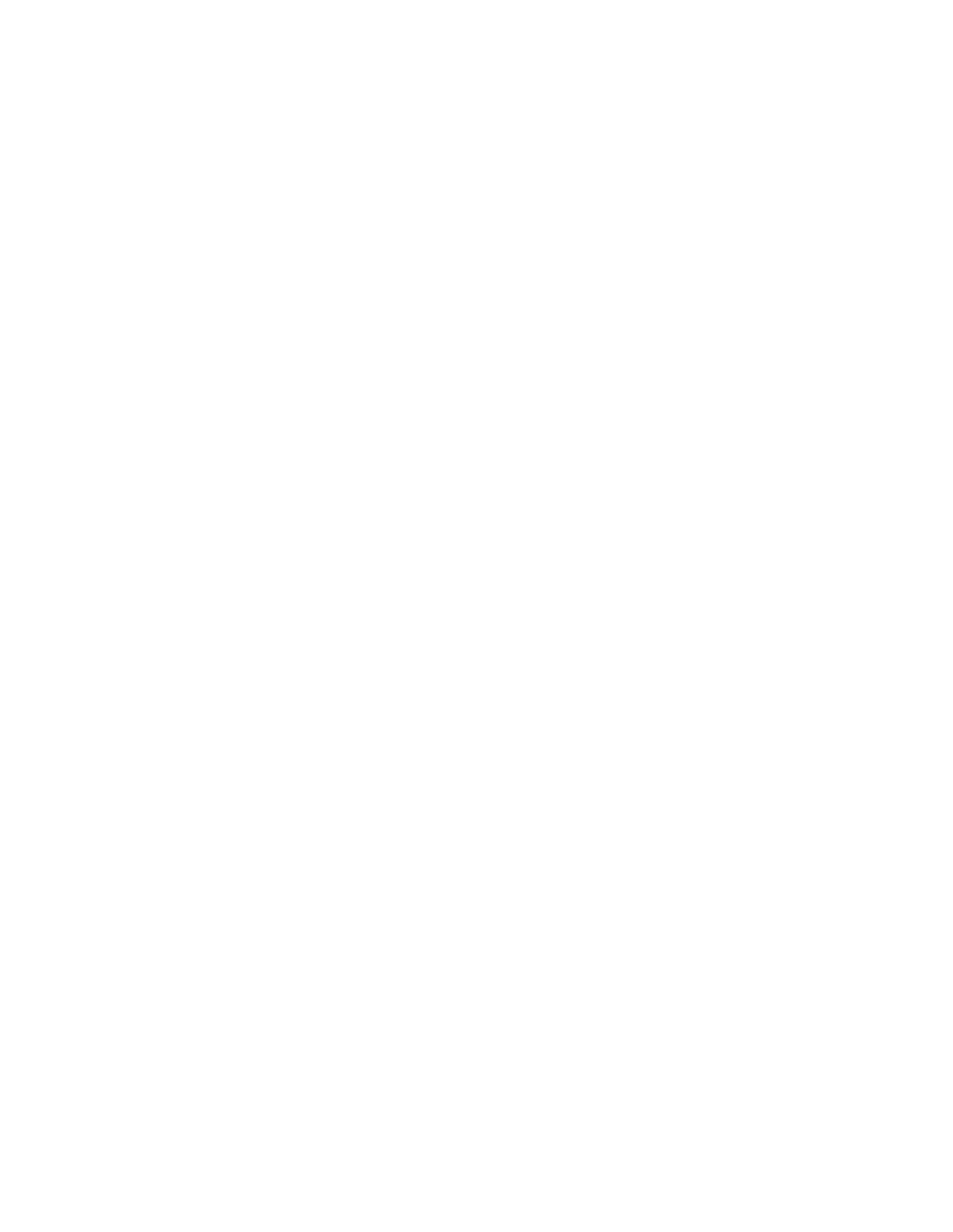# **4.1. Introduction and Scope**

This chapter assesses our understanding of the implications of climate change for the hydrological cycle, water resources, and their management. Since the beginnings of concern over the possible consequences of global warming, it has been widely recognized that changes in the cycling of water between land, sea, and air could have very significant impacts across many sectors of the economy, society, and the environment. The characteristics of many terrestrial ecosystems, for example, are heavily influenced by water availability and, in the case of instream ecosystems and wetlands, by the quantity and quality of water in rivers and aquifers. Water is fundamental to human life and many activities—most obviously agriculture but also industry, power generation, transportation, and waste management—and the availability of clean water often is a constraint on economic development. Consequently, there have been a great many studies into the potential effects of climate change on hydrology (focusing on cycling of water) and water resources (focusing on human and environmental use of water). The majority of these studies have concentrated on possible changes in the water balance; they have looked, for example, at changes in streamflow through the year. A smaller number of studies have looked at the impacts of these changes for water resources—such as the reliability of a water supply reservoir or the risk of flooding—and even fewer explicitly have considered possible adaptation strategies. This chapter summarizes key findings of research that has been conducted and published, but it concentrates on assessing opportunities and constraints on adaptation to climate change within the water sector. This assessment is based not only on the few studies that have looked explicitly at climate change but also on considerable experience within different parts of the water sector in adapting to changing circumstances in general.

This chapter first summarizes the state of knowledge of climate change impacts on hydrology and water resources (Section 4.2), before assessing effects on the hydrological cycle and water balance on the land (Section 4.3). Section 4.4 examines potential changes in water use resulting from climate change, and Section 4.5 assesses published work on the impacts of climate change for some water resource management systems. Section 4.6 explores the potential for adaptation within the water sector. The final two sections (Sections 4.7 and 4.8) consider several integrative issues as well as science and information requirements. The implications of climate change on freshwater ecosystems are reviewed in Chapter 5, although it is important to emphasize here that water management is increasingly concerned with reconciling human and environmental demands on the water resource. The hydrological system also affects climate, of course. This is covered in the Working Group I contribution to the Third Assessment Report (TAR); the present chapter concentrates on the impact of climate on hydrology and water resources.

At the outset, it is important to emphasize that climate change is just one of many pressures facing the hydrological system and water resources. Changing land-use and land-management

practices (such as the use of agrochemicals) are altering the hydrological system, often leading to deterioration in the resource baseline. Changing demands generally are increasing pressures on available resources, although per capita demand is falling in some countries. The objectives and procedures of water management are changing too: In many countries, there is an increasing move toward "sustainable" water management and increasing concern for the needs of the water environment. For example, the Dublin Statement, agreed at the International Conference on Water and the Environment in 1992, urges sustainable use of water resources, aimed at ensuring that neither the quantity nor the quality of available resources are degraded. Key water resources stresses now and over the next few decades (Falkenmark, 1999) relate to access to safe drinking water, water for growing food, overexploitation of water resources and consequent environmental degradation, and deterioriation in water quality. The magnitude and significance of these stresses varies between countries. The late 1990s saw the development of several global initiatives to tackle water-related problems: The UN Commission on Sustainable Development published the "Comprehensive Assessment of the Freshwater Resources of the World" (WMO, 1997), and the World Water Council asked the World Commission for Water to produce a vision for a "water-secure world" (Cosgrove and Rijbersman, 2000). A series of periodical reports on global water issues was initiated (Gleick, 1998). The impacts of climate change, and adaptation to climate change, must be considered in the context of these other pressures and changes in the water sector.

# **4.2 State of Knowledge of Climate Change Impacts on Hydrology and Water Resources: Progress since the Second Assessment Report**

# *4.2.1 Introduction*

Over the past decade—and increasingly since the publication of the Second Assessment Report (SAR) (Arnell *et al*., 1996; Kaczmarek, 1996)—there have been many studies into climate change effects on hydrology and water resources (see the online bibliography described by Chalecki and Gleick, 1999), some coordinated into national programs of research (as in the U.S. National Assessment) and some undertaken on behalf of water management agencies. There are still many gaps and unknowns, however. The bulk of this chapter assesses current understanding of the impacts of climate change on water resources and implications for adaptation. This section highlights significant developments in three key areas since the SAR: methodological advances, increasing recognition of the effect of climate variability, and early attempts at adaptation to climate change.

# *4.2.2 Estimating the Impacts of Climate Change*

The impacts of climate change on hydrology usually are estimated by defining scenarios for changes in climatic inputs to a hydrologicalmodel from the output of general circulation models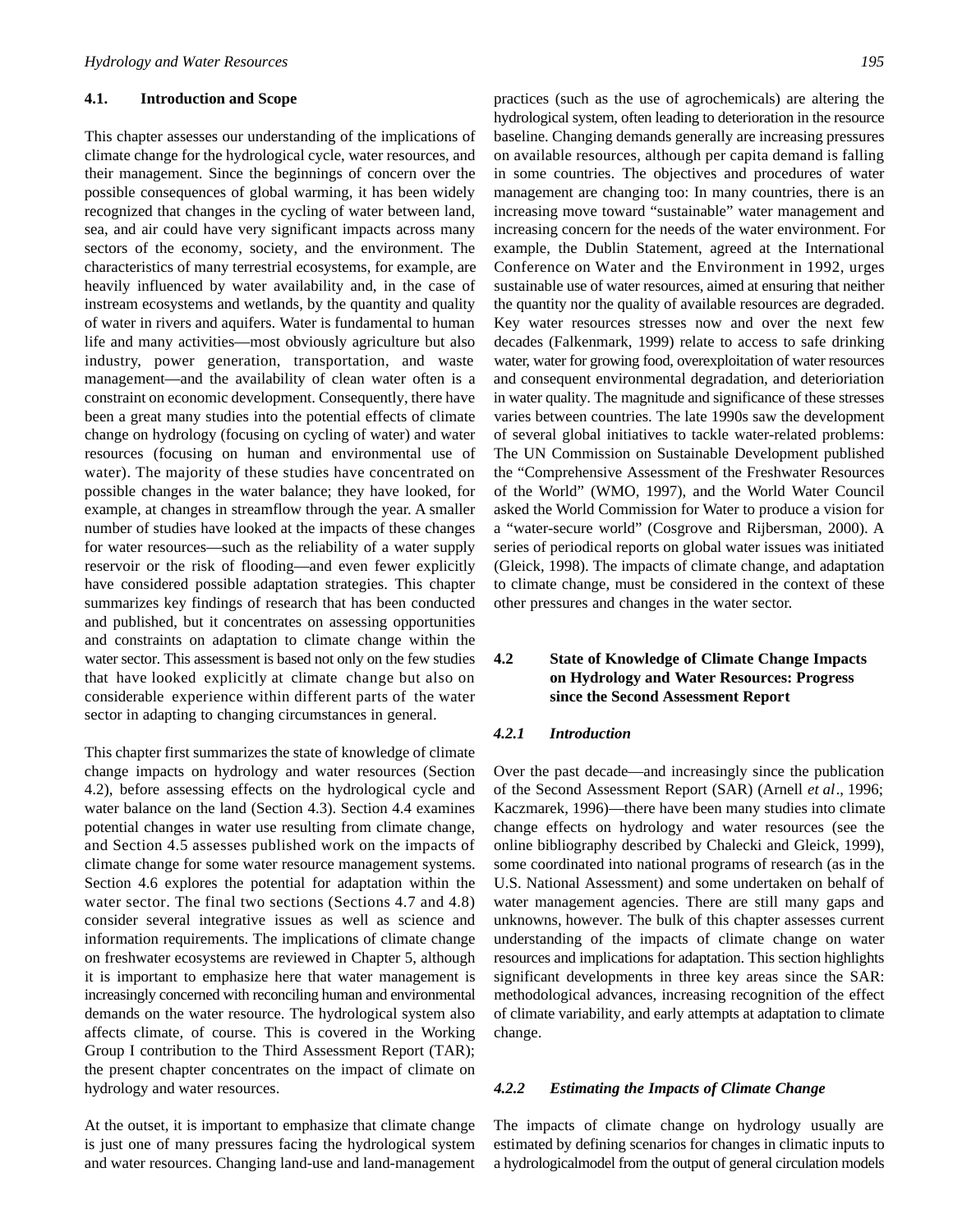(GCMs). The three key developments here are constructing scenarios that are suitable for hydrological impact assessments, developing and using realistic hydrological models, and understanding better the linkages and feedbacks between climate and hydrological systems.

The heart of the scenario "problem" lies in the scale mismatch between global climate models (data generally provided on a monthly time step at a spatial resolution of several tens of thousands of square kilometers) and catchment hydrological models (which require data on at least daily scales and at a resolution of perhaps a few square kilometers). A variety of "downscaling" techniques have been developed (Wilby and Wigley, 1997) and used in hydrological studies. These techniques range from simple interpolation of climate model output (as used in the U.S. National Assessment; Felzer and Heard, 1999), through the use of empirical/statistical relationships between catchment and regional climate (e.g., Crane and Hewitson, 1998; Wilby *et al*., 1998, 1999), to the use of nested regional climate models (e.g., Christensen and Christensen, 1998); all, however, depend on the quality of simulation of the driving global model, and the relative costs and benefits of each approach have yet to be ascertained. Studies also have looked at techniques for generating stochastically climate data at the catchment scale (Wilby *et al.,* 1998, 1999). In principle, it is possible to explore the effects of changing temporal patterns with stochastic climate data, but in practice the credibility of such assessments will be strongly influenced by the ability of the stochastic model to simulate present temporal patterns realistically.

Considerable effort has been expended on developing improved hydrological models for estimating the effects of climate change. Improved models have been developed to simulate water quantity and quality, with a focus on realistic representation of the physical processes involved. These models often have been developed to be of general applicability, with no locally calibrated parameters, and are increasingly using remotely sensed data as input. Although different hydrological models can give different values of streamflow for a given input (as shown, for example, by Boorman and Sefton, 1997; Arnell, 1999a), the greatest uncertainties in the effects of climate on streamflow arise from uncertainties in climate change scenarios, as long as a conceptually sound hydrological model is used. In estimating impacts on groundwater recharge, water quality, or flooding, however, translation of climate into response is less well understood, and additional uncertainty is introduced. In this area, there have been some reductions in uncertainty since the SAR as models have been improved and more studies conducted (see Sections 4.3.8 and 4.3.10). The actual impacts on water resources—such as water supply, power generation, navigation, and so forth—depend not only on the estimated hydrological change but also on changes in demand for the resource and assumed responses of water resources managers. Since the SAR, there have been a few studies that have summarized potential response strategies and assessed how water managers might respond in practice (see Section 4.6).

There also have been considerable advances since the SAR in the understanding of relationships between hydrological processes at the land surface and processes within the atmosphere above. These advances have come about largely through major field measurement and modeling projects in different geographical environments [including the First ISLSCP Field Experiment (FIFE), LAMBADA, HAPEX-Sahel, and NOPEX; see www.gewex.com], coordinated research programs (such as those through the International Geosphere-Biosphere Programme (IGBP; see www.igbp.se) and large-scale coupled hydrologyclimate modeling projects [including GEWEX Continental-Scale International Project (GCIP), Baltic Sea Experiment (BALTEX), and GEWEX Asian Monsoon Experiment (GAME); see www.gewex.com/projects.html]. The ultimate aim of such studies often is to lead to improved assessments of the hydrological effects of climate change through the use of coupled climate-hydrology models; thus far, however, the benefits to impact assessments have been indirect, through improvements to the parameterizations of climate models. A few studies have used coupled climate-hydrology models to forecast streamflow (e.g., Miller and Kim, 1996), and some have begun to use them to estimate effects of changing climate on streamflow (e.g., Miller and Kim, 2000).

# *4.2.3. Increased Awareness of the Effect of Climatic Variability on Hydrology and Water Resources*

Since the SAR, many studies have explored linkages between recognizable patterns of climatic variability—particularly El Niño and the North Atlantic Oscillation—and hydrological behavior, in an attempt to explain variations in hydrological characteristics over time. These studies in North America (McCabe, 1996; Piechota *et al*., 1997; Vogel *et al*., 1997; Olsen *et al.*, 1999), South America (Marengo, 1995; Compagnucci and Vargas, 1998), Australasia (Chiew *et al*., 1998), Europe (e.g., Shorthouse and Arnell, 1997), and southern Africa (Shulze, 1997) have emphasized variability not just from year to year but also from decade to decade, although patterns of variability vary considerably from region to region. Most studies focus on the past few decades with recorded hy drological data, but an increasing number of studies have reconstructed considerably longer records from various proxy data sources (e.g., Isdale *et al*., 1998; Cleaveland, 2000). Such research is extremely valuable because it helps in interpretation of observed hydrological changes over time (particularly attribution of change to global warming), provides a context for assessment of future change, and opens up possibilities for seasonal flow prediction (e.g., Piechota *et al*., 1998) hence more efficient adaptation to climatic variability. It also emphasizes that the hydrological "baseline" cannot be assumed to be constant, even in the absence of climate change.

# *4.2.4. Adaptation to Climate Change in the Water Sector*

Water management is based on minimization of risk and adaptation to changing circumstances (usually taking the form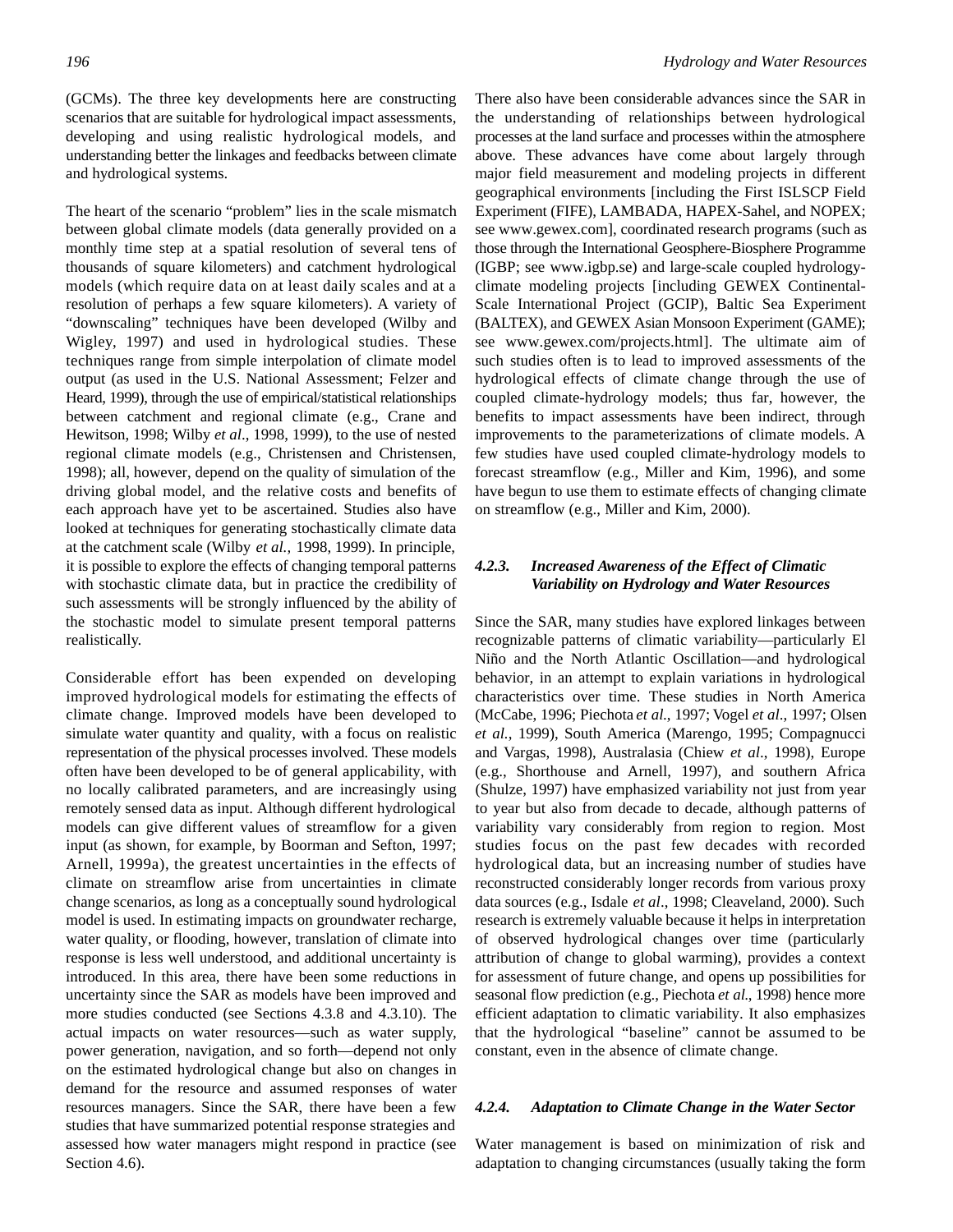# *Hydrology and Water Resources 197*

of altered demands). A wide range of adaptation techniques has been developed and applied in the water sector over decades. One widely used classification distinguishes between increasing capacity (e.g., building reservoirs or structural flood defenses), changing operating rules for existing structures and systems, managing demand, and changing institutional practices. The first two often are termed "supply-side" strategies, whereas the latter two are "demand-side." Over the past few years, there has been a considerable increase in interest in demand-side techniques. International agencies such as the World Bank (World Bank, 1993) and initiatives such as the Global Water Partnership are promoting new ways of managing and pricing water resources to manage resources more effectively (Kindler, 2000).

This work is going on largely independently of climate change, but changes in water management practices will have a very significant impact on how climate change affects the water sector. Water managers in some countries are beginning to consider climate change explicitly, although the methodologies for doing so are not yet well defined and vary between and within countries depending on the institutional arrangements for long-term water resources planning. In the UK, for example, water supply companies were required by regulators in 1997 to "consider" climate change in estimating their future resource, hence investment, projections (Subak, 2000). In the United States, the American Water Works Association urged water agencies to explore the vulnerability of their systems to plausible climate changes (AWWA, 1997).

Clearly, however, the ability of water management agencies to alter management practices in general or to incorporate climate change varies considerably between countries. This issue is discussed further in Section 4.6.

# **4.3. Effects on the Hydrological Cycle**

#### *4.3.1. Introduction*

This section summarizes the potential effects of climate change on the components of the water balance and their variability over time.

#### *4.3.2. Precipitation*

Precipitation is the main driver of variability in the water balance over space and time, and changes in precipitation have very important implications for hydrology and water resources. Hydrological variability over time in a catchment is influenced by variations in precipitation over daily, seasonal, annual, and decadal time scales. Flood frequency is affected by changes in the year-to-year variability in precipitation and by changes in short-term rainfall properties (such as storm rainfall intensity). The frequency of low or drought flows is affected primarily by changes in the seasonal distribution of precipitation, year-to-year variability, and the occurrence of prolonged droughts.

TAR WGI Section 2.5 summarizes studies into trends in precipitation. There are different trends in different parts of the world, with a general increase in Northern Hemisphere midand high latitudes (particularly in autumn and winter) and a decrease in the tropics and subtropics in both hemispheres. There is evidence that the frequency of extreme rainfall has increased in the United States (Karl and Knight, 1998) and in the UK (Osborn *et al*., 2000); in both countries, a greater proportion of precipitation is falling in large events than in earlier decades.

Current climate models simulate a climate change-induced increase in annual precipitation in high and mid-latitudes and most equatorial regions but a general decrease in the subtropics (Carter and Hulme, 1999), although across large parts of the world the changes associated with global warming are small compared to those resulting from natural multi-decadal variability, even by the 2080s. Changes in seasonal precipitation are even more spatially variable and depend on changes in the climatology of a region. In general, the largest percentage precipitation changes *over land* are found in high latitudes, some equatorial regions, and southeast Asia, although there are large differences between climate models.

Until recently, very few projections of possible changes in year-to-year variability as simulated by climate models have been published, reflecting both the (until recently) short model runs available and the recognition that climate models do not necessarily reproduce observed patterns of climatic variability. Recent developments, however, include the increasing ability of some global climate models to reproduce features such as El Niño (e.g., Meehl and Washington, 1996) and open up the possibility that it may be feasible to estimate changes in year-to-year variability. Recent scenarios for the UK, derived from HadCM2 experiments, indicate an increase in the relative variability of seasonal and annual rainfall totals resulting from global warming (Hulme and Jenkins, 1998).

Potential changes in intense rainfall frequency are difficult to infer from global climate models, largely because of coarse spatial resolution. However, there are indications (e.g., Hennessy *et al*., 1997; McGuffie *et al*., 1999) that the frequency of heavy rainfall events generally is likely to increase with global warming. Confidence in this assertion depends on the confidence with which global climate models are held. More generally, uncertainty in GCM projections of precipitation largely determines the uncertainty in estimated impacts on hydrological systems and water resources.

Increasing temperatures mean that a smaller proportion of precipitation may fall as snow. In areas where snowfall currently is marginal, snow may cease to occur—with consequent, very significant, implications (discussed below) for hydrological regimes. This projection is considerably less uncertain than possible changes in the magnitude of precipitation.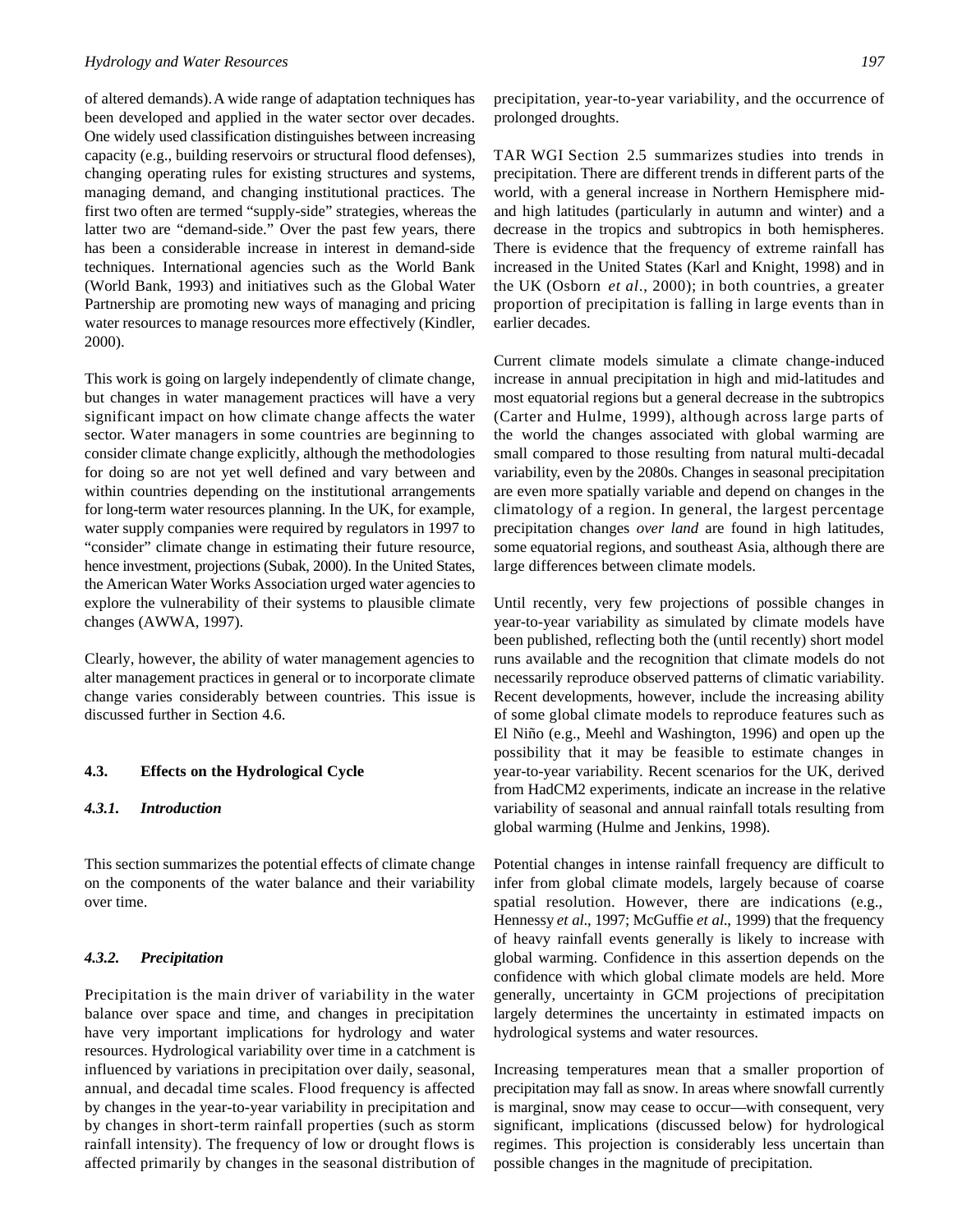#### *4.3.3. Evaporation*

Evaporation from the land surface includes evaporation from open water, soil, shallow groundwater, and water stored on vegetation, along with transpiration through plants. The rate of evaporation from the land surface is driven essentially by meteorological controls, mediated by the characteristics of vegetation and soils, and constrained by the amount of water available. Climate change has the potential to affect all of these factors—in a combined way that is not yet clearly understood with different components of evaporation affected differently.

The primary meteorological controls on evaporation from a well-watered surface (often known as potential evaporation) are the amount of energy available (characterized by net radiation), the moisture content of the air (humidity—a function of water vapor content and air temperature), and the rate of movement of air across the surface (a function of windspeed). Increasing temperature generally results in an increase in potential evaporation, largely because the water-holding capacity of air is increased. Changes in other meteorological controls may exaggerate or offset the rise in temperature, and it is possible that increased water vapor content and lower net radiation could lead to lower evaporative demands. The relative importance of different meteorological controls, however, varies geographically. In dry regions, for example, potential evaporation is driven by energy and is not constrained by atmospheric moisture contents, so changes in humidity are relatively unimportant. In humid regions, however, atmospheric moisture content is a major limitation to evaporation, so changes in humidity have a very large effect on the rate of evaporation.

Several studies have assessed the effect of changes in meteorological controls on evaporation (e.g., Chattopadhyary and Hulme, 1997), using models of the evaporation process, and the effect of climate change has been shown to depend on baseline climate (and the relative importance of the different controls) and the amount of change. Chattopadhyary and Hulme (1997) calculated increases in potential evaporation across India from GCM simulations of climate; they found that projected increases in potential evaporation were related largely to increases in the vapor pressure deficit resulting from higher temperature. It is important to emphasize, however, that different evaporation calculation equations give different estimates of absolute evaporation rates and sensitivity to change. Therefore, it can be very difficult to compare results from different studies. Equations that do not consider explicitly *all* meteorological controls may give very misleading estimates of change.

Vegetation cover, type, and properties play a very important role in evaporation. Interception of precipitation is very much influenced by vegetation type (as indexed by the canopy storage capacity), and different vegetation types have different rates of transpiration. Moreover, different vegetation types produce different amounts of turblence above the canopy; the greater the turbulence, the greater the evaporation. Achange in catchment vegetation—directly or indirectly as a result of climate change—therefore may affect the catchment water balance (there is a huge hydrological literature on the effects of changing catchment vegetation). Several studies have assessed changes in biome type under climate change (e.g., Friend *et al*., 1997), but the hydrological effects of such changes—and, indeed, changes in agricultural land use—have not yet been explored.

Although transpiration from plants through their stomata is driven by energy, atmospheric moisture, and turbulence, plants exert a degree of control over transpiration, particularly when water is limiting. Stomatal conductance in many plants falls as the vapor pressure deficit close to the leaf increases, temperature rises, or less water becomes available to the roots—and transpiration therefore falls. Superimposed on this short-term variation in stomatal conductance is the effect of atmospheric carbon dioxide  $(CO<sub>2</sub>)$  concentrations. Increased  $CO<sub>2</sub>$  concentrations reduce stomatal conductance in  $C_3$  plants (which include virtually all woody plants and temperate grasses and crops), although experimental studies show that the effects vary considerably between species and depend on nutrient and water status. Plant water-use efficiency (WUE, or water use per unit of biomass) therefore may increase substantially (Morison, 1987), implying a reduction in transpiration. However, higher  $\mathrm{CO}_2$  concentrations also may be associated with increased plant growth, compensating for increased WUE, and plants also may acclimatize to higher  $CO<sub>2</sub>$  concentrations. There have been considerably fewer studies into total plant water use than into stomatal conductance, and most empirical evidence to date is at the plant scale; it is difficult to generalize to the catchment or regional scale (Field *et al*., 1995; Gifford *et al.*, 1996; Amthor, 1999). Free-air CO<sub>2</sub> enrichment (FACE) experiments, however, have allowed extrapolation at least to the 20-m plot scale. Experiments with cotton, for example (Hunsaker *et al*., 1994), showed no detectable change in water use per unit land area when  $CO<sub>2</sub>$  concentrations were increased to 550 ppmv; the 40% increase in biomass offset increased WUE. Experiments with wheat, however, indicated that increased growth did not offset increased WUE, and evaporation declined by approximately 7% (although still less than implied by the change in stomatal conductance; Kimball *et al*., 1999). Some model studies (e.g., Field *et al*., 1995, for forest; Bunce *et al*., 1997, for alfalfa and grass; Cao and Woodward, 1998, at the global scale) suggest that the net direct effect of increased  $CO<sub>2</sub>$  concentrations at the catchment scale will be small (Korner, 1996), but others (e.g., Pollard and Thompson, 1995; Dickinson *et al*., 1997; Sellers *et al*., 1997; Raupach, 1998, as discussed by Kimball *et al.,* 1999) indicate that stomata have more control on regional evaporation. There clearly is a large degree of uncertainty over the effects of  $CO<sub>2</sub>$  enrichment on catchment-scale evaporation, but it is apparent that reductions in stomatal conductance do not necessarily translate into reductions in catchment-scale evaporation.

The *actual* rate of evaporation is constrained by water availability. A reduction in summer soil water, for example, could lead to a reduction in the rate of evaporation from a catchment despite an increase in evaporative demands. Arnell (1996) estimated for a sample of UK catchments that the rate of actual evaporation would increase by a smaller percentage than the atmospheric demand for evaporation, with the greatest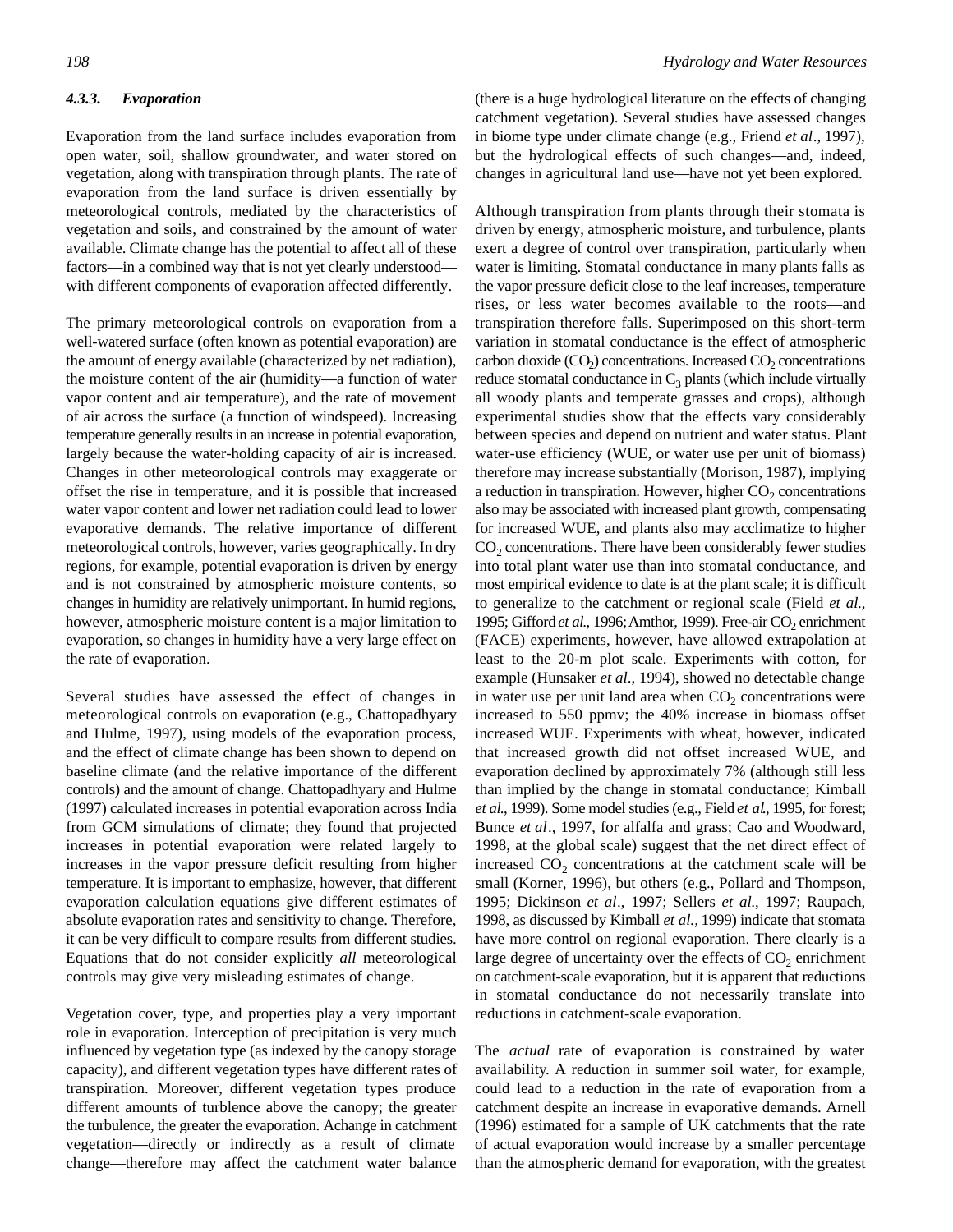difference in the "driest" catchments, where water limitations are greatest.

# *4.3.4. Soil Moisture*

The amount of water stored in the soil is fundamentally important to agriculture and is an influence on the rate of actual evaporation, groundwater recharge, and generation of runoff. Soil moisture contents are directly simulated by global climate models, albeit over a very coarse spatial resolution, and outputs from these models give an indication of possible directions of change. Gregory *et al*. (1997), for example, show with the HadCM2 climate model that a rise in greenhouse gas (GHG) concentrations is associated with reduced soil moisture in Northern Hemisphere mid-latitude summers. This was the result of higher winter and spring evaporation, caused by higher temperatures and reduced snow cover, and lower rainfall inputs during summer.

The local effects of climate change on soil moisture, however, will vary not only with the degree of climate change but also with soil characteristics. The water-holding capacity of soil will affect possible changes in soil moisture deficits; the lower the capacity, the greater the sensitivity to climate change. Climate change also may affect soil characteristics, perhaps through changes in waterlogging or cracking, which in turn may affect soil moisture storage properties. Infiltration capacity and water-holding capacity of many soils are influenced by the frequency and intensity of freezing. Boix-Fayos *et al*. (1998), for example, show that infiltration and water-holding capacity of soils on limestone are greater with increased frost activity and infer that increased temperatures could lead to increased surface or shallow runoff. Komescu *et al*. (1998) assess the implications of climate change for soil moisture availability in southeast Turkey, finding substantial reductions in availability during summer.

#### *4.3.5. Groundwater Recharge and Resources*

Groundwater is the major source of water across much of the world, particularly in rural areas in arid and semi-arid regions, but there has been very little research on the potential effects of climate change. This section therefore can be regarded as presenting a series of hypotheses.

Aquifers generally are replenished by effective rainfall, rivers, and lakes. This water may reach the aquifer rapidly, through macro-pores or fissures, or more slowly by infiltrating through soils and permeable rocks overlying the aquifer. A change in the amount of effective rainfall will alter recharge, but so will a change in the duration of the recharge season. Increased winter rainfall—as projected under most scenarios for midlatitudes—generally is likely to result in increased groundwater recharge. However, higher evaporation may mean that soil deficits persist for longer and commence earlier, offsetting an increase in total effective rainfall. Various types of aquifer will be recharged differently. The main types are unconfined and confined aquifers. An unconfined aquifer is recharged directly by local rainfall, rivers, and lakes, and the rate of recharge will be influenced by the permeability of overlying rocks and soils. Some examples of the effect of climate change on recharge into unconfined aquifers have been described in France, Kenya, Tanzania, Texas, New York, and Caribbean islands. Bouraoui *et al.* (1999) simulated substantial reductions in groundwater recharge near Grenoble, France, almost entirely as a result of increases in evaporation during the recharge season. Macropore and fissure recharge is most common in porous and aggregated forest soils and less common in poorly structured soils. It also occurs where the underlying geology is highly fractured or is characterized by numerous sinkholes. Such recharge can be very important in some semi-arid areas (e.g., the Wajir region of Kenya; Mailu, 1993). In principle, "rapid" recharge can occur whenever it rains, so where recharge is dominated by this process it will be affected more by changes in rainfall amount than by the seasonal cycle of soil moisture variability. Sandstrom (1995) modeled recharge to an aquifer in central Tanzania and showed that a 15% reduction in rainfall—with no change in temperature—resulted in a 40–50% reduction in recharge; he infers that small changes in rainfall could lead to large changes in recharge and hence groundwater resources. Loaiciga *et al*. (1998) explored the effect of a range of climate change scenarios on groundwater levels in the Edwards Balcones Fault Zone aquifer in Texas, a heavily exploited aquifer largely fed by streamflow seepage. They show that, under six of the seven GCM-based scenarios used, groundwater levels and springflows would reduce substantially as a result of lower streamflow. However, they use  $2xCO_2$  scenarios that represent changes in temperature that are considerably greater than those projected even by the 2080s under current scenarios (Carter and Hulme, 1999), so the study considerably overstates the effect of climate change in the next few decades.

Shallow unconfined aquifers along floodplains, which are most common in semi-arid and arid environments, are recharged by seasonal streamflows and can be depleted directly by evaporation. Changes in recharge therefore will be determined by changes in the duration of flow of these streams—which may locally increase or decrease—and the permeability of the overlying beds, but increased evaporative demands would tend to lead to lower groundwater storage. In semi-arid areas of Kenya, flood aquifers have been improved by construction of subsurface weirs across the river valleys, forming subsurface dams from which water is tapped by shallow wells. The thick layer of sands substantially reduces the impact of evaporation. The wells have become perennial water supply sources even during the prolonged droughts (Mailu, 1988, 1992).

Sea-level rise will cause saline intrusion into coastal aquifers, with the amount of intrusion depending on local groundwater gradients. Shallow coastal aquifers are at greatest risk (on Long Island, New York, for example). Groundwater in low-lying islands therefore is very sensitive to change. In the atolls of the Pacific Ocean, water supply is sensitive to precipitation patterns and changes in storm tracks (Salinger *et al.*, 1995). A reduction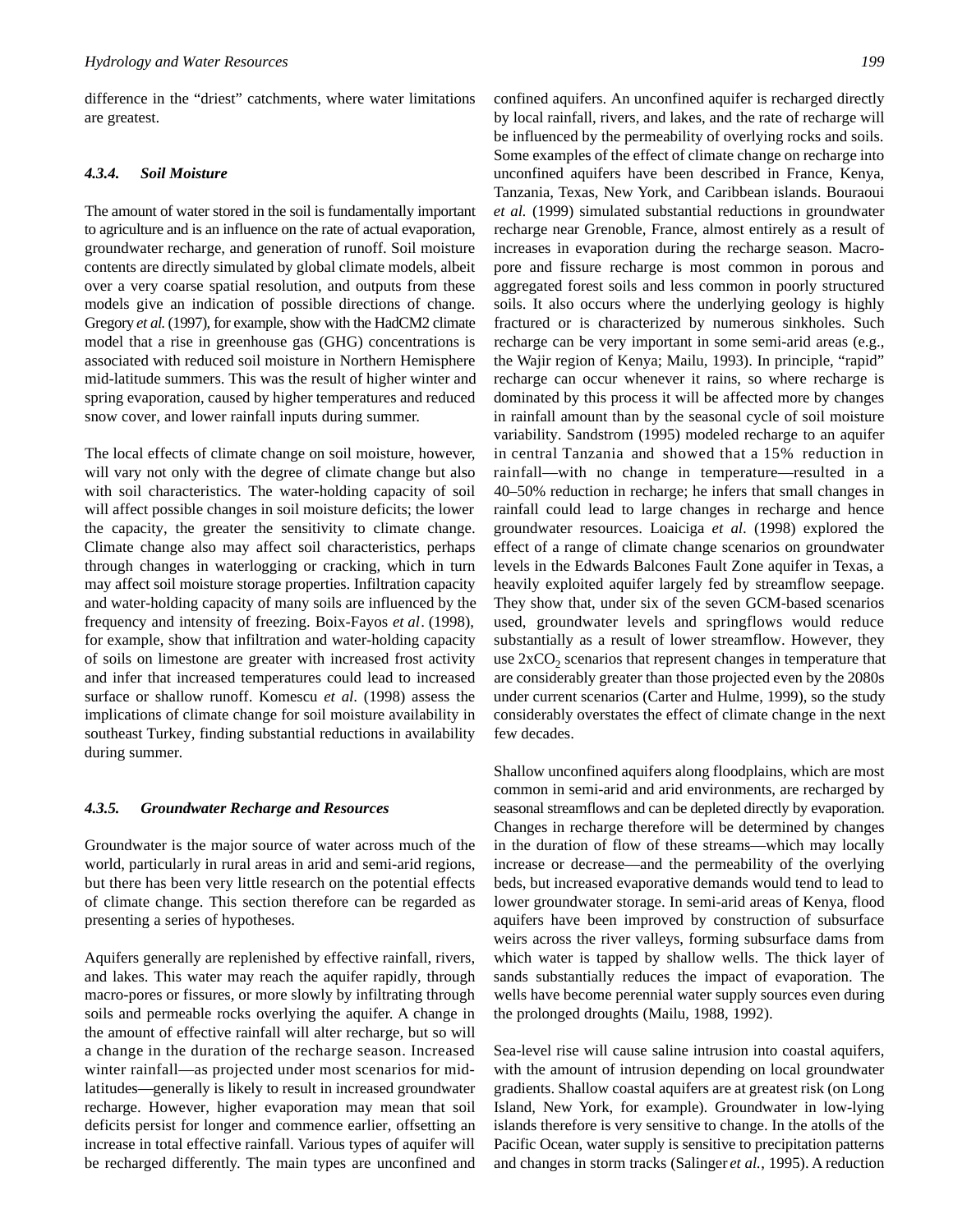in precipitation coupled with sea-level rise would not only cause a diminution of the harvestable volume of water; it also would reduce the size of the narrow freshwater lense (Amadore *et al*, 1996). For many small island states, such as some Caribbean islands, seawater intrusion into freshwater aquifers has been observed as a result of overpumping of aquifers. Any sea-level rise would worsen the situation.

It will be noted from the foregoing that unconfined aquifers are sensitive to local climate change, abstraction, and seawater intrusion. However, quantification of recharge is complicated by the characteristics of the aquifers themselves as well as overlying rocks and soils.

A confined aquifer, on the other hand, is characterized by an overlying bed that is impermeable, and local rainfall does not influence the aquifer. It is normally recharged from lakes, rivers, and rainfall that may occur at distances ranging from a few kilometers to thousands of kilometers. Recharge rates also vary from a few days to decades. The Bahariya Oasis and other groundwater aquifers in the Egyptian Desert, for example, are recharged at the Nubian Sandstone outcrops in Sudan; such aquifers may not be seriously affected by seasonal or interannual rainfall or temperature of the local area.

Attempts have been made to calculate the rate of recharge by using carbon-14 isotopes and other modeling techniques. This has been possible for aquifers that are recharged from short distances and after short durations. However, recharge that takes place from long distances and after decades or centuries has been problematic to calculate with accuracy, making estimation of the impacts of climate change difficult. The medium through which recharge takes place often is poorly known and very heterogeneous, again challenging recharge modeling. In general, there is a need to intensify research on modeling techniques, aquifer characteristics, recharge rates, and seawater intrusion, as well as monitoring of groundwater abstractions. This research will provide a sound basis for assessment of the impacts of climate change and sea-level rise on recharge and groundwater resources.

### *4.3.6. River Flows*

By far the greatest number of hydrological studies into the effects of climate change have concentrated on potential changes on streamflow and runoff. The distinction between "streamflow" and "runoff" can be vague, but in general terms streamflow is water within a river channel, usually expressed as a rate of flow past a point—typically in  $m^3$  s<sup>-1</sup>—whereas runoff is the amount of precipitation that does not evaporate, usually expressed as an equivalent depth of water across the area of the catchment. A simple link between the two is that runoff can be regarded as streamflow divided by catchment area, although in dry areas this does not necessarily hold because runoff generated in one part of the catchment may infiltrate before reaching a channel and becoming streamflow. Over short durations, the amount of water leaving a catchment outlet usually is expressed as streamflow; over durations of a month or more, it usually is expressed as runoff. In some countries, "runoff" implies surface runoff only (or, more precisely, rapid response to an input of precipitation) and does not include the contribution of discharge from groundwater to flow, but this is a narrow definition of the term.

This section first considers recent trends in streamflow/runoff and then summarizes research into the potential effects of future climate change.

#### *4.3.6.1. Trends in Observed Streamflow*

Since the SAR, there have been many notable hydrological events—including floods and droughts—and therefore many studies into possible trends in hydrological data. Table 4-1 summarizes some of these studies and their main results.

In general, the patterns found are consistent with those identified for precipitation: Runoff tends to increase where precipitation has increased and decrease where it has fallen over the past few years. Flows have increased in recent years in many parts of the United States, for example, with the greatest increases in low flows (Lins and Slack, 1999). Variations in flow from year to year have been found to be much more strongly related to precipitation changes than to temperature changes (e.g., Krasovskaia, 1995; Risbey and Entekhabi, 1996). There are some more subtle patterns, however. In large parts of eastern Europe, European Russia, central Canada (Westmacott and Burn, 1997), and California (Dettinger and Cayan, 1995), a major—and unprecedented shift in streamflow from spring to winter has been associated not only with a change in precipitation totals but more particularly with a rise in temperature: Precipitation has fallen as rain, rather than snow, and therefore has reached rivers more rapidly than before. In cold regions, such as northern Siberia and northern Canada, a recent increase in temperature has had little effect on flow timing because precipitation continues to fall as snow (Shiklomanov, 1994; Shiklomanov *et al*., 2000).

However, it is very difficult to identify trends in hydrological data, for several reasons. Records tend to be short, and many data sets come from catchments with a long history of human intervention. Variability over time in hydrological behavior is very high, particularly in drier environments, and detection of any signal is difficult. Variability arising from low-frequency climatic rhythms is increasingly recognized (Section 4.2), and researchers looking for trends need to correct for these patterns. Finally, land-use and other changes are continuing in many catchments, with effects that may outweigh any climatic trends. Changnon and Demissie (1996), for example, show that human-induced changes mask the effects of climatic variability in a sample of midwest U.S. catchments. Even if a trend is identified, it may be difficult to attribute it to global warming because of other changes that are continuing in a catchment. A widespread lack of data, particularly from many developing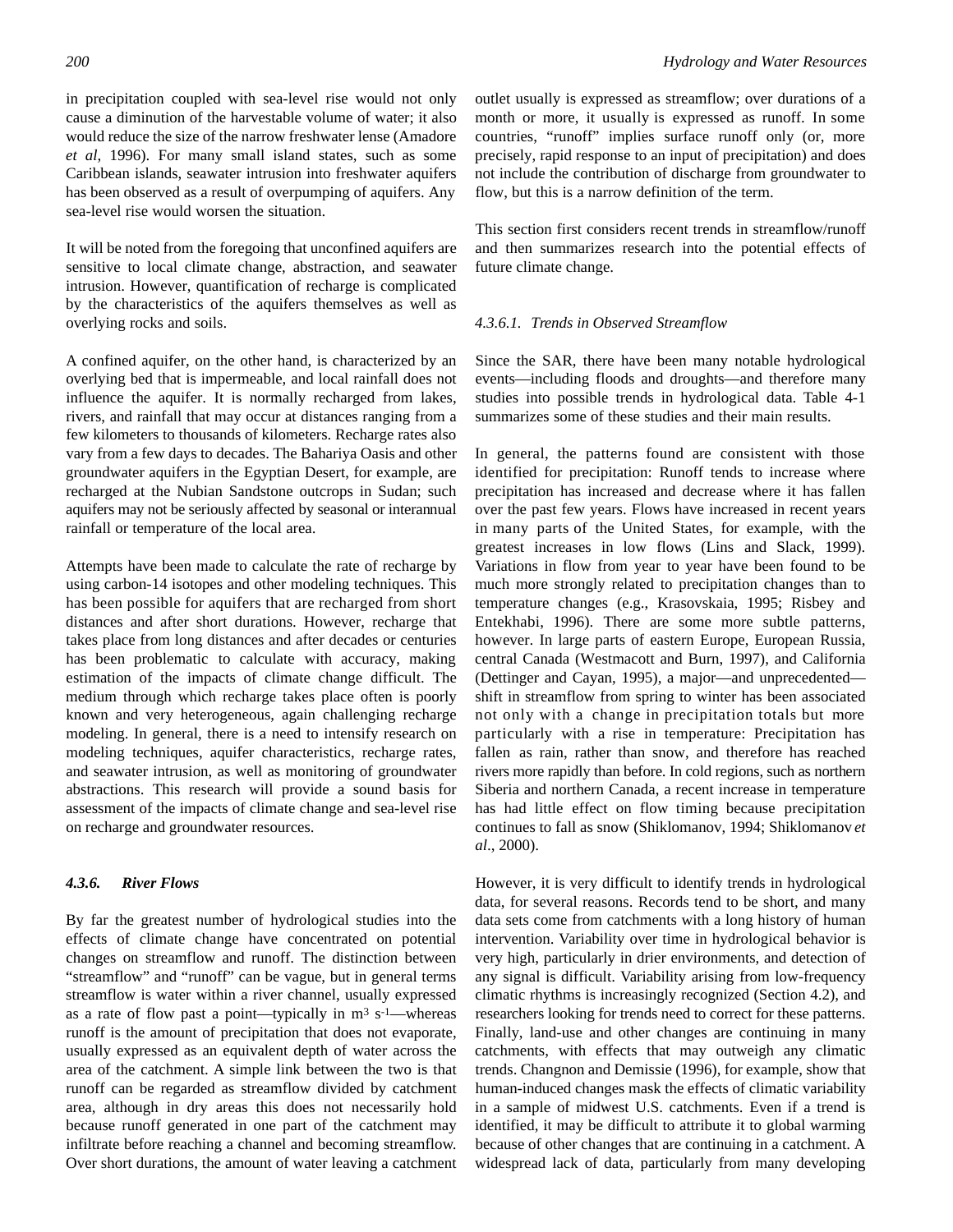| <b>Study Area</b>                                                                       | Data Set                                                                                                  | <b>Key Conclusions</b>                                                                                                                                                                                                              | Reference(s)                                                                                                       |
|-----------------------------------------------------------------------------------------|-----------------------------------------------------------------------------------------------------------|-------------------------------------------------------------------------------------------------------------------------------------------------------------------------------------------------------------------------------------|--------------------------------------------------------------------------------------------------------------------|
| Global                                                                                  | $-161$ gauges in 108<br>major world rivers,<br>data to 1990                                               | - Reducing trend in Sahel region but weak<br>increasing trend in western Europe and North<br>America; increasing relative variability from<br>year to year in several arid and semi-arid regions                                    | - Yoshino (1999)                                                                                                   |
| Russia<br>- European Russia and<br>western Siberia<br>- European former<br>Soviet Union | - 80 major basins,<br>records from 60 to<br>110 years<br>- 196 small basins,<br>records up to 60<br>years | - Increase in winter, summer, and autumn runoff -<br>since mid-1970s; decrease in spring flows<br>- Increase in winter, summer, and autumn runoff -<br>since mid-1970s; decrease in spring flows                                    | Georgiyevsky et al. (1995,<br>1996, 1997); Shiklomanov<br>and Georgiyevsky (2001)<br>Georgiyevsky et al.<br>(1996) |
| <b>Baltic Region</b><br>- Scandinavia<br>- Baltic states                                |                                                                                                           | - Increase in winter, summer and autumn runoff - Bergstrom and Carlsson<br>since mid-1970s; decrease in spring flows<br>- Increase in winter, summer and autumn runoff - Tarend (1998)<br>since mid-1970s; decrease in spring flows | (1993)                                                                                                             |
| Cold Regions<br>- Yenesei, Siberia<br>- Mackenzie, Canada                               | - Major river basin<br>- Major river basin                                                                | - Little change in runoff or timing<br>- Little change in runoff or timing                                                                                                                                                          | - Shiklomanov (1994)<br>- Shiklomanov et al. (2000)                                                                |
| North America<br>- United States<br>- California                                        | - 206 catchments<br>$-$ Major river basins                                                                | - 26 catchments with significant trends: half<br>increasing and half decreasing<br>- Increasing concentration of streamflow in<br>winter as a result of reduction in snow                                                           | - Lins and Slack (1999)<br>- Dettinger and Cayan<br>$(1995)$ ; Gleick and                                          |
| - Mississippi basin<br>- West-central Canada                                            | - Flood flows in<br>major basins<br>- Churchill-Nelson<br>river basin                                     | - Large and significant increases in flood<br>magnitudes at many gauges<br>- Snowmelt peaks earlier; decreasing runoff in<br>south of region, increase in north                                                                     | Chalecki (1999)<br>- Olsen et al. (1999)<br>- Westmacott and Burn<br>(1997)                                        |
| South America<br>- Colombia<br>- Northwest Amazon<br>- SE South America<br>- Andes      | - Major river basins<br>- Major river basins<br>- Major river basins<br>- Major river basins              | - Decrease since 1970s<br>- Increase since 1970s<br>- Increase since 1960s<br>- Increase north of $40^{\circ}$ S, decrease to the south                                                                                             | $-$ Marengo (1995)<br>$-$ Marengo <i>et al.</i> (1998)<br>- Genta et al. (1998)<br>$-$ Waylen <i>et al.</i> (2000) |
| Europe<br>$- UK$                                                                        | - Flood flows in<br>many basins                                                                           | - No clear statistical trend                                                                                                                                                                                                        | $-$ Robson et al. (1998)                                                                                           |
| Africa<br>- Sahelian region                                                             | - Major river basins                                                                                      | - Decrease since 1970s                                                                                                                                                                                                              | $-$ Sircoulon (1990)                                                                                               |
| Asia<br>$-$ Xinjiang region, China $-$ Major river basins                               |                                                                                                           | - Spring runoff increase since 1980 from glacier melt - Ye et al. (1999)                                                                                                                                                            |                                                                                                                    |
| Australasia<br>- Australia                                                              | - Major basins                                                                                            | - Decrease since mid-1970s                                                                                                                                                                                                          | - Thomas and Bates (1997)                                                                                          |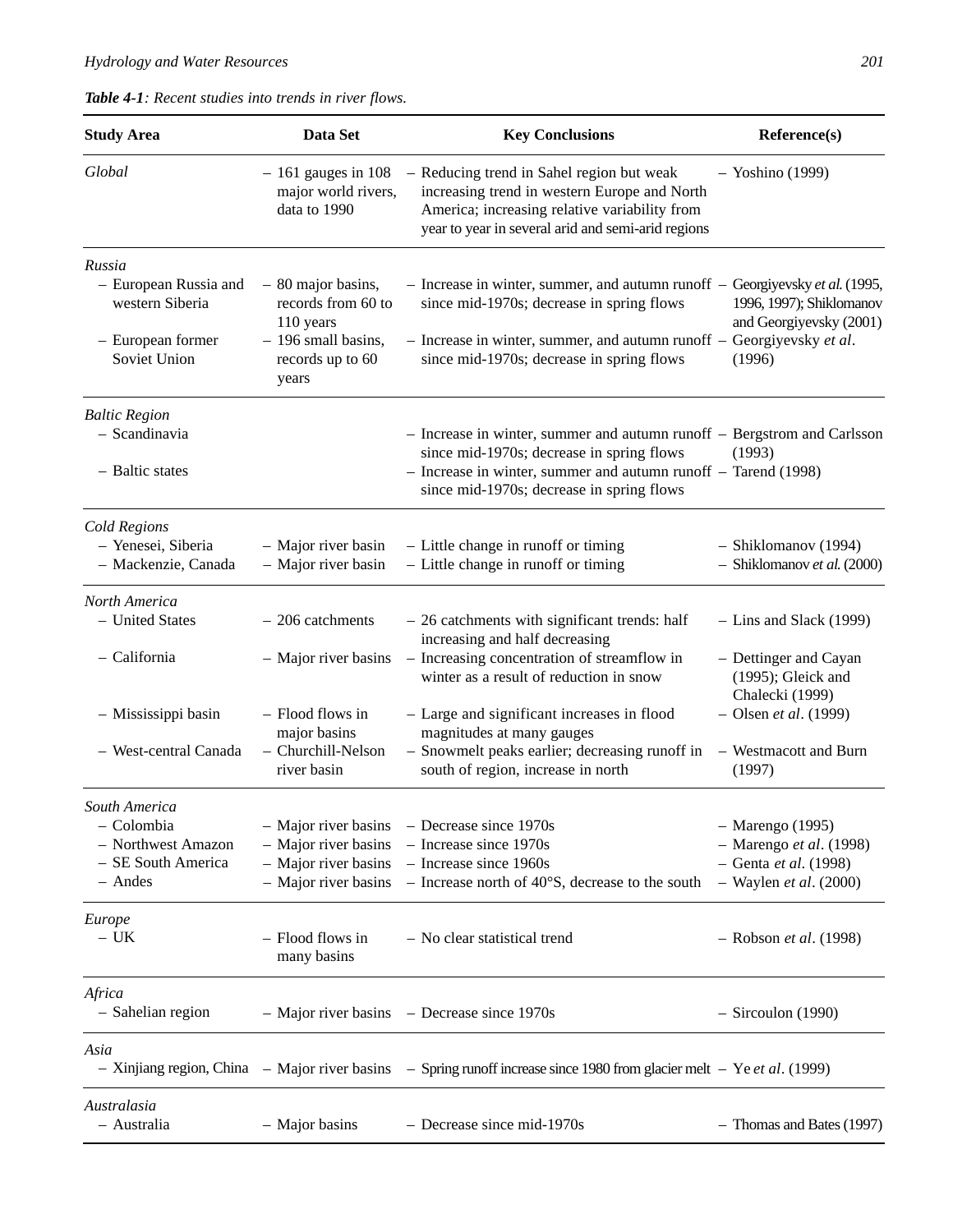countries, and consistent data analysis makes it impossible to obtain a representative picture of recent patterns and trends in hydrological behavior. Monitoring stations are continuing to be closed in many countries. Reconstructions of long records, stretching back centuries, are needed to understand the characteristics of natural decadal-scale variability in streamflow.

# *4.3.6.2. Effects of Climate Change on River Flows*

By far the majority of studies into the effects of climate change on river flows have used GCMs to define changes in climate that

are applied to observed climate input data to create perturbed data series. These perturbed data are then fed through a hydrological model and the resulting changes in river flows assessed. Since the SAR, there have been several global-scale assessments and a large number of catchment-scale studies. Confidence in these results is largely a function of confidence in climate change scenarios *at the catchment scale*, although Boorman and Sefton (1997) show that the use of a physically unrealistic hydrological model could lead to misleading results.

Arnell (1999b) used a macro-scale hydrological model to simulate streamflow across the world at a spatial resolution of 0.5°x0.5°,



**Figure 4-1**: Change in average annual runoff by 2050 under HadCM2 ensemble mean (a) and HadCM3 (b) (Arnell, 1999b).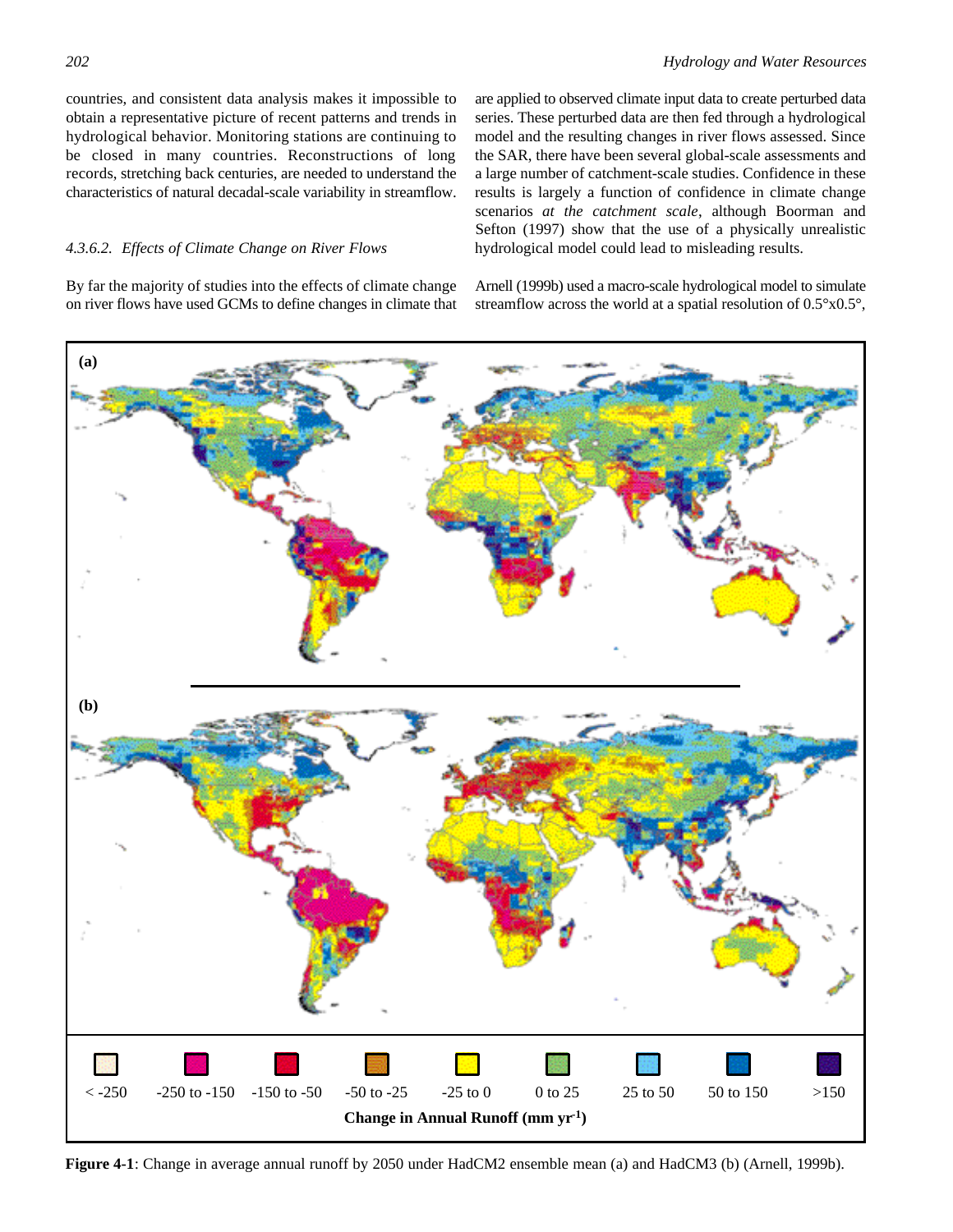under the 1961–1990 baseline climate and under several scenarios derived from HadCM2 and HadCM3 experiments. Figure 4-1 shows the absolute change in annual runoff by the 2050s under the HadCM2 and HadCM3 scenarios: Both have an increase in effective  $CO_2$  concentrations of 1% yr<sup>-1</sup>. The patterns of change are broadly similar to the change in annual precipitation—increases in high latitudes and many equatorial regions but decreases in mid-latitudes and some subtropical regions—but the general increase in evaporation means that some areas that see an increase in precipitation will experience a reduction in runoff. Alcamo *et al*. (1997) also simulated the e ffects of different climate change scenarios on global river flows, showing broadly similar patterns to those in Figure 4-1.

Rather than assess each individual study, this section simply tabulates catchment-scale studies published since the SAR and draws some general conclusions. As in the SAR, the use of different scenarios hinders quantitative spatial comparisons. Table 4-2 summarizes the studies published since the SAR, by continent. All of the studies used a hydrological model to estimate the effects of climate scenarios, and all used scenarios based on GCM output. The table does not include sensitivity studies (showing the effects of, for example, increasing precipitation by 10%) or explore the hydrological implications of past climates. Although such studies provide extremely valuable insights into the sensitivity of hydrological systems to changes in climate, they are not assessments of the potential effects of future global warming.

It is clear from Table 4-2 that there are clear spatial variations in the numbers and types of studies undertaken to date; relatively few studies have been published in Africa, Latin America, and southeast Asia. A general conclusion, consistent across many studies, is that the effects of a given climate change scenario vary with catchment physical and land-cover properties and that small headwater streams may be particularly sensitive to change—as shown in northwestern Ontario, for example, by Schindler *et al*. (1996).

# *4.3.6.2.1. Cold and cool temperate climates*

These areas are characterized by precipitation during winter falling as snow and include mountainous and low-lying regions. A major proportion of annual streamflow is formed by snow melting in spring. These areas include large parts of North America, northern and eastern Europe, most of Russia, northern China, and much of central Asia. The most important climate change effect in these regions is a change in the timing of streamflow through the year. A smaller proportion of precipitation during winter falls as snow, so there is proportionately more runoff in winter and, as there is less snow to melt, less runoff during spring. Increased temperatures, in effect, reduce the size of the natural reservoir storing water during winter. In very cold climates (such as in Siberia and northern Russia), there is little change in the timing of streamflow because winter precipitation continues to fall as snow with higher temperatures.

*Table 4-2: Catchment-scale studies since the Second Assessment Report addressing the effect of climate change on hydrological regimes.*

| <b>Region/Scope</b> | Reference(s)                                                          |
|---------------------|-----------------------------------------------------------------------|
| Africa              |                                                                       |
| - Ethiopia          | Hailemariam (1999)                                                    |
| - Nile Basin        | Conway and Hulme (1996);                                              |
|                     | Strzepek et al. (1996)                                                |
| - South Africa      | Schulze (1997)                                                        |
| - Southern Africa   | Hulme (1996)                                                          |
| Asia                |                                                                       |
| – China             | Ying and Zhang (1996); Ying et al.                                    |
|                     | (1997); Liu (1998); Shen and Liang                                    |
|                     | (1998); Kang et al. (1999)                                            |
| - Himalaya          | Mirza and Dixit (1996); Singh and                                     |
|                     | Kumar (1997); Singh (1998)                                            |
| - Japan             | Hanaki et al. (1998)                                                  |
| $-$ Philippines     | Jose et al. (1996); Jose and Cruz                                     |
|                     | (1999)                                                                |
| - Yemen             | Alderwish and Al-Eryani (1999)                                        |
| Australasia         |                                                                       |
| - Australia         | Bates et al. (1996); Schreider et al.                                 |
|                     | $(1996)$ ; Viney and Sivapalan $(1996)$                               |
| - New Zealand       | Fowler (1999)                                                         |
|                     |                                                                       |
| Europe              |                                                                       |
| - Albania           | Bruci and Bicaj (1998)                                                |
| – Austria           | Behr (1998)                                                           |
| - Belgium           | Gellens and Roulin (1998); Gellens                                    |
|                     | et al. (1998)                                                         |
| - Continent         | Arnell (1999a)                                                        |
| - Czech Republic    | Hladny et al. (1996); Dvorak et al.<br>(1997); Buchtele et al. (1998) |
| - Danube basin      | Starosolszky and Gauzer (1998)                                        |
| - Estonia           | Jaagus (1998); Jarvet (1998);                                         |
|                     | Roosare (1998)                                                        |
| - Finland           | Lepisto and Kivinen (1996);                                           |
|                     | Vehviläinen and Huttunen (1997)                                       |
| - France            | Mandelkern et al (1998)                                               |
| – Germany           | Daamen et al. (1998)                                                  |
| - Greece            | Panagoulia and Dimou (1996)                                           |
| - Hungary           | Mika et al. (1997)                                                    |
| - Latvia            | Butina et al. (1998); Jansons and                                     |
|                     | <b>Butina</b> (1998)                                                  |
| - Nordic region     | Saelthun et al. (1998)                                                |
| - Poland            | Kaczmarek et al. (1996, 1997)                                         |
| - Rhine basin       | Grabs (1997)                                                          |
| - Romania           | Stanescu et al. (1998)                                                |
| - Russia            | Georgiyevsky et al., (1995, 1996,                                     |
|                     | 1997); Kuchment (1998); Shiklomanov<br>(1998)                         |
| - Slovakia          | Hlaveova and Eunderlik (1998);                                        |
|                     | Petrovic (1998)                                                       |
|                     |                                                                       |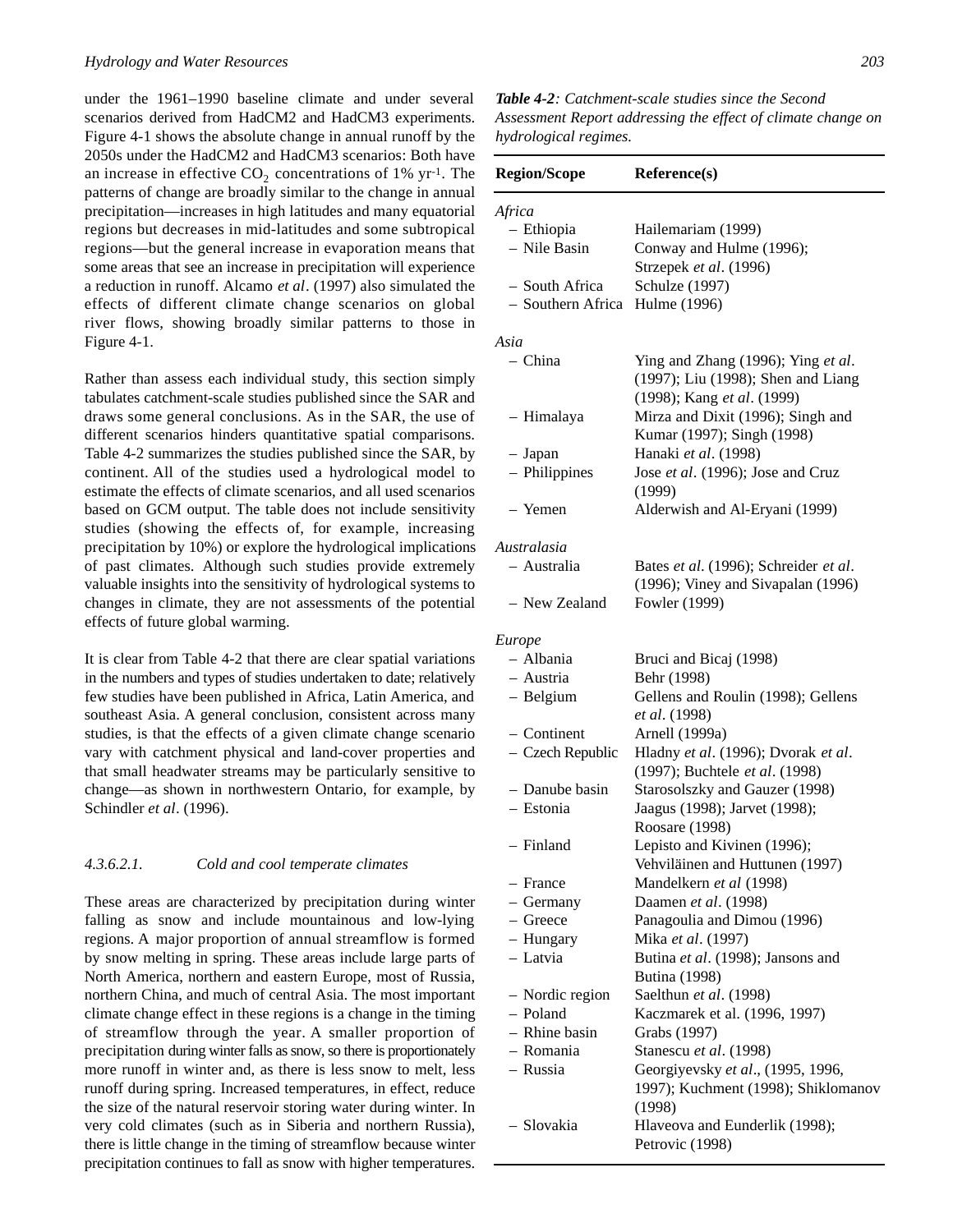# *Table 4-2 (continued)*

| <b>Region/Scope</b> | <b>Reference</b>                          |  |  |
|---------------------|-------------------------------------------|--|--|
| Europe (continued)  |                                           |  |  |
| - Spain             | Avila et al. (1996); Ayala-Carcedo (1996) |  |  |
| - Sweden            | Xu (1998); Bergstrom et al. (2001)        |  |  |
| - Switzerland       | Seidel et al. (1998)                      |  |  |
| $- UK$              | Arnell (1996); Holt and Jones (1996);     |  |  |
|                     | Arnell and Reynard (1996, 2000);          |  |  |
|                     | Sefton and Boorman (1997); Roberts        |  |  |
|                     | $(1998)$ ; Pilling and Jones $(1999)$     |  |  |
| Latin America       |                                           |  |  |
| $-$ Continent       | Yates (1997); Braga and Molion (1999)     |  |  |
| - Panama            | Espinosa et al. (1997)                    |  |  |
| North America       |                                           |  |  |
| - USA               | Bobba et al. (1997); Hanratty and         |  |  |
|                     | Stefan (1998); Chao and Wood (1999);      |  |  |
|                     | Hamlet and Lettenmaier (1999);            |  |  |
|                     | Lettenmaier et al. (1999); Leung and      |  |  |
|                     | Wigmosta (1999); Miller et al. (1999);    |  |  |
|                     | Najjar (1999); Wolock and McCabe          |  |  |
|                     | (1999); Miller and Kim (2000);            |  |  |
|                     | Stonefelt et al. (2000)                   |  |  |
| – Mexico            | Mendoza <i>et al.</i> (1997)              |  |  |

The largest effects are in the most "marginal" snow-dominated regime areas.

The effects of climate change on the magnitude of annual runoff and flows through the year are much less consistent than the effect on streamflow timing because they depend not on the temperature increase but on the change in precipitation. In general, precipitation increases in high-latitude areas under most scenarios, but in lower latitudes precipitation may decrease. Kazcmarek *et al*. (1997), for example, show a decrease in annual runoff in Poland under a Geophysical Fluid Dynamics Laboratory (GFDL)-based scenario (by around 20% by the 2050s) but an increase under a Goddard Institute for Space Studies (GISS) scenario (by as much as 20%); in both cases, the season of maximum flow shifts from spring to winter.

Similar patterns are found for rivers in mountainous regions or draining from mountains. The Rhine and Danube, for example, would both see a reduction in spring flows and an increase in winter runoff (Grabs, 1997; Starosolszky and Gauzer, 1998), as would rivers draining east and west from the Rocky Mountains in North America.

#### *4.3.6.2.2. Mild temperate climates*

Hydrological regimes in these regions are dominated by the seasonal cycles of rainfall and evaporation; snowfall and snowmelt are not important. Here, climate change tends to affect

the magnitude of flows in different seasons—by an amount that depends on the change in rainfall—and may lead to an exaggerated seasonal cycle, but it generally does not affect the timing of flows through the year. In the UK, for example, most scenarios result in an increase in winter runoff and, particularly in the south, a decrease in summer runoff (Arnell and Reynard, 1996); similar patterns are found across most of western Europe under most scenarios (Arnell, 1999a). Low flows tend to occur during summer, and changes in low-flow frequency are closely related to changes in the balance between summer rainfall and summer evaporation. Across most mid-latitude temperate regions, summer rainfall would decline with global warming, leading to a reduction in low flows.

The detailed effect of a given change in climate, however, depends to a large extent on the geological characteristics of the catchment. Studies in the UK (Arnell and Reynard, 1996) and Belgium (Gellens and Roulin, 1998) have indicated that in catchments with considerable groundwater, changes in summer flows are largely a function of the change not in summer rainfall but in rainfall during the winter recharge season.

# *4.3.6.2.3. Arid and semi-arid regions*

River flows in arid and semi-arid regions are very sensitive to changes in rainfall: A given percentage change in rainfall can produce a considerably larger percentage change in runoff. There have been relatively few studies in such regions since the SAR, but work has been done in southern Africa (Schulze, 1997), Australia (Bates *et al*., 1996), northern China (Ying *and* Huang, 1996), and southern Russia (Georgiyevsky *et al*., 1996; Shiklomanov, 1998).

# *4.3.6.2.4. Humid tropical regions*

Runoff regimes in these regions are very much influenced by the timing and duration of the rainy season or seasons. Climate change therefore may affect river flows not only through a change in the magnitude of rainfall but also through possible changes in the onset or duration of rainy seasons (such as those caused by monsoon).

# *4.3.7. Lakes*

Lakes are particularly vulnerable to changes in climate parameters. Variations in air temperature, precipitation, and other meteorological components directly cause changes in evaporation, water balance, lake level, ice events, hydrochemical and hydrobiological regimes, and the entire lake ecosystem. Under some climatic conditions, lakes may disappear entirely. There are many different types of lakes, classified according to lake formation and origin, the amount of water exchange, hydrochemistry, and so forth.

An important distinction is drawn between closed (endorheic) lakes, with no outflow, and exorheic lakes, which are drained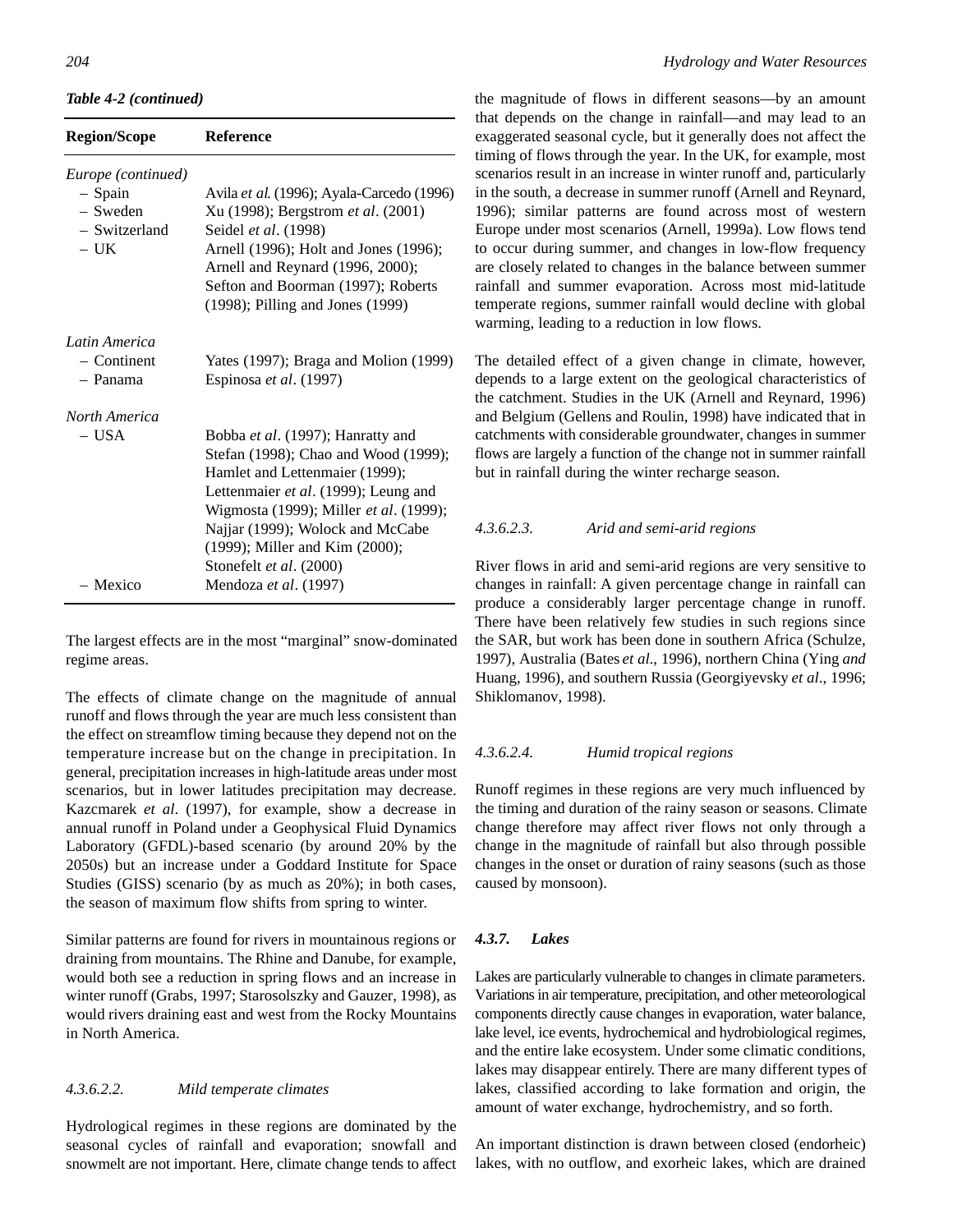by outflowing rivers. Endorheic lakes are very dependent on the balance of inflows and evaporation and are very sensitive to change in either (whether driven by climate change, climatic variability, or human interventions). This also means that they are very important indicators of climate change and can provide records of past hydroclimatic variability over a large area (e.g., Kilkus, 1998; Obolkin and Potemkin, 1998). Small endorheic lakes are most vulnerable to a change in climate; there are indications that even relatively small changes in inputs can produce large fluctuations in water level (and salinity) in small closed lakes in western North America (Laird *et al*., 1996).

The largest endorheic lakes in the world are the Caspian and Aral Seas, Lake Balkash, Lake Chad, Lake Titicaca, and the Great Salt Lake. Some of the largest east African lakes, including Lakes Tanganyika and Malawi, also can be regarded as practically endorheic. Changes in inflows to such lakes can have very substantial effects: The Aral Sea, for example, has been significantly reduced by increased abstractions of irrigation water upstream, the Great Salt Lake in the United States has increased in size in recent years as a result of increased precipitation in its catchment, and Oinghai Lake in China has shrunk following a fall in catchment precipitation. Many endorheic lake systems include significant internal thresholds, beyond which change may be very different. Lake Balkash, for example, currently consists of a saline part and a fresh part, connected by a narrow strait. Several rivers discharge into the fresh part, preventing salinization of the entire lake. Areduction in freshwater inflows, however, would change the lake regime and possibly lead to salinization of the freshwater part; this would effectively destroy the major source of water for a large area.

Exorheic lakes also may be sensitive to changes in the amount of inflow and the volume of evaporation. Evidence from Lake Victoria (east Africa), for example, indicates that lake levels may be increased for several years following a short-duration increase in precipitation and inflows. There also may be significant thresholds involving rapid shifts from open to closed lake conditions. Progressive southward expansion of Lake Winnipeg under postglacial isostatic tilting was suppressed by a warm dry climate in the mid-Holocene, when the north basin of the lake became closed (endorheic) and the south

basin was dry (Lewis *et al*., 1998). A trend of progressively moister climates within the past 5,000 years caused a return from closed to open (overflowing) lake conditions in the north basin and rapid flooding of the south basin about 1,000 years later. Other examples include Lake Manitoba, which was dry during the warm mid-Holocene (Teller and Last, 1982). Computations of sustainable lake area under equilibrium water balance (after Bengtsson and Malm, 1997) indicate that a return to dry conditions comparable to the mid-Holocene climate could cause this 24,400-km<sup>2</sup> lake draining a vast area from the Rocky Mountains east almost to Lake Superior to become endorheic again (Lewis *et al*., 1998).

Climate change also is likely to have an effect on lake water quality, through changes in water temperature and the extent and duration of ice cover. These effects are considered in Section 4.3.10.

# *4.3.8. Changes in Flood Frequency*

Although a change in flood risk is frequently cited as one of the potential effects of climate change, relatively few studies since the early 1990s (e.g., Nash and Gleick, 1993; Jeton *et al*., 1996) have looked explicitly at possible changes in high flows. This largely reflects difficulties in defining credible scenarios for change in the large rainfall (or snowmelt) events that trigger flooding. Global climate models currently cannot simulate with accuracy short-duration, high-intensity, localized heavy rainfall, and a change in mean monthly rainfall may not be representative of a change in short-duration rainfall.

A few studies, however, have tried to estimate possible changes in flood frequencies, largely by assuming that changes in monthly rainfall also apply to "flood-producing" rainfall. In addition, some have looked at the possible additional effects of changes in rainfall intensity. Reynard *et al*. (1998), for example, estimated the change in the magnitude of different return period floods in the Thames and Severn catchments, assuming first that all rainfall amounts change by the same proportion and then that only "heavy" rainfall increases. Table 4-3 summarizes the changes in flood magnitudes in the Thames and Severn by

|                        |        |        | <b>Return Period</b> |         |         |
|------------------------|--------|--------|----------------------|---------|---------|
| <b>Catchment</b>       | 2-Year | 5-Year | 10-Year              | 20-Year | 50-Year |
| <b>Thames</b>          |        |        |                      |         |         |
| $-$ GGx-x <sup>a</sup> | 10     | 12     | 13                   | 14      | 15      |
| $-$ GGx-s <sup>b</sup> | 12     | 13     | 14                   | 15      | 16      |
| Severn                 |        |        |                      |         |         |
| $-$ GGx-x <sup>a</sup> | 13     | 15     | 16                   | 17      | 20      |
| $-$ GGx-s <sup>b</sup> | 15     | 17     | 18                   | 19      | 21      |

*Table 4-3: Percentage change in magnitude of peak floods in Severn and Thames catchments by the 2050s (Reynard et al., 1998).*

a GGx-x = HadCM2 ensemble mean scenario with proportional change in rainfall.

 $b$  GGx-s = HadCM2 ensemble mean scenario with change in storm rainfall only.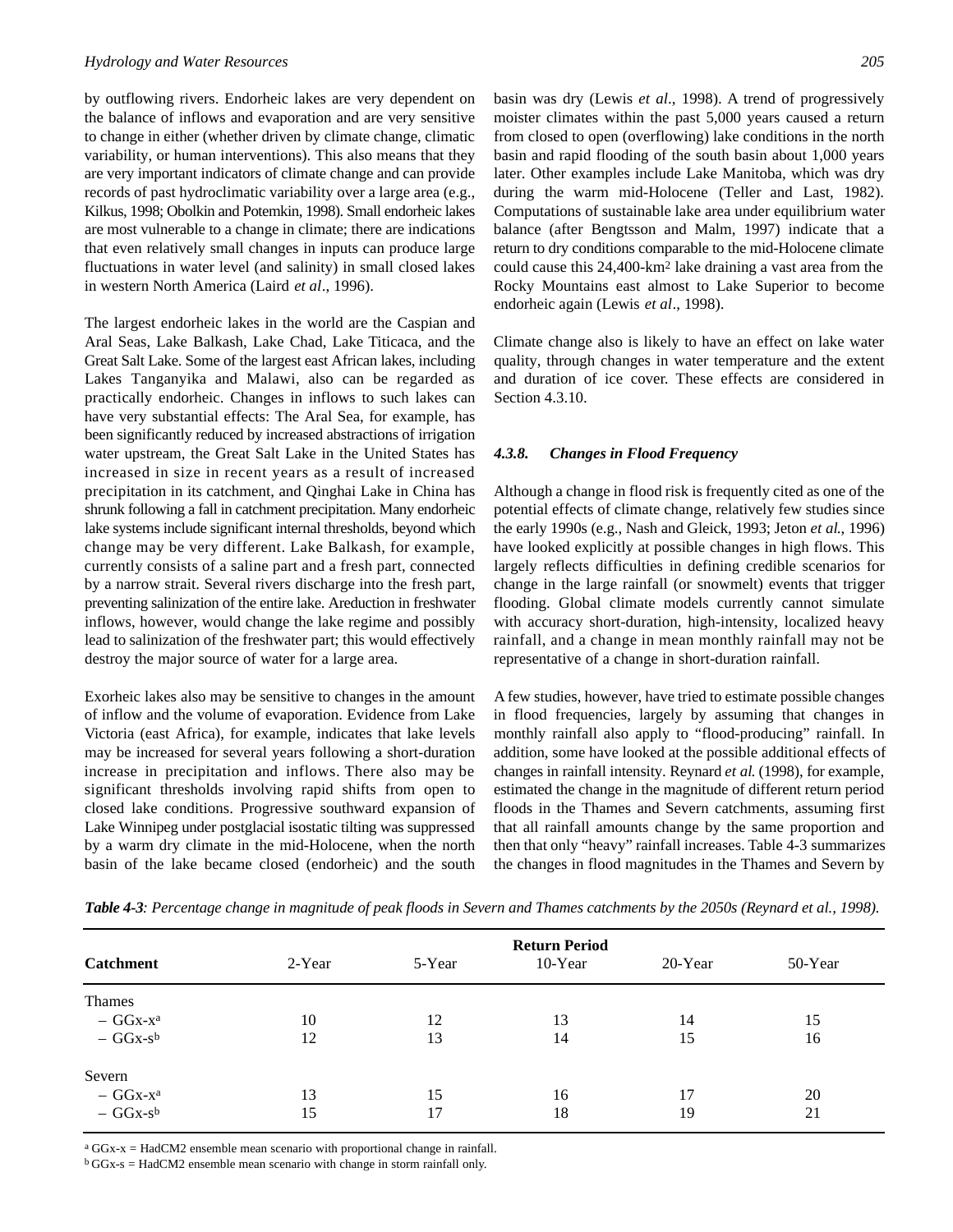the 2050s: Flood risk increases because winter rainfall increases, and in these relatively large catchments it is the total volume of rainfall over several days, not the peak intensity of rainfall, that is important. Schreider *et al*. (1996) in Australia assessed change in flood risk by assuming that all rainfall amounts change by the same proportion. They found an increase in flood magnitudes under their wettest scenarios—even though annual runoff totals did not increase—but a decline in flood frequency under their driest scenarios.

Panagoulia and Dimou (1997) examined possible changes in flood frequency in the Acheloos basin in central Greece. Floods in this catchment derive from snowmelt, and an increase in winter precipitation—as indicated under the scenarios used results in more frequent flood events of longer duration. The frequency and duration of small floods was most affected. Saelthun *et al.* (1998) explored the effect of fixed increases in temperature and precipitation in 25 catchments in the Nordic region. They show that higher temperatures and higher precipitation increases flood magnitudes in parts of the region where floods tended to be generated from heavy rainfall in autumn but decrease flood magnitudes where floods are generated by spring snowmelt. In some cases, the peak flood season shifts from spring to autumn. This conclusion also is likely to apply in other environments where snow and rain floods both occur.

Mirza *et al*.(1998) investigated the effects of changes in precipitation resulting from global warming on future flooding in Bangladesh. Standardized precipitation change scenarios from four GCMs were used for the analysis. The most extreme scenario showed that for a 2°C rise in global mean temperature, the average flood discharge for the Ganges, Brahmaputra, and Meghna could be as much as 15, 6, and 19% higher, respectively.

# *4.3.9. Changes in Hydrological Drought Frequency*

Droughts are considerably more difficult to define in quantitative terms than floods. Droughts may be expressed in terms of rainfall deficits, soil moisture deficits, lack of flow in a river, low groundwater levels, or low reservoir levels; different definitions are used in different sectors. A "hydrological" drought occurs when river or groundwater levels are low, and a "water resources" drought occurs when low river, groundwater, or reservoir levels impact water use. Low river flows in summer may not necessarily create a water resources drought, for example, if reservoirs are full after winter; conversely, a shortlived summer flood may not end a water resources drought caused by a prolonged lack of reservoir inflows. Water resources droughts therefore depend not only on the climatic and hydrological inputs but critically on the characteristics of the water resource system and how droughts are managed. This section focuses on hydrological drought, particularly on low river flows. Different studies have used different indices of low river flows, including the magnitude of minimum flows, the frequency at which flows fall below some threshold, the duration of flow below a threshold, and the cumulative difference between actual flows and some defined threshold.

At the global scale, Arnell (1999b) explored the change in the minimum annual total runoff with a return period of 10 years under several scenarios, based on HadCM2 and HadCM3 GCMs. He shows that the pattern of this measure of "low flow" (which is relatively crude) changes in a similar way to average annual runoff (as shown in Figure 4-1) but that the percentage changes tend to be larger. Arnell (1999a) mapped a different index of low flow across Europe—the average summed difference between streamflow and the flow exceeded 95% of the time, while flows are below this threshold—under four scenarios. The results suggest a reduction in the magnitude of low flows under most scenarios across much of western Europe, as a result of lower flows during summer, but an amelioration of low flows in the east because of increased winter flows. In these regions, however, the season of lowest flows tends to shift from the current winter low-flow season toward summer.

Döll *et al.* (1999) also modeled global runoff at a spatial resolution of  $0.5^{\circ}x0.5^{\circ}$ , not only for average climatic conditions but also for typical dry years. The annual runoff exceeded in 9 years out of 10 (the 10-year return period "drought" runoff) was derived for each of more than 1,000 river basins covering the whole globe. Then the impact of climate change on these runoff values was computed by scaling observed temperature and precipitation in the 1-in-10 dry years with climate scenarios of two different GCMs (Chapter 3), ECHAM4/OPYC3 and GFDL-R15. Climate variability was assumed to remain constant. For the same GHG emission scenario, IS92a, the two GCMs compute quite different temperature and more so precipitation changes. With the GFDL scenario, runoff in 2025 and 2075 is simulated to be higher in most river basins than with the ECHAM scenario. The 1-in-10 dry year runoff is computed to decrease between the present time (1961–1990 climate) and 2075 by more than 10% on 19% (ECHAM) or 13% (GFDL) of the global land area (Table 4-4) and to increase by more than 50% on 22% (ECHAM) or 49% (GFDL) of the global land area. These results underline the high sensitivity of computed future runoff changes to GCM calculations.

*Table 4-4: Computed change of 1-in-10 dry year runoff under emission scenario IS92a between the present time (1961–90) and 2075: Influence of climate scenarios computed by two GCMs (Döll et al., 1999).*

| <b>Change in Runoff</b><br>between Present and 2075<br>$(\%$ , decrease negative) | MPI  | <b>Fraction of Global Land Area,</b><br>where Runoff will have Changed<br>(%), using Climate Scenarios of<br>GFDL. |
|-----------------------------------------------------------------------------------|------|--------------------------------------------------------------------------------------------------------------------|
| Increase by more than 200%                                                        | 8.4  | 14.4                                                                                                               |
| $+50$ to $+200$                                                                   | 13.4 | 34.9                                                                                                               |
| $+10$ to $+50$                                                                    | 39.5 | 24.0                                                                                                               |
| $-10$ to $+10$                                                                    | 19.9 | 14.0                                                                                                               |
| $-50$ to $-10$                                                                    | 12.1 | 10.1                                                                                                               |
| Decrease by more than 50%                                                         | 6.7  | 2.5                                                                                                                |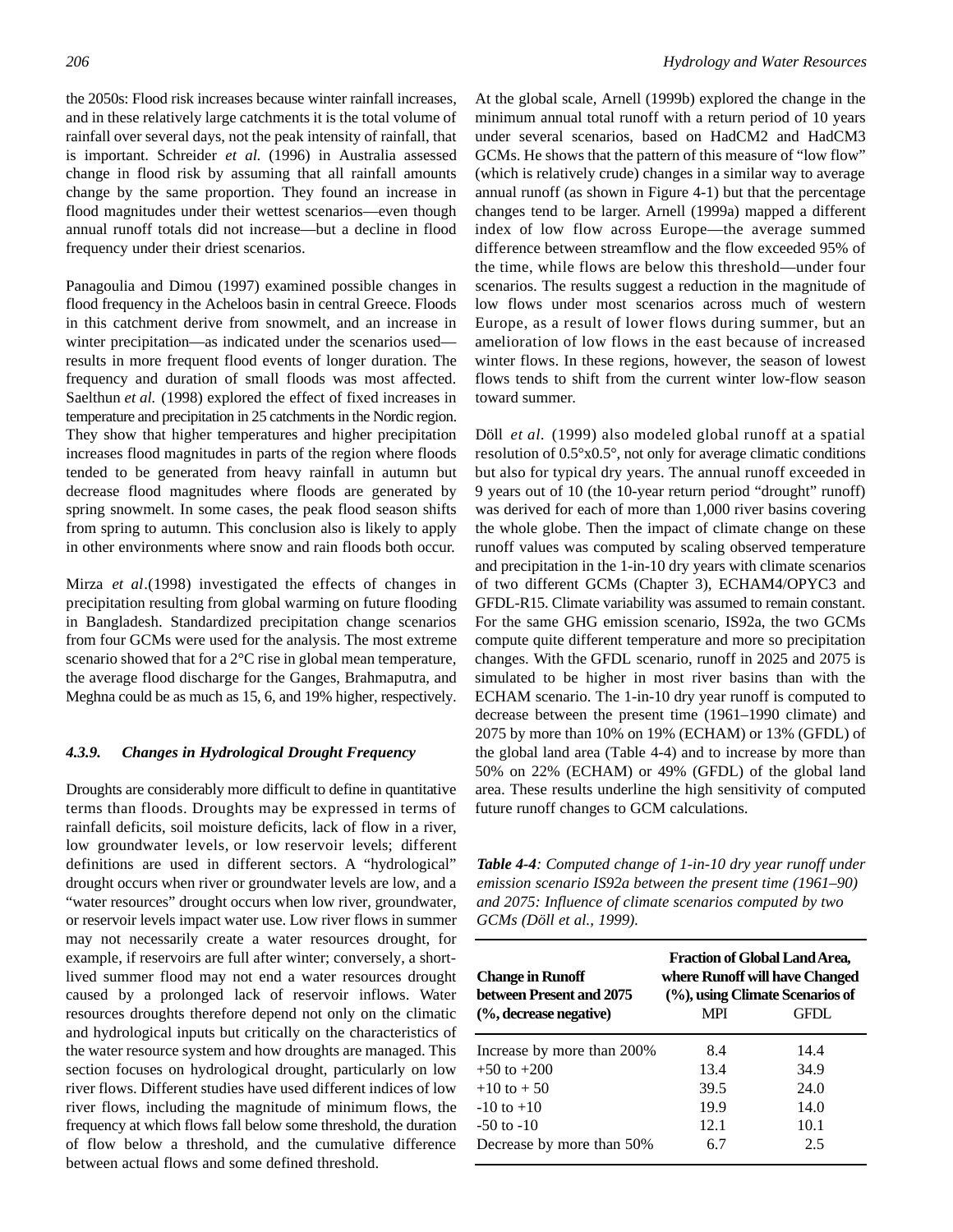There have been several other studies into changes in low flow indicators at the catchment scale. Gellens and Roulin (1998), for example, simulated changes in low flows in several Belgian catchments under a range of GCM-based scenarios. They show how the same scenario could produce rather different changes in different catchments, depending largely on the catchment geological conditions. Catchments with large amounts of groundwater storage tend to have higher summer flows under the climate change scenarios considered because additional winter rainfall tends to lead to greater groundwater recharge (the extra rainfall offsets the shorter recharge season). Low flows in catchments with little storage tend to be reduced because these catchments do not feel the benefits of increased winter recharge. Arnell and Reynard (1996) found similar results in the UK. The effect of climate change on low flow magnitudes and frequency therefore can be considered to be very significantly affected by catchment geology (and, indeed, storage capacity in general). Dvorak *et al*. (1997) also showed how changes in low flow measures tend to be proportionately greater than changes in annual, seasonal, or monthly flows.

#### *4.3.10. Water Quality*

Water in rivers, aquifers, and lakes naturally contains many dissolved materials, depending on atmospheric inputs, geological conditions, and climate. These materials define the water's chemical characteristics. Its biological characteristics are defined by the flora and fauna within the water body, and temperature, sediment load, and color are important physical characteristics. Water "quality" is a function of chemical, physical, and biological characteristics but is a value-laden term because it implies quality in relation to some standard. Different uses of water have different standards. Pollution can be broadly defined as deterioration of some aspect of the chemical, physical, or biological characteristics of water (its "quality") to such an extent that it impacts some use of that water or ecosystems within the water. Major water pollutants include organic material, which causes oxygen deficiency in water bodies; nutrients, which cause excessive growth of algae in lakes and coastal areas—known as eutrophication (leading to algal blooms, which may be toxic and consume large amounts of oxygen when decaying); and toxic heavy metals and organic compounds. The severity of water pollution is governed by the intensity of pollutants and the assimilation capacity of receiving water bodies—which depends on the physical, chemical, and biological characteristics of streamflow but not all pollutants can be degraded, however.

Chemical river water quality is a function of the chemical load applied to the river, water temperature, and the volume of flow. The load is determined by catchment geological and land-use characteristics, as well as by human activities in the catchment: Agriculture, industry, and public water use also may result in the input of "polluting" substances. Agricultural inputs are most likely to be affected by climate change because a changing climate might alter agricultural practices. A changing climate

also may alter chemical processes in the soil, including chemical weathering (White and Blum, 1995). Avila *et al.*(1996) simulated a substantial increase in base cation weathering rates in Spain when temperature and precipitation increased (although if precipitation were reduced, the effects of the higher temperature were offset). This, in turn, resulted in an increase in concentrations of base cations such as calcium, sodium, and potassium and an increase in streamwater alkalinity. Warmer, drier conditions, for example, promote mineralization of organic nitrogen (Murdoch *et al*., 2000) and thus increase the potential supply to the river or groundwater. Load also is influenced by the processes by which water reaches the river channel. Nitrates, for example, frequently are flushed into rivers in intense storms following prolonged dry periods.

River water temperature depends not only on atmospheric temperature but also on wind and solar radiation (Orlob *et al.*, 1996). River water temperature will increase by a slightly lesser amount than air temperature (Pilgrim *et al.*, 1998), with the smallest increases in catchments with large contributions from groundwater. Biological and chemical processes in river water are dependent on water temperature: Higher temperatures alone would lead to increases in concentrations of some chemical species but decreases in others. Dissolved oxygen concentrations are lower in warmer water, and higher temperatures also would encourage the growth of algal blooms, which consume oxygen on decomposition.

Streamwater quality, however, also will be affected by streamflow volumes, affecting both concentrations and total loads. Carmichael *et al*. (1996), for example, show how higher temperatures and lower summer flows could combine in the Nitra River, Slovakia, to produce substantial reductions in dissolved oxygen concentrations. Research in Finland (Frisk) *et al*., 1997; Kallio *et al*., 1997) indicates that changes in stream water quality, in terms of eutrophication and nutrient transport, are very dependent on changes in streamflow. For a given level of inputs, a reduction in streamflow might lead to increases in peak concentrations of certain chemical compounds. Cruise *et al*. (1999) simulated increased concentrations of nitrate in the southeast United States, for example, but the total amount transported from a catchment might decrease. Hanratty and Stefan (1998) simulated reductions in nitrate and phosphate loads in a small Minnesota catchment, largely as a result of reductions in runoff. Alexander *et al*. (1996) suggest that nutrient loadings to receiving coastal zones would vary primarily with streamflow volume. Increased streamflow draining toward the Atlantic coast of the United States under many scenarios, for example, would lead to increased nutrient loadings. An increased frequency of heavy rainfall would adversely affect water quality by increasing pollutant loads flushed into rivers and possibly by causing overflows of sewers and waste storage facilities. Polluting material also may be washed into rivers and lakes following inundation of waste sites and other facilities located on floodplains.

Water temperature in lakes responds to climate change in more complicated ways because thermal stratification is formed in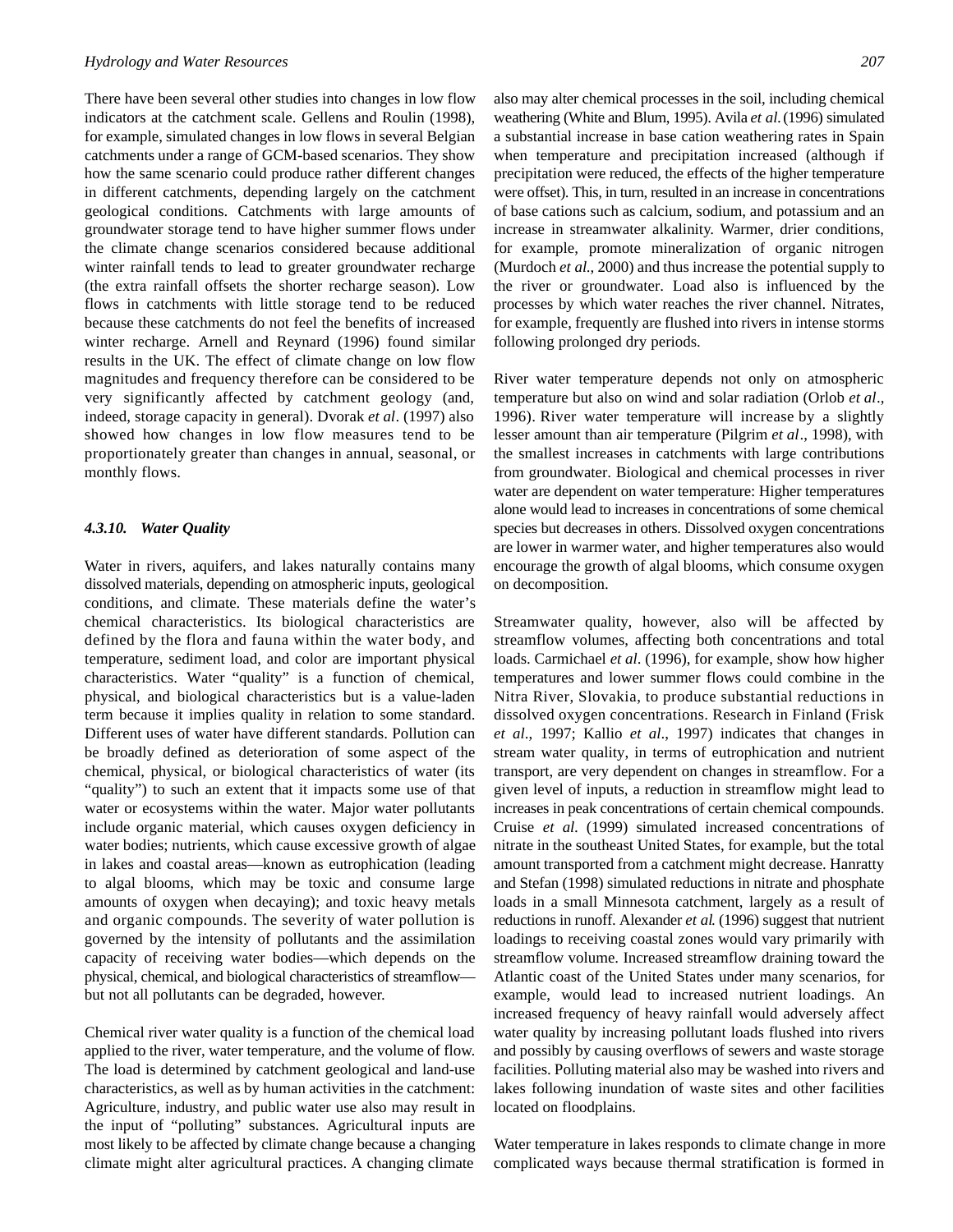summer, as well as in colder regions in winter. Meyer *et al*. (1999) evaluated the effect of climate change on thermal stratification by simulation for hypothetical lakes. They show that lakes in subtropic zones (about latitude 30 to 45°) and in subpolar zones (latitude 65 to 80°) are subject to greater relative changes in thermal stratification patterns than mid-latitude or equatorial lakes and that deep lakes are more sensitive than shallow lakes in the subtropic zones. Hostetler and Small (1999) simulated potential impacts on hypothetical shallow and deep lakes across North America, showing widespread increases in lake water temperature slightly below the increase in air temperature in the scenarios used. The greatest increases were in lakes that were simulated to experience substantial reductions in the duration of ice cover; the boundary of ice-free conditions shifted northward by 10° of latitude or more (1,000 km). Fang and Stefan (1997) show by simulation that winter stratification in cold regions would be weakened and the anoxic zone would disappear. Observations during droughts in the boreal region of northwestern Ontario show that lower inflows and higher temperatures produce a deepening of the thermocline (Schindler *et al*., 1996).

The consequences of these direct changes to water quality of polluted water bodies may be profound, as summarized by Varis and Somlyody (1996) for lakes. Increases in temperature would deteriorate water quality in most polluted water bodies by increasing oxygen-consuming biological activities and decreasing the saturation concentration of dissolved oxygen. Hassan *et al.* (1998a,b) employed a downscaled climate model combined with GCM output to predict future stratification for Suwa Lake, Japan, on a daily basis, as well as for the prolonged summer stratification period. They predict increased growth of phytoplankton and reduced dissolved oxygen concentrations at different depths in the lake. Analysis of past observations in Lake Biwa in Japan (Fushimi, 1999) suggests that dissolved oxygen concentrations also tend to reduce when air (and lake water) temperature is higher.

Water quality in many rivers, lakes, and aquifers, however, is heavily dependent on direct and indirect human activities. Land-use and agricultural practices have a very significant effect on water quality, as do management actions to control point and nonpoint source pollution and treat wastewaters discharged into the environment. In such water bodies, future water quality will be very dependent on future human activities, including water management policies, and the direct effect of climate change may be very small in relative terms (Hanratty and Stefan, 1998). Considerable effort is being expended in developed and developing countries to improve water quality (Sections 4.5 and 4.6), and these efforts will have very significant implications for the impact of climate change on water quality.

Confidence in estimates of change in water quality is determined partly by climate change scenarios (and their effects on streamflow), but additional uncertainty is added by current lack of detailed understanding of some of the process interactions involved.

#### *4.3.11. Glaciers and Small Ice Caps*

Valley glaciers and small ice caps represent storages of water over long time scales. Many rivers are supported by glacier melt, which maintains flows through the summer season. The state of a glacier is characterized by the relationship between the rate of accumulation of ice (from winter snowfall) and the rate of ablation or melt. Most, but not all, valley glaciers and small ice caps have been in general retreat since the end of the Little Ice Age, between 100 and 300 years ago—for example, in Switzerland (Greene *et al*., 1999), Alaska (Rabus and Echelmeyer, 1998), the Canadian Rockies (Schindler, 2001), east Africa (Kaser and Noggler, 1991), South America (Ames and Hastenrath, 1996; see also Chapter 14), the arid region of northwest China (Liu *et al*., 1999), and tropical areas as a whole (Kaser, 1999). Temperature appears to be the primary control (Greene *et al*., 1999), and rates of retreat generally are accelerating (Haeberli *et al*., 1999). The World Glacier Monitoring Service (see http://www.geo.unizh.ch/wgms) monitors glacier mass balances and publishes annual reports on glacier fluctuations.

The effect of future climate change on valley glaciers and small ice caps depends on the extent to which higher temperatures are offset by increased winter accumulation. At the global scale, Gregory and Oerlemans (1998) simulate a general decline in valley glacier mass (and consequent rise in sea level), indicating that the effects of higher temperatures generally are more significant than those of additional winter accumulation. Model studies of individual glaciers have shown general retreat with global warming. Wallinga and van de Wal (1998) and Haerberli and Beniston (1998), for example, both simulated retreat in Alpine glaciers with higher temperatures and changes in winter accumulation. Davidovich and Ananicheva's (1996) simulation results show retreat of Alaskan glaciers but also a substantial increase in mass exchange (and therefore rate of movement) as a result of increased winter accumulation.

Oerlemans *et al*. (1998) simulated the mass balance of 12 valley glaciers and small ice sheets distributed across the world. They found that most scenarios result in retreat (again showing that temperature changes are more important than precipitation changes) but showed that it was very difficult to generalize results because the rate of change depends very much on glacier hypsometry (i.e., variation in altitude across the glacier). Their simulations also show that, in the absence of a change in precipitation, a rise in temperature of  $0.4^{\circ}$ C per decade would virtually eliminate all of their study glaciers by 2100, but a rise of 0.1°C per decade would "only" lead to a reduction in glacier volume of 10–20%.

Tropical glaciers are particularly exposed to global warming. Kaser *et al*. (1996) show that the equilibrium line altitude (ELA)—the line separating the accumulation zone from the ablation zone—of a tropical glacier is relatively more sensitive to changes in air temperature than that of a mid-latitude glacier. This is because of the lack of seasonality in tropical temperatures and the fact that ablation is significant year-round. To illustrate, a 1°C rise in temperature during half of the year only will have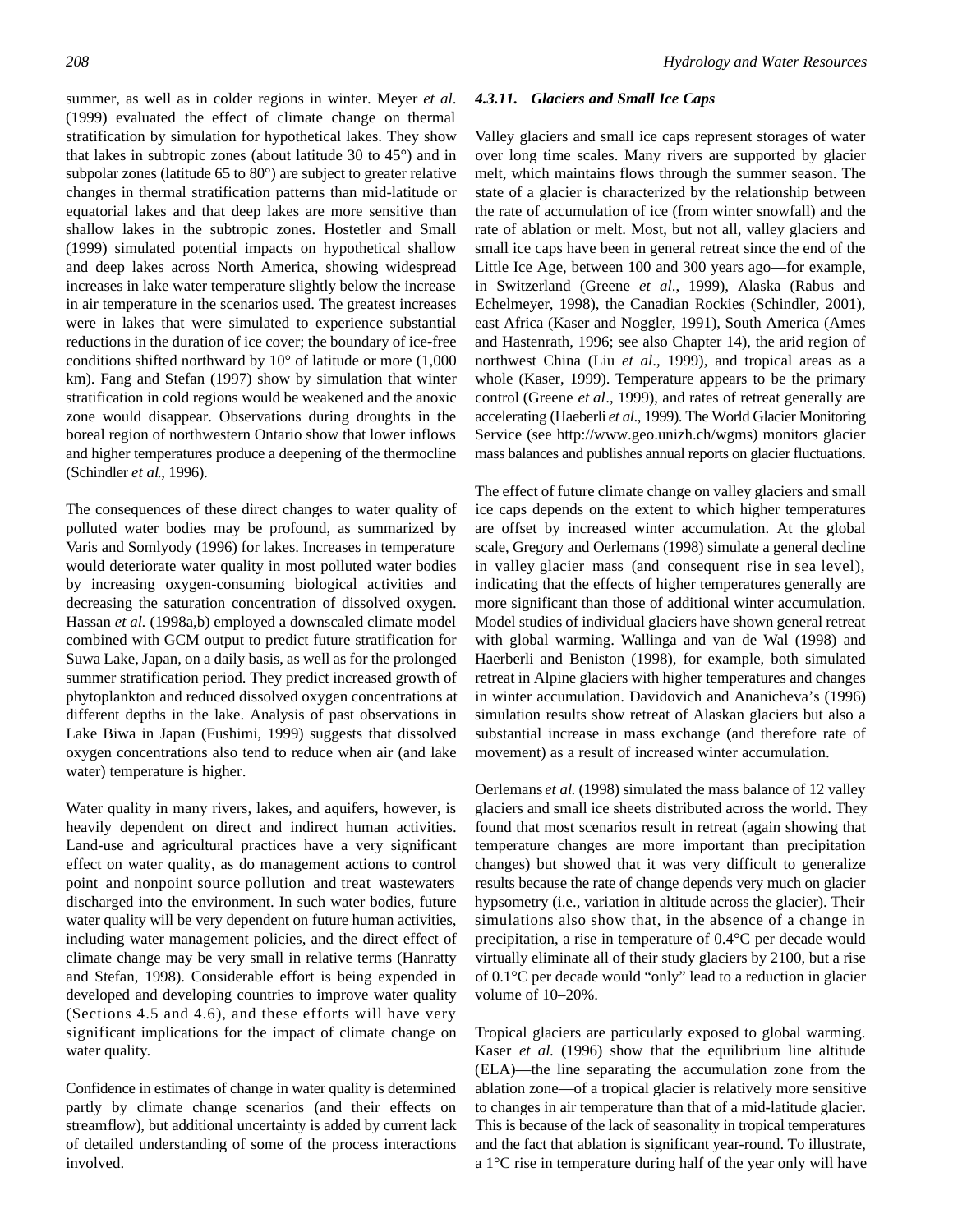a direct impact on total ablation, annual mass balance, and ELA of a tropical glacier. In the case of a mid-latitude glacier, this increase may occur during winter when temperatures may be well below freezing over much (if not all) of the glacier. As a result, there may be no significant change in ablation or position of the ELA, even though the annual temperature will have increased.

Glacier retreat has implications for downstream river flows. In rivers fed by glaciers, summer flows are supported by glacier melt (with the glacier contribution depending on the size of the glacier relative to basin area, as well as the rate of annual melt). If the glacier is in equilibrium, the amount of precipitation stored in winter is matched by melt during summer. However, as the glacier melts as a result of global warming, flows would be expected to increase during summer—as water is released from long-term storage—which may compensate for a reduction in precipitation. As the glacier gets smaller and the volume of melt reduces, summer flows will no longer be supported and will decline to below present levels. The duration of the period of increased flows will depend on glacier size and the rate at which the glacier melts; the smaller the glacier, the shorter lived the increase in flows and the sooner the onset of the reduction in summer flows.

#### *4.3.12. River Channel Form and Stability*

Patterns of river channel erosion and sedimentation are determined largely by variations in streamflow over time—in particular, the frequency of floods. There is considerable literature on past changes in streamflow—caused by human influences or natural climatic variability—and associated river channel changes (Rumsby and Mackin, 1994) but very little on possible future channel changes. This largely reflects a lack of numerical models to simulate erosion and sedimentation processes; assessments of possible future channel changes that have been made have been inferred from past changes. In northern England, for example, Rumsby and Mackin (1994) show that periods with large numbers of large floods are characterized by channel incision, whereas periods with few floods were characterized by lateral reworking and sediment transfer. Increased flooding in the future therefore could be associated with increased channel erosion.

The density of the drainage network reflects the signature of climate on topography. Moglen *et al*. (1998) show that drainage density is sensitive to climate change but also that the direction of change in density depends not only on climate change but also on the current climate regime.

Hanratty and Stefan (1998) simulated streamflow and sediment yield in a small catchment in Minnesota. The scenario they used produced a reduction in sediment yield, largely as a result of reduced soil erosion, but their confidence in the model results was low. In fact, the lack of physically based models of river channel form and sediment transport means that the confidence in estimates of the effect of climate change on river channels is low in general.

# *4.3.13. Climate Change and Climatic Variability*

Even in the absence of a human-induced climate change, hydrological behavior will vary not only from year to year but also from decade to decade (see Section 4.2). Hulme *et al*. (1999) simulated streamflow across Europe under four climate change scenarios for the 2050s (based on four different simulations from the HadCM2 climate model) and seven scenarios representing different 30-year climates extracted from a long run of the HadCM2 model with no GHG forcing. They show that natural multi-decadal (30-year) variability in average annual runoff is high across most of Europe and that this natural variability in runoff in mid-latitude Europe is greater than the simulated signal of climate change. In northern and southern Europe, the magnitude of climate change by the 2050s is greater than the magnitude of natural variability. However, the spatial patterns of climate change and climatic variability are very different, with a much more coherent (usually north-south) pattern in the climate change signal. Nevertheless, the results indicate that, for individual catchments in certain areas, the magnitude of climate change effects on some indicators of streamflow may be smaller than natural climatic variability for several decades, whereas in other areas, the climate change signal will be larger than past experience.

# **4.4. Effects on Water Withdrawals**

#### *4.4.1. Introduction*

The consequences of climate change for water resources depend not only on possible changes in the resource base—as indicated in Section 4.3—but also on changes in the *demand*, both human and environmental*,* for that resource. This section assesses the potential effects of climate change on water withdrawals and use, placing these effects in the context of the many nonclimatic influences that are driving demand.

It must be noted that "demand" in its economic sense means willingness to pay for a particular service or commodity and is a function of many variables—particularly price, income (for households), output (for industries or agriculture), family composition, education levels, and so forth. The usefulness of the demand function is found in the ability to predict the effects of changes in causal variables and in measurement of the demanding party's "willingness to pay" as a measure of gross benefits to the demanding party of various quantities. This willingness to pay is measured as the area under the demand function in the price-quantity plane. The quantities *actually* purchased (the quantities of water withdrawn or used) over time are the result of the interaction of factors affecting demand as defined above and conditions of supply (or availability). Thus, for example, the fact that the quantity purchased over time increases could be the result of falling costs of supply (a shift in the supply curve) rather than an increase in demand (shift in the demand curve). In this section, the term "demand" often is used as a synonym for "requirements;" this reflects usage of the term in large parts of the water sector.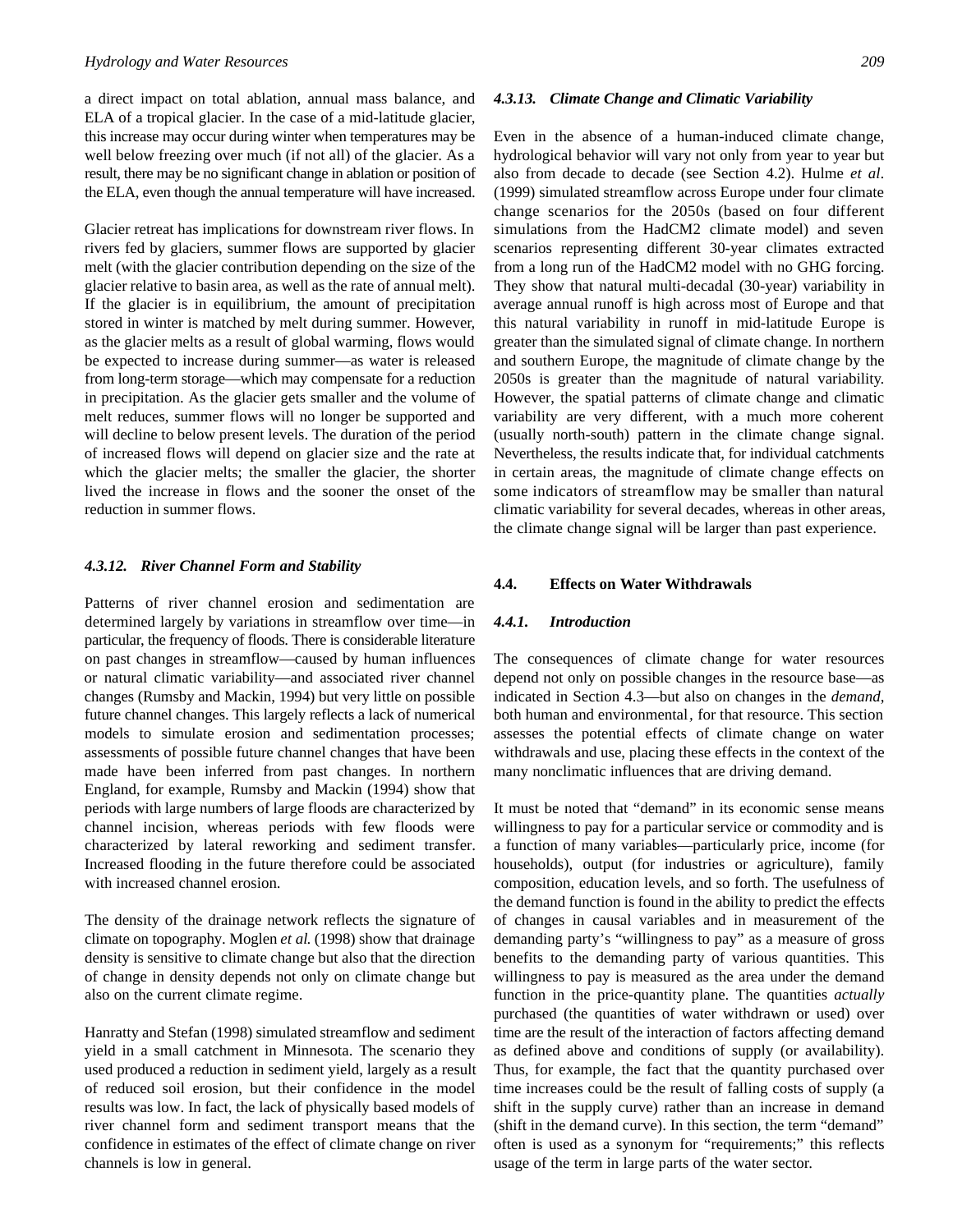Demands can be classified along two dimensions: instream or offstream, and consumptive or nonconsumptive. Instream demands use water within the river channel (or lake) and do not involve withdrawal. Examples include ecosystem uses, navigation, hydropower generation, recreation, and use of the water course for waste assimilation. Offstream demands extract water from the river channel, lake, or aquifer. They include domestic, industrial, and agricultural demands, as well as extractions for industrial and power station cooling. These demands can be consumptive or nonconsumptive. Consumptive demands "use" the water so it cannot be entirely returned to the river; nonconsumptive demands return the water to the river, although it may be returned to a different catchment or at a different quality. The primary consumptive demands are for irrigation and some types of industrial cooling (where the water is evaporated to the atmosphere rather than returned to the river).

# *4.4.2. World Water Use*

Figure 4-2 shows estimated total water withdrawals, by sector, from 1900 to 1998 (Shiklomanov, 1998; Shiklomanov *et al*., 2000). Agricultural use—primarily for irrigation—is by far the largest proportion, accounting in 1995 for 67% of all withdrawals and 79% of all water consumed. Municipal, or domestic, use represents only about 9% of withdrawals. There are large differences, of course, between continents, with the greatest absolute volume of irrgation withdrawals in Asia.

Over the past few years there have been many projections of future water withdrawals; virtually all have overestimated the actual rate of increase (Shiklomanov, 1998). Figure 4-2 also shows projected total global water withdrawals estimates made for the UN Comprehensive Assessment of the Freshwater Resources of the World (Raskin *et al*., 1997). The central projection represents a "Conventional Development Scenario" (CDS), with "best-guess" estimates of future population growth, economic development, and water-use intensity. The upper and lower lines represent high and low cases, where the



**Figure 4-2**: Global water withdrawals, 1900–1995, with projected future total withdrawals to 2025 [data from Shiklomanov *et al*., 2000 (after Raskin *et al*., 1997)].

assumed rates of growth are altered. Under the core CDS, global water withdrawals would increase by about 35% over 1995 values by 2025, with low and high estimates of 23 and 49%, respectively. The greatest rates of growth are projected to be in Africa and the Middle East, with the lowest growth in developed economies. These projections are very dependent not only on the assumed rate of population growth but also on the different assumed rates of water usage. They do not take potential climate change into account.

The amount of municipal water withdrawals is dependent on the number of urban dwellers, the level of development (related to the availability of a piped distribution network and sewage systems, amongst other things), income levels, and price where actually applied to water. Per capita withdrawals in many developed countries are falling, and this may more than offset an increasing population: Total municipal withdrawals in the United States, for example, are falling largely as a result of increasing prices, conservation education provided by water utilities, and increasing use of water-efficient appliances. However, municipal withdrawals in developing countries can be expected to increase with living standards; under the CDS, per capita withdrawals in these countries are projected to rise toward those in more economically developed countries. Rapid urbanization in developing countries is expected to lead to very substantial increases in total municipal water withdrawals.

The industrial sector currently accounts for approximately 20% of current withdrawals. This water is used primarily either in processing (food processing or heavy industry) or for cooling; the relative proportions vary between countries. Future industrial water use is expected to rise substantially as industrial development continues, but the increase probably will be less than the increase in industrial production as water is used with greater efficiency (using less per unit of production, for example, or relocating power generation plants to coastal areas to use seawater for cooling). Under the CDS, total industrial water use increases; this increase is concentrated largely in Asia and Latin America (Raskin *et al*., 1997).

The amount of water used for agriculture is dependent primarily on the level of irrigation development, the pricing of water, and the reliability of supply. Future irrigation uses are a function of the rate of expansion of irrigated land, irrigation efficiency, and pricing practices. Efficiency is projected to improve—partly as a result of changes in the cost of water and partly as a result of technological developments—but this may be more than offset by increases in the area under irrigation. The amount of increase, however, is very uncertain; it depends on, among other things, assumed rates of population growth (increasing demand) and assumed changes in world agricultural markets. Previous estimates of future water use have tended to overestimate the rate of increase because the rate of expansion of irrigated land has been overestimated (Shiklomanov, 1998). The expanded use of pricing to reflect water scarcity is being strongly promoted by international organizations and will affect the quantities used. However, many regions that historically have been dependent on rainfall are using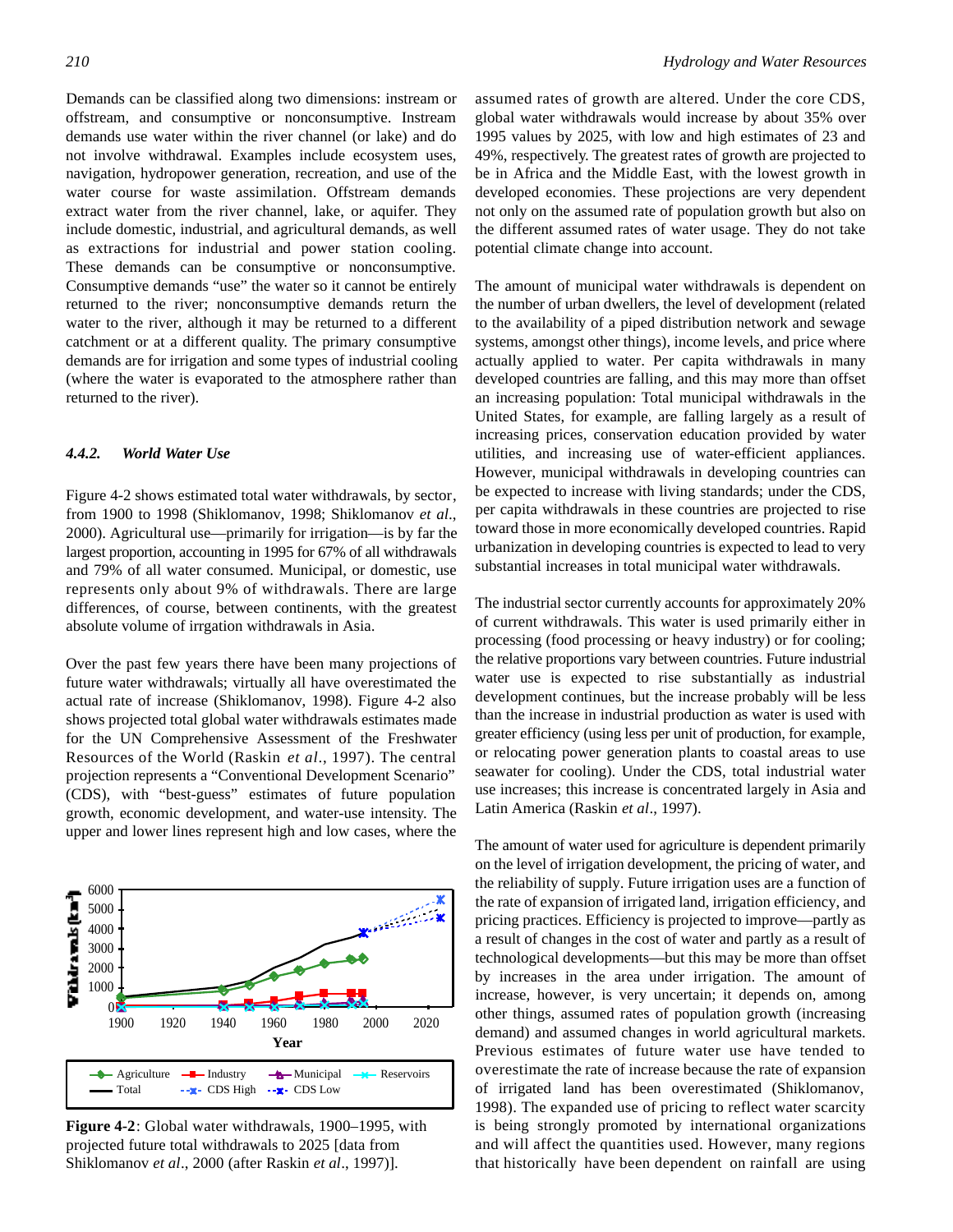*supplemental irrigation—a* factor that will increase irrigation use.

Estimates of future water withdrawals are notoriously uncertain, largely reflecting uncertainties in the future rate of population and economic growth. There is an analogy here with GHG emissions scenarios. Also important, however, are possible changes in the way water is priced. Much agricultural water, for example, currently is heavily subsidized, and a shift toward a more "economic" price for water is likely to have a very significant effect on use. The World Bank and other economic development agencies are pushing for major reforms in the way water is priced and sold, as well as the use of water markets as an efficient way of reallocating existing supplies and motivating efficiency.

# *4.4.3. Sensitivity of Demand to Climate Change*

Climate change is another potential influence on the demand for water. Municipal demand is related to climate to a certain extent. Shiklomanov (1998) notes different rates of use in different climate zones, although in making comparisons between cities it is difficult to account for variation in nonclimatic controls. The sensitivity of municipal demand to climate change is likely to be very dependent on the uses to which the water is put. The most sensitive areas are increased personal washing and more importantly in some cultures—increased use of water in the garden and particularly on the lawn. Studies in the UK (Herrington, 1996) suggest that a rise in temperature of about 1.1°C by 2025 would lead to an increase in average per capita domestic demand of approximately 5%—in addition to nonclimatic trends—but would result in a larger percentage increase in peak demands (demands for garden watering may be highly concentrated). Boland (1997) estimated the effects of climate change on municipal demand in Washington, D.C., under a range of different water conservation policies. Table 4-5

*Table 4-5: Percentage change in average summer water use f rom 1990 by 2030: Washington, D.C. (Boland, 1997).<sup>a</sup>*

|                                                   | Policy 1 <sup>b</sup> | Policy 2 <sup>c</sup> | Policy 3 <sup>d</sup> |
|---------------------------------------------------|-----------------------|-----------------------|-----------------------|
| No change in climate                              | $+100$                | $+61$                 | $+45$                 |
| <b>Additional Change</b><br>over Baseline Climate |                       |                       |                       |
| GISS A scenario                                   | $+8$                  | $+8$                  | $+8$                  |
| GISS B scenario                                   | $-13$                 | $-13$                 | $-13$                 |
| <b>GFDL</b> scenario                              | $+15$                 | $+15$                 | $+15$                 |
| Max Planck scenario                               | $+17$                 | $+16$                 | $+17$                 |
| Hadley Centre scenario                            | $+19$                 | $+19$                 | $+19$                 |

a See original paper for scenario definitions.

 $<sup>b</sup>$  Policy 1 = 1990 measures.</sup>

 $c$  Policy 2 = Policy 1 plus increased recycling, public education, and altered plumbing regulations.

 $d$  Policy 3 = Policy 2 plus 50% real increase in water tariffs.

summarizes percentage change in summer water use under the range of scenarios considered. Boland (1997) concludes that the effect of climate change is "small" relative to economic development and the effect of different water conservation policies.

Industrial use for processing purposes is insensitive to climate change; it is conditioned by technologies and modes of use. Demands for cooling water, however, may be affected by climate change. Increased water temperatures will reduce the efficiency of cooling, perhaps necessitating increased abstraction (or, of course, changes in cooling technologies to make them more efficient).

Agricultural demand, particularly for irrigation water, is considerably more sensitive to climate change. There are two potential effects. First, a change in field-level climate may alter the need for and timing of irrigation: Increased dryness may lead to increased demands, but demands could be reduced if soil moisture content rises at critical times of the year. Döll and Siebert (1999) applied a global irrigation water-use model with a spatial resolution of 0.5°x0.5° to assess the impact of climate change on net irrigation requirements per unit irrigated area, with a climate change scenario based on the ECHAM4 GCM. Figure 4-3 shows the relative change of net irrigation requirements between the present time (1961–1990) and 2025 in all areas equipped for irrigation in 1995. Under this scenario and similarly under the corresponding HadCM3 scenario—net irrigation requirements per unit irrigated area generally would decrease across much of the Middle East and northern Africa as a result of increased precipitation, whereas most irrigated areas in India would require more water. The extra irrigation requirements per unit area in most parts of China would be small; the HadCM3 scenario leads to a greater increase in northern China. Other climate models would give different indications of regional changes in irrigation requirements. On the global scale, increases and decreases in net irrigation requirements largely cancel, and there is less difference between different climate models; under two scenarios considered by Döll and Siebert (2001), global net irrigation requirements would increase, relative to the situation without climate change, by 3.5–5% by 2025 and 6–8% by 2075. Actual changes in withdrawals would be dependent on changes in the efficiency of irrigation water use.

The second potential effect of climate change on irrigation demand is through increasing atmospheric  $CO_2$  concentrations (Chapter 5). Higher  $CO<sub>2</sub>$  concentrations lower plant stomatal conductance, hence increase WUE; but as indicated in Section 4.3.3, this may be offset to a large extent by increased plant growth.

Hatch *et al*.(1999) assessed irrigation water requirements in Georgia, USA, using a climate change scenario derived from HadCM2. This scenario produced increased rainfall in most seasons, which, together with a shorter growing season and the assumed effect of CO<sub>2</sub> enrichment, resulted in a *decrease* in irrigation demand, ranging from just 1% by 2030 for soybean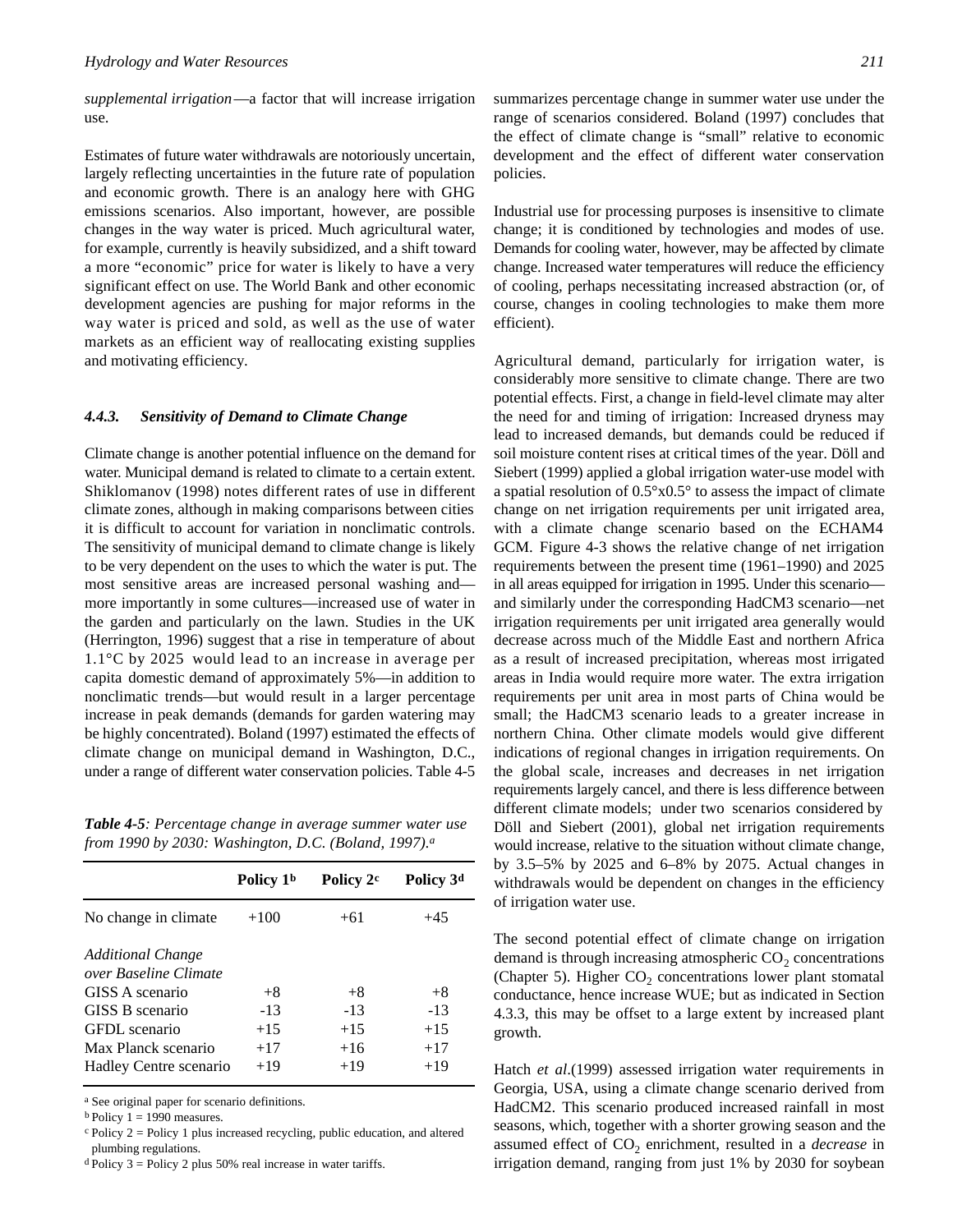

**Figure 4-3**: Relative change of annual net irrigation requirement between present time (1961–1990) and 2025 as a result of climate change (MPI climate scenario; areas equipped for irrigation in 1995 shown) (Döll and Siebert, 2001).

to as much as 20% by 2030 for corn. Along the Gulf Coast of the United States, however, the same scenario implies an increase in irrigation demands (Ritschard *et al*., 1999). Strzepek *et al*. (1999) also simulated decreases in irrigation requirements across the U.S. cornbelt under two of three scenarios (with the decrease depending on assumed irrigation use efficiency) but an increase under the third scenario. These three studies together indicate considerable uncertainty in estimated future irrigation withdrawals.

# **4.5. Impacts on Water Resources and Hazards**

#### *4.5.1. Introduction*

The preceding sections have assessed the potential effect of climate change on river flows, groundwater recharge and other biophysical components of the water resource base, and demands for that resource. The consequences, or impacts, of such changes on risk or resource reliability depend not only on the biophysical changes in streamflow, recharge, sea-level rise, and water quality but also on the characteristics of the water management system. This section considers what possible changes in hydrology and demand will mean for water supply, flood risk, power generation, navigation, pollution control, recreation, habitats, and ecosystems services *in the absence of planned adaptation to climate change*. In practice, of course, the *actual* impacts of climate change will be rather different because water managers will make incremental or autonomous adaptations to change—albeit on the basis of imperfect knowledge—and the impact of change will be a function of adaptation costs and residual impacts. However, very few studies have incorporated deliberate adaptation strategies (Alexandrov, 1998, is one), and studies that do not consider adaptation provide a base case for assessing the magnitude of the climate change "problem." More significant, some studies

have not accounted for nonclimatic changes in the way water resources are managed or systems are operated and have applied the future climate to the present management system. This is unrealistic, but the extent of adaptation by many water managers is uncertain. It is important to assess the effect of climate change by, say, the 2050s in the context of the water management system that would exist by then in the absence of climate change—considering, for example, changes in demand or legislative requirements.

The sensitivity of a water resource system to climate change is a function of several physical features and, importantly, societal characteristics. Physical features that are associated with maximum sensitivity include:

- A current hydrological and climatic regime that is marginal for agriculture and livestock
- Highly seasonal hydrology as a result of either seasonal precipitation or dependence on snowmelt
- High rates of sedimentation of reservoir storage
- Topography and land-use patterns that promote soil erosion and flash flooding conditions
- Lack of variety in climatic conditions across the territory of the national state, leading to inability to relocate activities in response to climate change.

Societal characteristics that maximize susceptibility to climate change include:

- Poverty and low income levels, which prevent long-term planning and provisioning at the household level
- Lack of water control infrastructures
- Lack of maintenance and deterioration of existing infrastructure
- Lack of human capital skills for system planning and management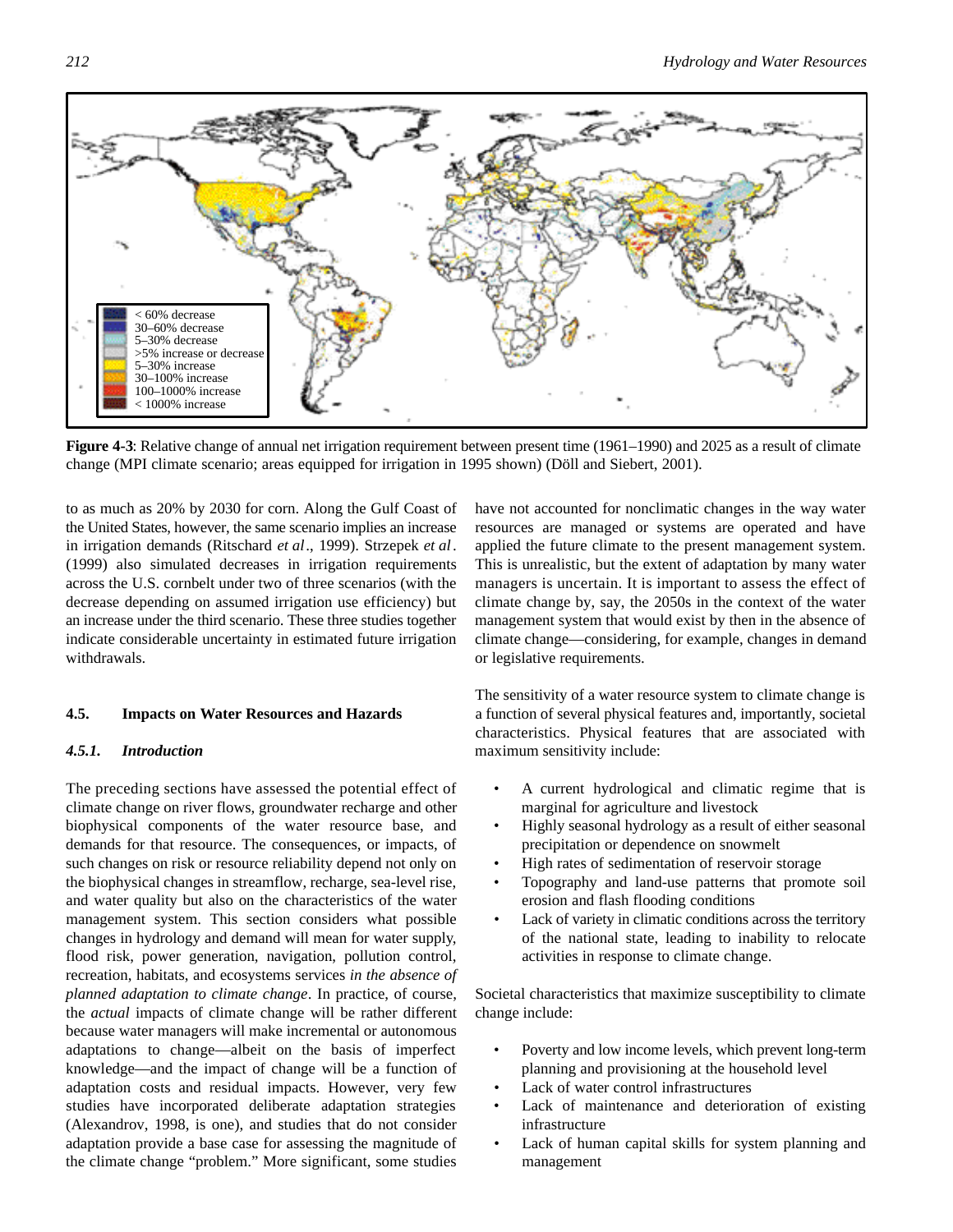- Lack of appropriate, empowered institutions
- Absence of appropriate land-use planning
- High population densities and other factors that inhibit population mobility
- Increasing demand for water because of rapid population growth
- Conservative attitudes toward risk [unwillingness to live with some risks as a tradeoff against more goods and services (risk aversion)]
- Lack of formal links among the various parties involved in water management.

This section first considers the global-scale implications of climate change on broad measures of water resources then assesses in more detail potential impacts on defined systems.

# *4.5.2. Impacts of Climate Change on Water Resources: A Global Perspective*

There are several indicators of water resource stress, including the amount of water available per person and the ratio of volume of water withdrawn to volume of water potentially available. When withdrawals are greater than 20% of total renewable resources, water stress often is a limiting factor on development (Falkenmark and Lindh, 1976); withdrawals of 40% or more represents high stress. Similarly, water stress may be a problem if a country or region has less than  $1,700$  m<sup>3</sup> yr<sup>-1</sup> of water per capita (Falkenmark and Lindh, 1976). Simple numerical indices, however, give only partial indications of water resources pressures in a country or region because the consequences of "water stress" depend on how the water is managed.

At the global scale, assessments of water stress usually are made by country because that is the unit at which water-use data generally are available. In 1990, approximately one-third of the world's population lived in countries using more than 20% of their water resources, and by 2025 about 60% of a larger total would be living in such stressed countries, in the absence of climate change (WMO, 1997), largely because population growth. Arnell (1999b, 2000) estimates the effect of a number of climate change scenarios on national water resource availability and compares this with estimated future demands for water (increasing following the CDS outlined in Section 4.4). Table 4-6 shows the numbers of people living in countries using more than 20% of their water resources in 2025 and 2050 and in

which the amount of resources decreases by more than 10% as a result of climate change. There is considerable variability between scenarios, essentially reflecting how resources change in populous countries, but by the 2020s the table indicates that about 0.5 billion people could see increased water resources stress as a result of climate change. Significant geographic variations are hidden in Table 4-6. Under most of the scenarios considered, climate change increases stresses in many countries in southern and western Africa and the Middle East, whereas it ameliorates stresses in parts of Asia. Alcamo *et al*. (1997) found broadly similar results.

Figure 4-4 shows water resources per capita in 1990 and 2050 for a set of countries, as listed in Table 14-3 of the WGII contribution to the SAR, showing resources per capita in 2050 without climate change (long line) and under eight climate change scenarios (short lines) (Arnell, 2000). There are some differences with the earlier table because of the use of updated data sets, but similar conclusions can be drawn. Climate change tends to have a small effect relative to population growth, and the range of magnitudes of effect between scenarios also is little changed; the effects are still uncertain. For most of the example countries, climate change may result in either an increase or a decrease, although for some the climate change signal is more consistent (reductions in South Africa, Cyprus, and Turkey, for example, and increases in China). Note that these figures represent national averages, and different parts of each country may be differently affected.

Table 4-7 gives an indication of the potential effect of stabilizing GHG concentrations on the total number of people living in water-stressed countries adversely affected by climate change (Arnell *et al*., 2001). The results are conditional on the climate model used and the stabilization scenario, but this study using just the HadCM2 climate model—suggests that by the 2050s the "weaker" stabilization target has little effect on the total number of impacted people, and although the "stronger" target reduces the impact of climate change, it does not eliminate it. The changes by the 2020s are very much affected by climatic variability between the various GCM runs.

# *4.5.3. Catchment and System Case Studies*

Although there have been many assessments of the effect of climate change on river flows and (to a much lesser extent)

**Table 4-6***:* Number of people living in water-stressed countries that are adversely affected by climate change, under a *"*business-as-usual" emissions scenario (IS92a) (Arnell, 2000).

|      | Total<br><b>Population</b> | <b>Population in</b><br><b>Water-Stressed Countriesa</b> | <b>Number of People (millions) in Water-Stressed</b><br><b>Countries with Increase in Water Scarcity</b> |      |                            |     |              |             |      |             |
|------|----------------------------|----------------------------------------------------------|----------------------------------------------------------------------------------------------------------|------|----------------------------|-----|--------------|-------------|------|-------------|
|      | (millions)                 | (millions)                                               |                                                                                                          |      | HadCM2 HadCM3 ECHAM4 CGCM1 |     | <b>CSIRO</b> | <b>CCSR</b> | GFDL | <b>NCAR</b> |
| 2025 | 8055                       | 5022                                                     | 338-623                                                                                                  | 545  | 488                        | 494 | 746          | 784         | 403  | 428         |
| 2050 | 9505                       | 5915                                                     | 2209-3195                                                                                                | 1454 | 662                        | 814 | 1291         | 1439        |      |             |

a Water-stressed countries use more than 20% of their available resources.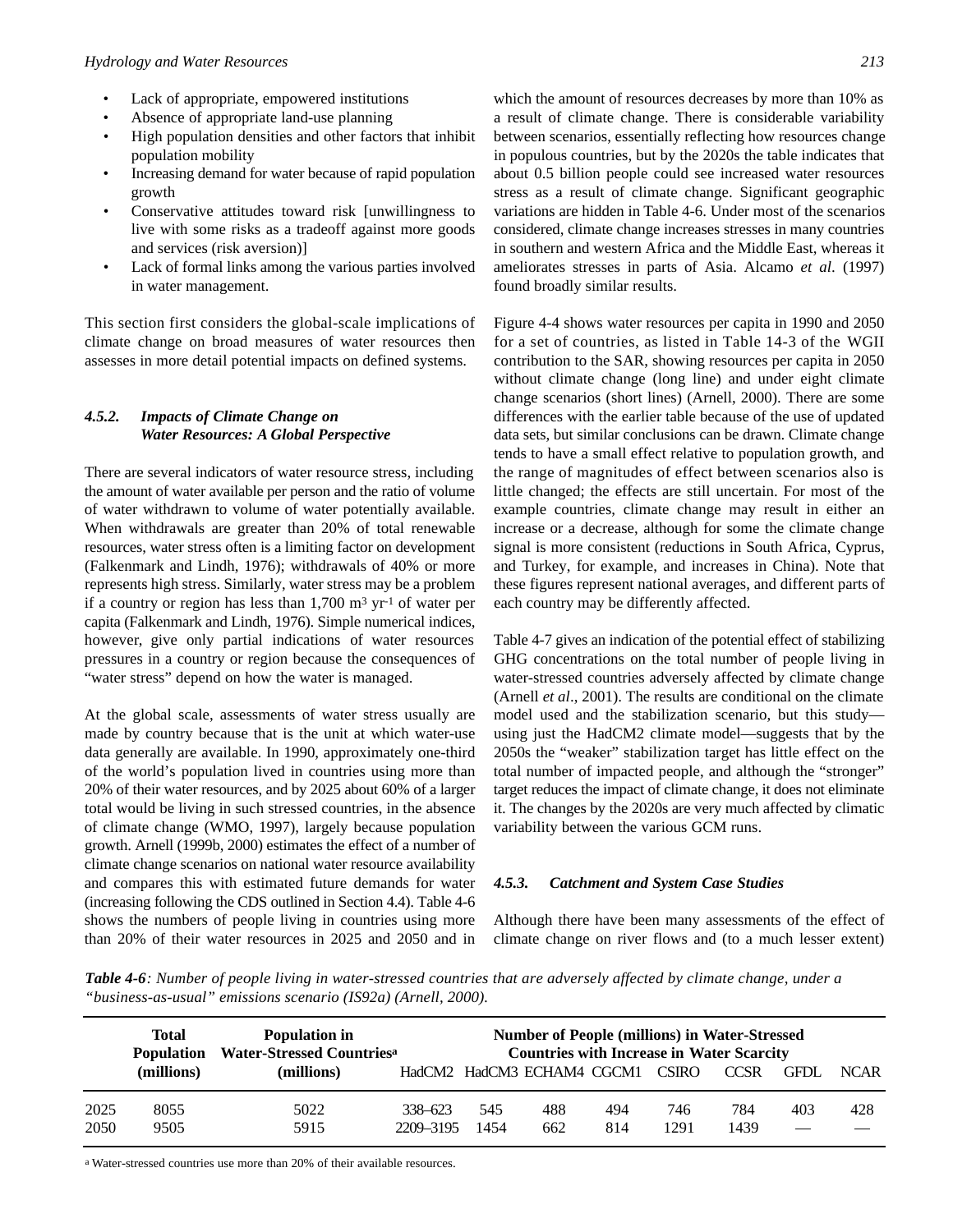

countries (Arnell, 2000). Blue diamonds represent 1990; long pink bars 2050 with no climate change; and short black bars 2050 under different climate change scenarios.

groundwater recharge, there have been few published quantitative studies into impacts on real water resource systems. Table 4-8 lists studies published in particular aspects of the water sector. Rather than summarize a large number of studies—which use different scenarios and different methodologies—this section gives a description of a few particularly comprehensive studies.

Perhaps the most comprehensive set of studies conducted to date was published by Lettenmaier *et al*. (1999). This study looked at potential climate change impacts on six dimensions of water resource (power generation, municipal water supply, recreation, flood defense, navigation, and environmental flow regulation) in six major U.S. basins, using realistic models of the water system operation and scenarios for possible future nonclimatic changes in demands and objectives (not all the six dimensions were assessed in each basin). Table 4-9 summarizes the results, showing changes in a range of indicators (which varied between basins) by 2050 under three climate change scenarios and a varying number of operational and demand scenarios. The results clearly show considerable variability between scenarios and catchments; they also show that climate change might produce water resources benefits. The results also indicate that, in most sectors and basins, the impacts of different demand and operational assumptions by 2050 are greater than, or of similar magnitude to, the potential impacts of climate change.

Kaczmarek *et al*. (1996) assessed the impact of climate change on the water supply system in the Warta River basin in Poland, looking at two climate change scenarios in the context of increasing demand for water (particularly from irrigation). In the absence of climate change, they show that there would be supply problems in part of the system by 2050, simply because of the increase in demand. Under one of the scenarios, inflows to supply reservoirs would increase sufficiently to prevent supply problems; under the other scenario, the risk of shortage would increase substantially (the probability of an annual deficit of 10% would increase from 4 to ~25%, for example). Kaczmarek *et al*. (1996) also looked at the feasibility of one adaptation option—transferring water from one reservoir to another—and showed how it could lessen the likelihood of shortage.

*Table 4-7: Effect of stabilization of CO<sup>2</sup> concentrations on numbers of people living in water-stressed countries adversely affected by climate change (Arnell et al., 2001). Climate change under each emissions scenario is simulated with HadCM2 general circulation model; other climate models could give different indications of the effect of stabilization.*

|      | <b>Total</b><br><b>Population in</b><br><b>Water-Stressed Countries</b><br><b>Population</b> |            | <b>Number of People (millions) in Water-Stressed</b><br><b>Countries with Increase in Water Scarcity</b> |      |                  |
|------|----------------------------------------------------------------------------------------------|------------|----------------------------------------------------------------------------------------------------------|------|------------------|
|      | (millions)                                                                                   | (millions) | IS92a                                                                                                    | S750 | S <sub>550</sub> |
| 2025 | 8055                                                                                         | 5022       | 338-623                                                                                                  | 242  | 175              |
| 2050 | 9505                                                                                         | 5915       | 2209-3195                                                                                                | 2108 | 1705             |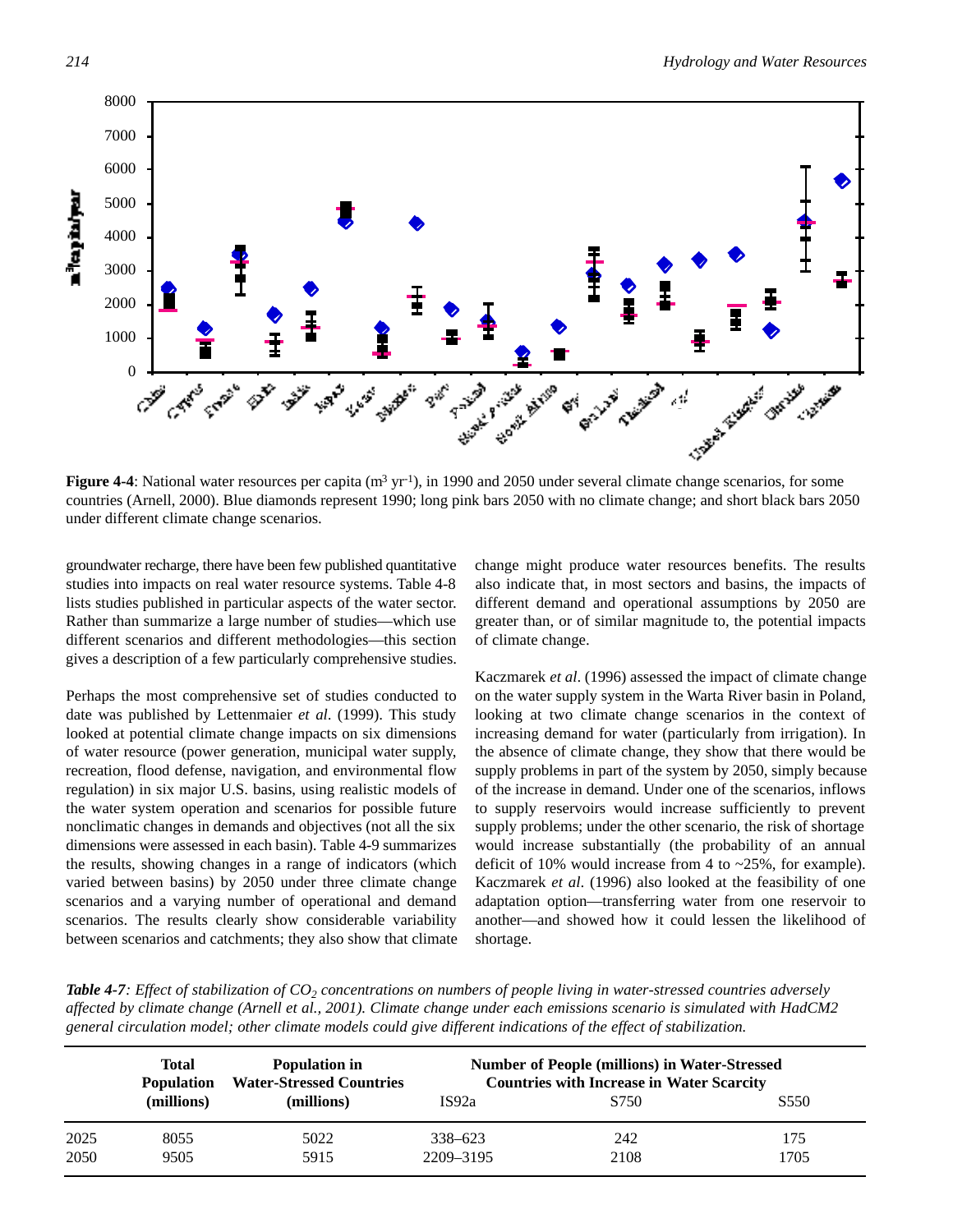| <b>Impact</b>            | <b>Catchment/Region</b>              | Reference                  |
|--------------------------|--------------------------------------|----------------------------|
| Public water supply      |                                      |                            |
| - Water supply systems   | Four U.S. basins                     | Lettenmaier et al. (1999)  |
| - Supply reservoirs      | Czech Republic                       | Dvorak et al. (1997)       |
| - Supply reservoir       | Philippines                          | Jose et al. (1996)         |
| - Supply reservoir       | Yangtze basin, China                 | Shen and Liang (1998)      |
| - Supply reservoirs      | UK, Iran                             | Adeloye et al. (1998)      |
| - Supply system          | Poland                               | Kaczmarek et al. (1996)    |
| - Groundwater supply     | Texas, USA                           | Loaiciga et al. (1998)     |
| - Water supply system    | New York City, USA                   | Blake et al. (2000)        |
| - Supply system          | <b>Rhine River</b>                   | Grabs (1997)               |
| <b>Irrigation</b>        |                                      |                            |
| - Impacts on crop yields | New York, Indiana, and Oklahoma, USA | Tung and Haith (1998)      |
| - Impacts on crop yields | Southern European Russia             | Georgiyevsky et al. (1996) |
| $-$ Rice irrigation      | Senegal River basin, West Africa     | Venema et al. (1997)       |
| - Irrigated agriculture  | Columbia River, USA/Canada           | Cohen et al. (2000)        |
| - Irrigated cropland     | Georgia, USA                         | Hatch et al. (1999)        |
| - Irrigated cropland     | <b>USA</b>                           | Strzepek et al. (1999)     |
| Power generation         |                                      |                            |
| - Hydropower (reservoir) | Southeast USA                        | Robinson (1997)            |
| - Hydropower (reservoir) | Nordic region                        | Saelthun et al. (1998)     |
| - Hydropower (lake)      | <b>Great Lakes</b>                   | Chao and Wood (1999)       |
| - Hydropower (lake)      | Four U.S. basins                     | Lettenmaier et al. (1999)  |
| - Hydropower (reservoir) | Columbia River, USA/Canada           | Cohen et al. (2000)        |
| - Hydropower (reservoir) | Tana River, Kenya                    | Mutua (1998)               |
| Navigation               |                                      |                            |
| - River navigation       | <b>Rhine River</b>                   | Grabs (1997)               |
| - River navigation       | Three U.S. basins                    | Lettenmaier et al. (1999)  |
| - River navigation       | Columbia River, USA/Canada           | Cohen et al. (2000)        |
| - Lake navigation        | <b>Great Lakes</b>                   | Chao and Wood (1999)       |
| Flood risk               |                                      |                            |
| - Riverine flood risk    | Rhine basin                          | Grabs (1997)               |
| - Riverine flood risk    | Eastern Australia                    | Minnery and Smith (1996)   |
| - Riverine flood risk    | Columbia River, USA/Canada           | Cohen et al. (2000)        |
| - Riverine flood risk    | Five U.S. basins                     | Lettenmaier et al. (1999)  |
|                          |                                      |                            |

**Table 4-8***: Studies of impact of climate change on water resources and hazards (published since the SAR).* 

The River Rhine is a very important transport route within Europe. Grabs (1997) considered the effect of two climate change scenarios on navigation opportunities, having translated climate into streamflow by using a catchment water balance model. Table 4-10 summarizes the results: Under one of the scenarios, there would be little obvious effect on navigation opportunities, but under the other movement could be curtailed, particularly by the middle of the 21st century.

The vast majority of the impact assessments in Table 4-8 describe the effects of climate change on the reliability of an existing system. Very few explore the costs of these impacts, primarily because of difficulties in deciding the basis for calculation. Are the costs of climate change equal to the cost of continuing to provide the current standard of service? Are the costs of services foregone (in terms of extra flood damages or reduced use of water), or are they incurred in providing services at a new economically-optimum level? In other words, estimates of the cost of climate change must consider explicitly the measures used to adapt to that change, and the economic costs of climate change will depend on the adaptation strategies adopted. Carmichael *et al*. (1996) present one of the few studies that has tried to cost the implications of climate change. They investigated the treatment costs necessary to maintain a given water quality standard (expressed in terms of dissolved oxygen content) in a river in Slovakia and calculated the least costly treatment under the present hydrological regime and under one scenario for the 2020s. They showed that costs would be little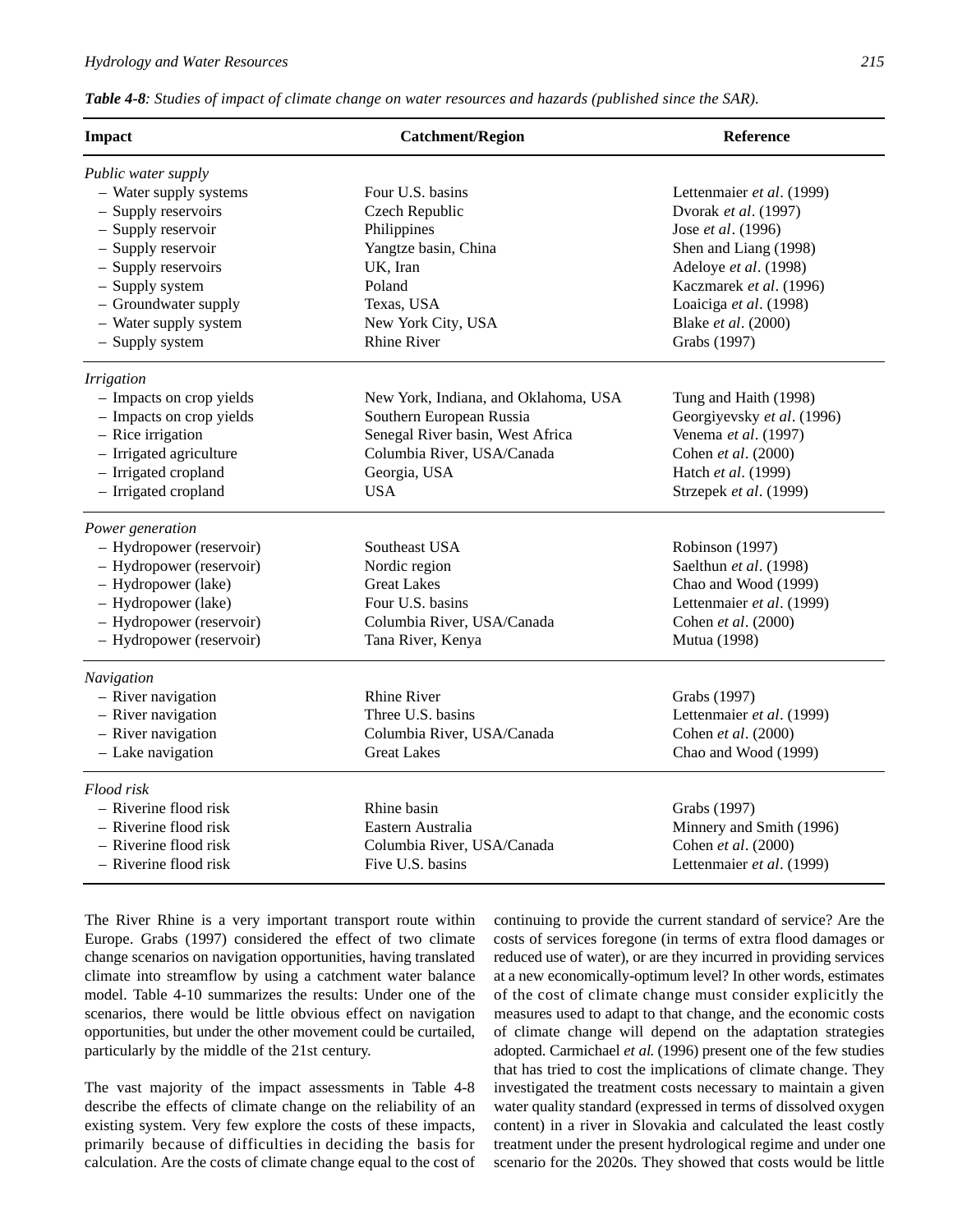# *Table 4-8 (continued)*

| Impact                       | <b>Catchment/Region</b>    | <b>Reference</b>            |  |  |
|------------------------------|----------------------------|-----------------------------|--|--|
| Pollution control and        |                            |                             |  |  |
| water quality management     |                            |                             |  |  |
| - Wastewater treatment       | Slovakia                   | Carmichael et al. (1996)    |  |  |
| Low flows and instream needs |                            |                             |  |  |
| - Fishery impacts            | Columbia River, USA/Canada | Cohen et al. (2000)         |  |  |
| - Environmental low flows    | Midwest USA                | Eheart <i>et al.</i> (1999) |  |  |
| General overview             |                            |                             |  |  |
| - Review                     | <b>UK</b>                  | Arnell (1998)               |  |  |
| $-$ Review                   | <b>USA</b>                 | Gleick (2000)               |  |  |
| $-$ Review                   | Canada                     | Bruce <i>et al.</i> (2000)  |  |  |
| $-$ Review                   | Central Great Plains, USA  | Ojima et al. (1999)         |  |  |
| $-$ Review                   | Mexico                     | Mendoza et al. (1997)       |  |  |
| $-$ Review                   | Estonia                    | Jarvet (1998)               |  |  |
| - Review                     | South Asia                 | Mirza (1999)                |  |  |
| – Review                     | Kenya                      | Awuor (1998)                |  |  |

different if the aim were to meet a 4 ppm dissolved oxygen target under average summer conditions but would rise by a factor of about 14 (at current prices) if the aim were to meet the same target under low-flow conditions, even taking a least-cost approach.

Aggregated estimates of the cost of impacts of climate change on water resources have been prepared for Spain, the UK, and the United States. Ayala-Carcedo and Iglesias-Lopez (2000) estimate that the reduction in water supplies under one scenario would cost nearly US\$17 billion (2000 values) between 2000 and 2060, or about US\$280 million yr-1 in terms of increased expenditure to maintain supplies and lost agricultural production. A study in the UK estimated the costs of climate change for water supply and flood protection (ERM, 2000). Table 4-11 shows the costs (converted to US\$) involved in making up shortfalls of 5, 10, and 20% in the supply or demand across Britain, under several different types of approaches (see Section 4.6.2). The study assumes that the same change in water availability occurred across all of Britain—which probably overstates the costs because many parts of Britain are projected to have increased runoff—and estimated costs on the basis of standardized costs per unit of water. The study does not consider the feasibility of each of the potential adaptations. The cost of demand management measures increases substantially for large reductions in demand because more expensive technologies are needed. Note that a 5% reduction in demand represents just more than half the water of a 5% increase in supply; reducing domestic demand by 20% has a similar effect to increasing supply by 10%. The ERM study assumes that annual riverine flood damages would increase, because of increased flooding, by about US\$80–170 million  $yr^{-1}$  over the next 30 years (compared to a current figure of about US\$450 million), and the average annual cost of building structural works to prevent this extra flooding would be about US\$40 million.

There have been two sets of estimates of the aggregate cost of climate change for water resources in the United States, using different approaches. Hurd *et al*. (1999) examined four river basins under nine climate change scenarios (defining fixed changes in temperature and precipitation) and extrapolated to the United States as a whole. Their study uses detailed economic and hydrological modeling and suggests that the largest costs would arise through maintaining water quality at 1995 standards—US\$5.68 billion  $yr<sup>-1</sup>$  (1994 US\$) by 2060 with a temperature increase of 2.5°C and a 7% increase in precipitation and through lost hydropower production (US\$2.75 billion yr-1 by 2060, under the same scenario). Costs of maintaining public water supplies would be small, and although loss of irrigation water would impact agricultural users, changed cropping and irrigation patterns would mean that the economic losses to agriculture would be less than US\$0.94 billion  $yr<sup>1</sup>$  by 2060. However, this study extrapolates from the four study catchments to the entire United States by assuming that the same climate change would apply across the whole country.

Frederick and Schwarz (1999) take a different approach, looking at 18 major water resource regions and 99 assessment subregions, with two climate change scenarios for the 2030s based on climate model simulations. Water scarcity indices were developed for each assessment subregion, comparing scarcities under "desired streamflow conditions" and "critical streamflow conditions" on the demand side with "mean streamflows" and "dry-condition streamflows" on the supply side. These indices played a key role in determining the costs of meeting various streamflow targets. A supply-demand balance in each region is achieved through supply- and demand-side measures, each of which has an assumed unit cost. Three strategies were defined for each region: "environmental," focusing on protecting the environment; "efficient," maintaining supplies to users; and "institutional," placing limits on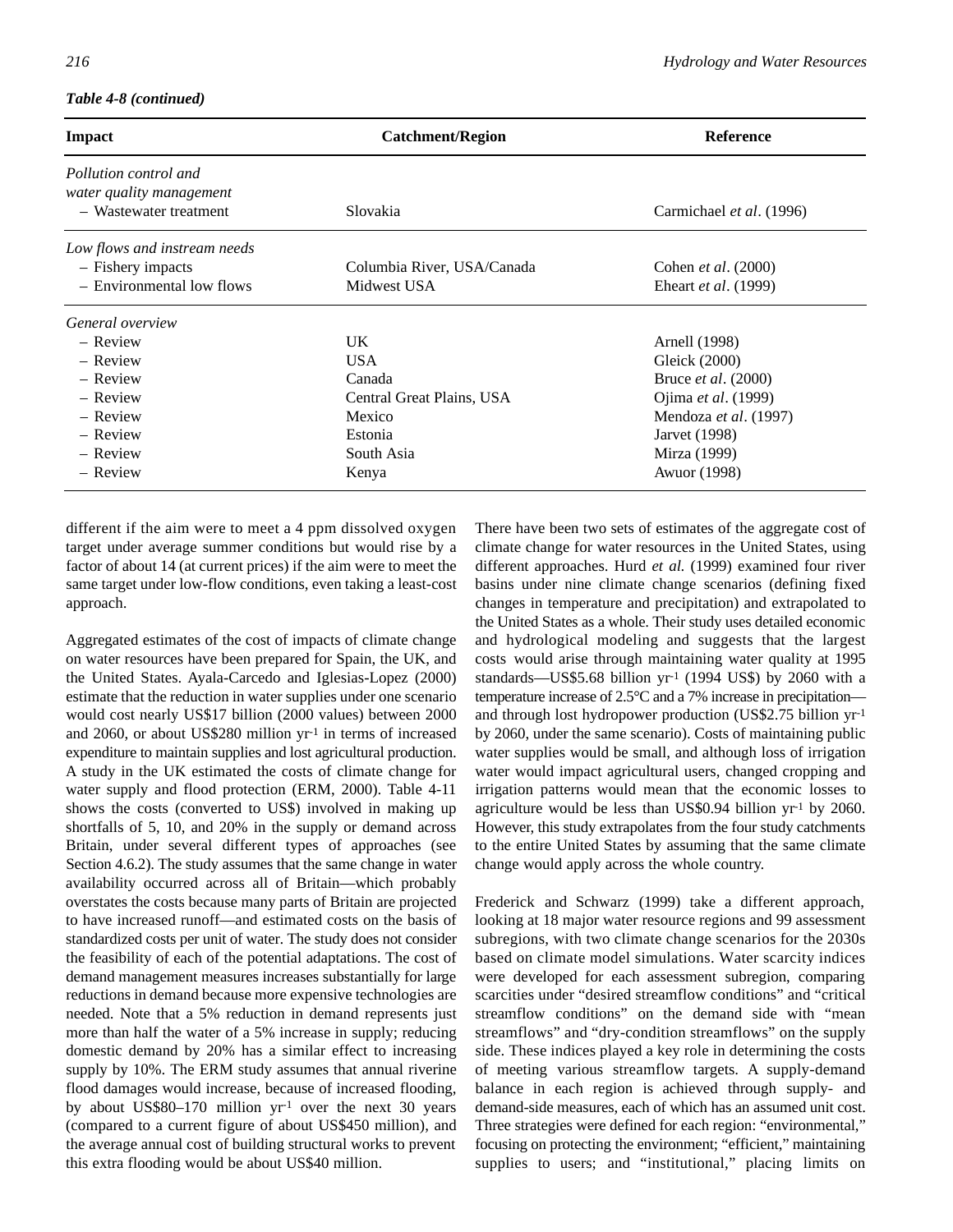**Table 4-9***: Impact of climate change scenarios by 2050 on various water resource indices in six U.S. basins (Lettenmaier et al., 1999).<sup>a</sup>*

|                                 | Savannah      | Apalachicola-<br>Chattanooga-<br>Flint (ACF) | Missouri         | Columbia         | <b>Tacoma</b>    | <b>Boston</b><br><b>Water Supply</b> |
|---------------------------------|---------------|----------------------------------------------|------------------|------------------|------------------|--------------------------------------|
| Energy production               |               |                                              |                  |                  |                  |                                      |
| $-$ GFDL                        | $+26%$        | $+5%$                                        | $-8%$            | $-5%$            |                  |                                      |
| - Hadley Centre                 | $+3%$         | $-10%$                                       | $-13%$           | $-4%$            |                  |                                      |
| $-$ MPI                         | $-5%$         | $-1\%$                                       | $-33%$           | $-12%$           |                  |                                      |
| - Demand/operational            | $-3%$         | $-5$ to $+3\%$                               | not calculated   | $-10$ to $-15%$  |                  |                                      |
| Municipal and industrial supply |               |                                              |                  |                  |                  |                                      |
| $-$ GFDL                        |               |                                              | $-9%$            | $-5%$            | $\boldsymbol{0}$ | $\boldsymbol{0}$                     |
| - Hadley Centre                 |               |                                              | $-5%$            | $-1\%$           | $\boldsymbol{0}$ | $\mathbf{0}$                         |
| $-$ MPI                         |               |                                              | $-15%$           | $-14%$           | $\mathbf{0}$     | $-5%$                                |
| - Demand/Operational            |               |                                              | not calculated   | $\boldsymbol{0}$ | $-15%$           | $-3$ to $-40%$                       |
| Flood risk                      |               |                                              |                  |                  |                  |                                      |
| $-$ GFDL                        | $+70%$        | $+32%$                                       | $+4%$            |                  | $+40%$           |                                      |
| - Hadley Centre                 | $+50%$        | $-3%$                                        | $+10%$           |                  | $+40%$           |                                      |
| $-$ MPI                         | $+16%$        | $-10%$                                       | $+12%$           |                  | $+35%$           |                                      |
| Navigation                      |               |                                              |                  |                  |                  |                                      |
| $-$ GFDL                        |               | $+3%$                                        | $-8%$            | $-2%$            |                  |                                      |
| - Hadley Centre                 |               | $-2\%$                                       | $-10%$           | $-5%$            |                  |                                      |
| $-$ MPI                         |               | $-1\%$                                       | $-10%$           | $+5%$            |                  |                                      |
| - Demand/operational            |               | $-2$ to $-17%$                               | not calculated   | $-4%$            |                  |                                      |
| Instream flow requirements      |               |                                              |                  |                  |                  |                                      |
| $-$ GFDL                        | $\mathbf{0}$  |                                              |                  | $-4%$            | $-1\%$           |                                      |
| - Hadley Centre                 | $-1%$         |                                              |                  | $-5%$            | $-6%$            |                                      |
| $-$ MPI                         | $-3%$         |                                              |                  | $-10%$           | $-8%$            |                                      |
| - Demand/operational            | $-1$ to $-3%$ |                                              |                  | 0 to $+12%$      | $-8$ to $-9\%$   |                                      |
| Recreation                      |               |                                              |                  |                  |                  |                                      |
| - GFDL                          | $+7%$         | $+22%$                                       | $\boldsymbol{0}$ | $-10%$           |                  |                                      |
| - Hadley Centre                 | $+5%$         | $-5%$                                        | $\boldsymbol{0}$ | $-8%$            |                  |                                      |
| $-$ MPI                         | $+3%$         | $+4%$                                        | $\theta$         | $-12%$           |                  |                                      |
| - Demand/operational            | $+18%$        | $-25$ to $+28%$                              | not calculated   | $-9$ to $+3\%$   |                  |                                      |

a See original paper for detailed summary of scenarios used.

changes in environmental indicators and the area of irrigation. The total national cost of climate change was determined under each strategy by aggregating least-cost measures in each subregion. Table 4-12 summarizes the estimated national costs under the three strategies and two scenarios. The costs are considerably greater under the drier CGCM1 scenario than under the wetter HadCM2 scenario (which, in fact, implies a benefit), and they vary with management strategy. Costs under the drier scenario are considerably higher than those estimated by Hurd *et al.* (1999), reflecting partly the different approaches used and partly the spatial variability in the effect of climate change considered by Frederick and Schwarz  $(1999).$ 

# *4.5.4. Impacts of Climate Change on Water Resources: An Overview*

This section explores the global-scale implications of climate change for water resources stress and summarizes a few studies into climate change impacts on several real-world water management systems. However, few published studies consider impacts in quantitative terms on real-world systems; most published studies infer changes in water resources from changes in streamflow.

It is very difficult to draw quantitative conclusions about the impacts of climate change, for several reasons. Different studies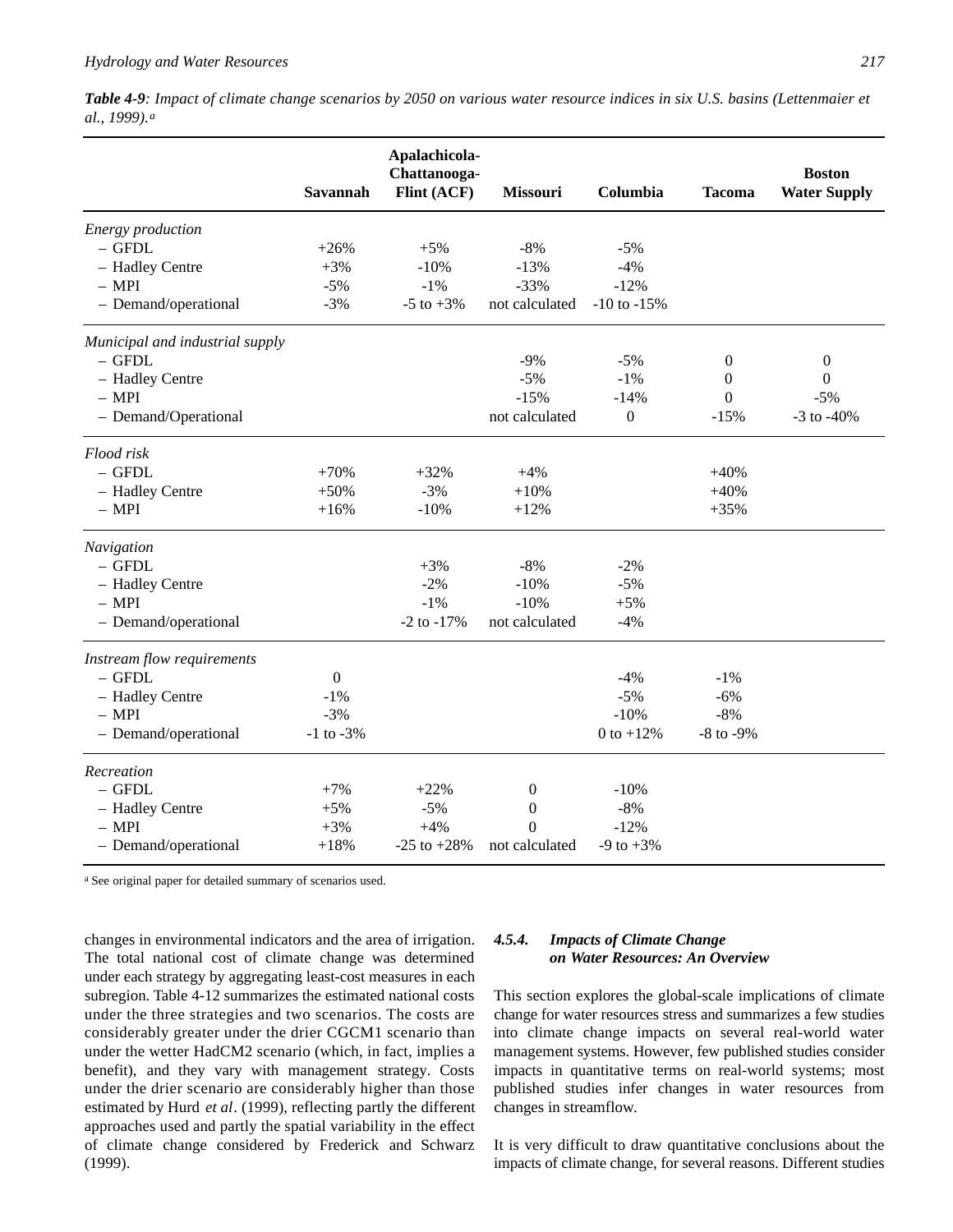|      | <b>Average Annual Number of Days</b><br>when Large Boat-Trains can Move<br>(flows between 2000 and 5500 $m^3$ sec-1) |     |  |  |  |
|------|----------------------------------------------------------------------------------------------------------------------|-----|--|--|--|
|      | UKHI                                                                                                                 | CCC |  |  |  |
| 1990 | 168                                                                                                                  |     |  |  |  |
| 2020 | 164                                                                                                                  | 170 |  |  |  |
| 2050 | 156                                                                                                                  | 170 |  |  |  |
| 2100 | 148                                                                                                                  | 166 |  |  |  |

*Table 4-10: Effect of climate change on navigation opportunities on River Rhine (Grabs, 1997).*

have used different methodologies and different scenarios, but, most important, different systems respond very differently to climate change. It is possible, however, to make some qualitative generalizations:

- In systems with large reservoir capacity, changes in resource reliability may be proportionately smaller than changes in river flows.
- The potential impacts of climate change must be considered in the context of other changes that affect water management. Few studies have explicitly compared climate change with other pressures, but in many environments it is likely that over a time horizon of less than 20 years, climate change impacts will be very small relative to other pressures. This will depend on the system.
- The implications of climate change are likely to be greatest in systems that currently are highly stressed.

By far the majority of studies of the impact of climate change on water resources have concentrated on human aspects of the water environment. Only a very few (e.g., Eheart *et al*., 1999;

Meyer *et al*., 1999) have considered impacts on the aquatic environment. Some of these studies are considered in Chapter 5, but it must be remembered that water resources systems in many parts of the world increasingly are being managed to maintain instream and wetland ecosystems. This either increases effective water demand or decreases water availability.

Confidence in estimated quantitative impacts of climate change on water resources generally is low, reflecting initial confidence in climate change scenarios and low confidence in estimates of future pressures on water resources (as a result of factors such as changes in demand or legislative requirements). However, techniques for estimating the impacts of a given scenario are now well established.

# **4 . 6 . Adaptation Options and Management Implications**

# *4.6.1. Introduction*

The preceding sections have assessed the possible effects of climate change on the water resource base and on the demand for water, as well as the potential impacts on water users. Most published studies have looked at impacts in the absence of planned adaptation to climate change, and the few studies that have tried to cost impacts have had to make assumptions about adaptation. This section assesses opportunities in the water sector for adapting to climate change and explores any constraints which may exist.

Water management has always adapted to change (especially following extreme events or in response to increased demand), and climate change is just one of the pressures facing water managers. Other pressures include increasing demands for water resources or protection against hazard, changing water management objectives (which recently have included increasing

**Table 4-11***: Estimated national average annual costs (US\$ million) of impacts of climate change on water resources and* riverine flooding, UK, over next 30 years (ERM, 2000).

|                                    | 5% reduction in supply<br>by 2030           | 10% reduction in supply<br>by 2030           | 20% reduction in supply<br>by 2030           |
|------------------------------------|---------------------------------------------|----------------------------------------------|----------------------------------------------|
| Volume of water $(Ml \, day^{-1})$ | 757                                         | 1514                                         | 3028                                         |
| Supply-side                        |                                             |                                              |                                              |
| $-$ Reservoirs                     | $3.3 - 25$                                  | $6 - 50$                                     | $12 - 100$                                   |
| $-$ Conjunctive use schemes        | $140 - 1200$                                | $280 - 2430$                                 | 570-4900                                     |
| - Bulk transfers                   | $0.5 - 90$                                  | $1 - 175$                                    | $2 - 360$                                    |
| - Desalination                     | $4 - 12$                                    | $10 - 24$                                    | $19 - 48$                                    |
|                                    | 5% reduction in municipal<br>demand by 2030 | 10% reduction in municipal<br>demand by 2030 | 20% reduction in municipal<br>demand by 2030 |
| Volume of water $(Ml \, day^{-1})$ | 420                                         | 835                                          | 1670                                         |
| Demand management measures         | 0.5                                         |                                              | 9                                            |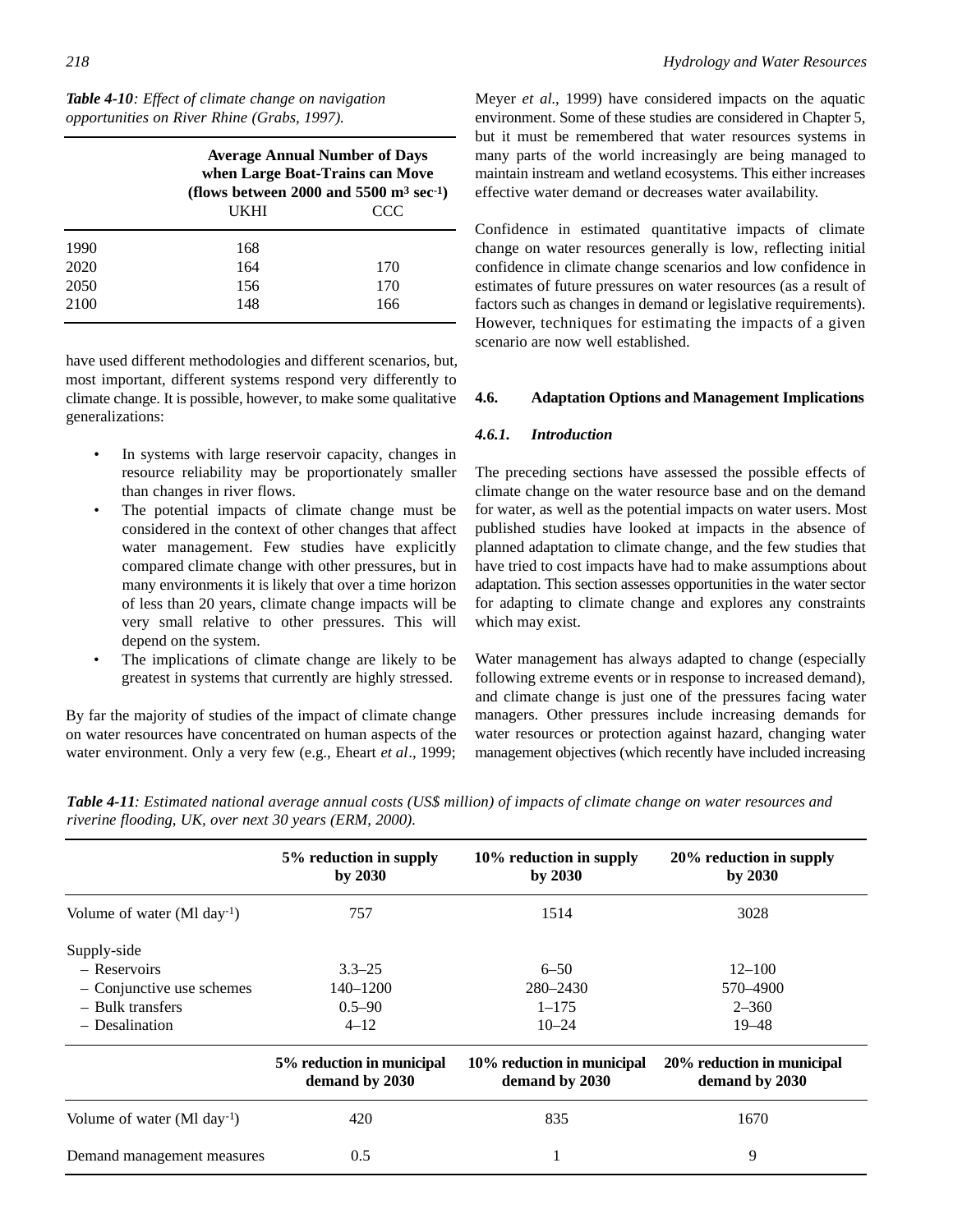*Table 4-12: National average annual cost of maintaining water supply-demand balance in the USA (Frederick and Schwarz, 1999). Values in 1994 US\$ billion.*

| <b>Management Strategy</b> | HadCM2         | <b>CGCM1</b> |
|----------------------------|----------------|--------------|
| "Efficient"                | $-4.7$         | 105          |
| "Environmental"            | -47            | 251          |
| "Institutional"            | not calculated | 171          |

recognition of the importance of meeting environmental needs as well as those of offstream demands), changing water management technologies, and altered legislative environments.

It is important to distinguish between development of adaptive options for meeting changing demands and resources and assessment of the abilities of a given water management agency (interpreted broadly) actually to adapt to climate change. Over the years, a wide range of adaptive techniques has been developed, largely in response to the need to meet increased demands. Broad distinctions can be drawn among "supply-side" adaptive techniques (changing structures, operating rules, and institutional arrangements) and "demand-side" techniques (which change the demand for water or protection against risk and include institutional changes as well). Examples of supply-side adaptations include increasing flood defenses, building weirs and locks to manage water levels for navigation, and modifying or extending infrastructure to collect and distribute water to consumers. Demand-side techniques include water demand management (such as encouraging water-efficient irrigation and water pricing initiatives), changing water allocations (Miller *et al*., 1997), and nonstructural flood management measures (such as land-use controls). Distinctions also can be drawn between anticipatory and reactive actions. The former are taken in advance of some change, the latter in response to a change. Reactive actions include shortterm operational adaptations, such as temporary exploitation of new sources, and longer term measures. Amajor flood or drought, for example, often triggers a change in water management. However, although many adaptive options do exist, knowledge of these options and the expertise of officials to execute them may be limited in some situations.

The optimum extent of adaptation can be characterized in terms of the benefits and costs of adaptation. The extremes of adaptation are "no adaptation" and "adaptation sufficient to eliminate all effects" (which usually is not physically possible). The optimum level of adaptation minimizes the combined costs of adaptation and residual negative effects, with the most cost-effective steps taken first.

Water managers long have had access to many techniques for assessing options and implementing adaptive strategies. However, the techniques used have changed over time and vary between countries, and they are very much influenced by institutional arrangements in place in a country. Factors that affect adaptive capacity in a country include institutional capacity, wealth, management philosophy (particularly management attitudes toward supply-side versus demand-side strategies, as well as "sustainable" management), planning time scale, and organizational arrangements (adaptation will be harder, for example, when there are many different "managers" involved or where water managers do not have sound professional guidance).

This section looks first at water management options, then at management techniques. It contends that water managers generally are aware of technical and institutional options although for many reasons may not have access to all of them—and that climate change challenges management techniques for assessing and selecting options, rather than the technical and institutional options themselves.

#### *4.6.2. Water Management Options*

Table 4-13 summarizes some supply- and demand-side adaptive options, by water-use sector. Each option has a set of economic, environmental, and political advantages and disadvantages.

Most of these strategies are being adopted or considered in many countries in the face of increasing demands for water resources or protection against risk. In the UK, for example, water supply companies currently are pursuing the "twin track" of demand management and supply management in response to potential increases in demand for water (although there is a conflict between different parts of the water management system over the relative speeds with which the two tracks should be followed). These management strategies also are potentially feasible in the face of climate change. Nowhere, however, are water management actions being taken explicitly and solely to cope with climate change, although in an increasing number of countries climate change is being considered in assessing future resource management. In the UK, for example, climate change is one of the factors that must be considered by water supply companies in assessing their future resource requirements—although companies are highly unlikely to have new resources justified at present on climate change alone.

The continuing debate in water management (Easter *et al*., 1998) is between the practicalities and costs of supply-side versus demand-side options, and this debate is being pursued indepedently of climate change. The tide is moving toward the use of demand-side options because they are regarded as being more environmentally sustainable, cost-effective, and flexible (Frederick, 1986; World Bank, 1993; Young et al., 1994; Anderson and Hill, 1997). "Smart" combinations of supply-side and demand-side approaches are needed, although in many cases new supply-side infrastructure may be necessary. This is particularly the case in developing countries, where the challenge often is not to curb demand but to meet minimum human health-driven standards.

There do appear, however, to be numerous "no regret" policies that warrant immediate attention. In this context, a "no regret" policy is one that would generate net social benefits regardless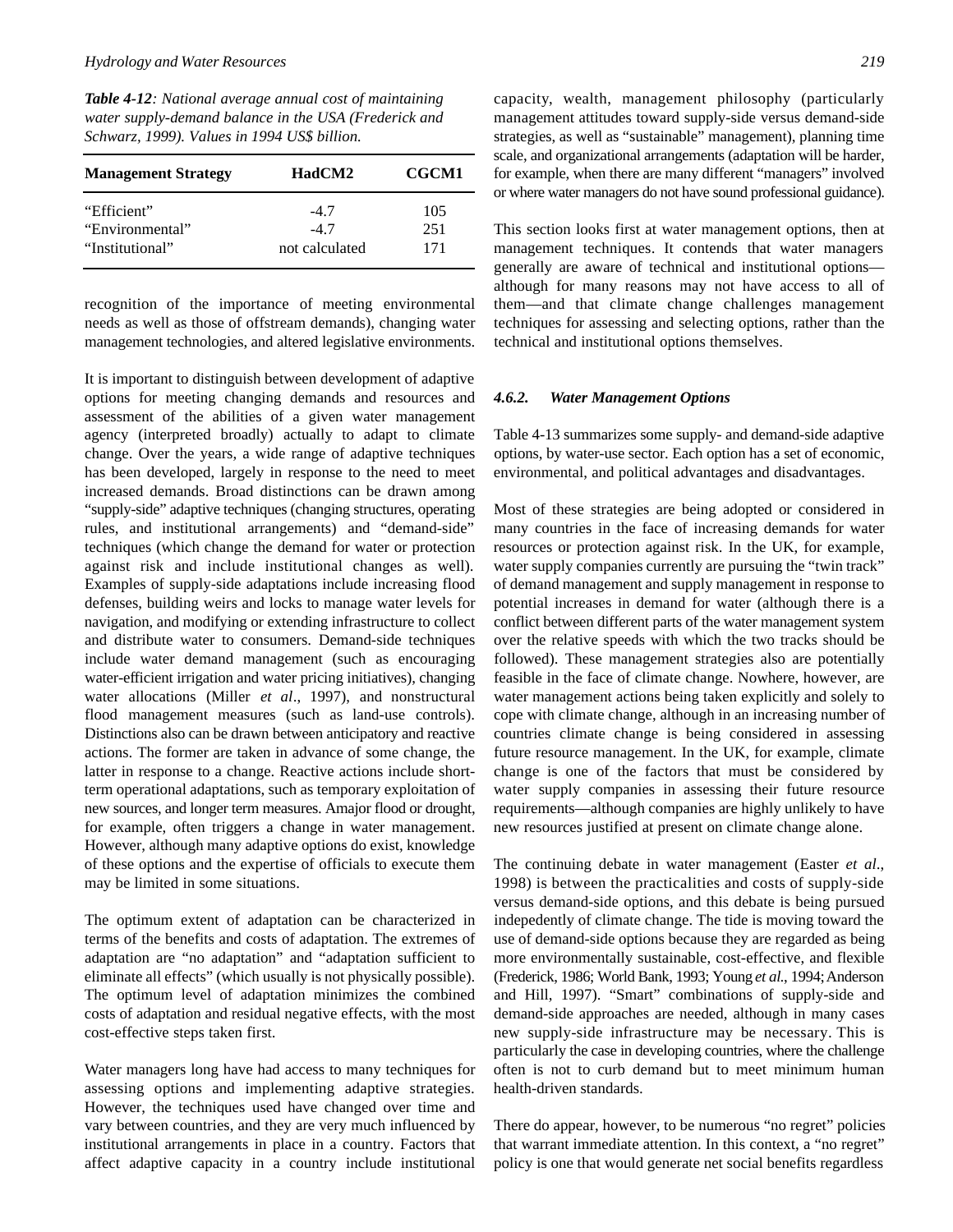| <i>Option</i>                                                                                                                                                                 | <b>Supply-Side</b><br><b>Comments</b>                                                                                                                                                                                                                                | <b>Demand-Side</b><br>Comments                                                                                                                                                                                                                                          |                                                                                                                                                                                                                                                                                 |  |  |  |
|-------------------------------------------------------------------------------------------------------------------------------------------------------------------------------|----------------------------------------------------------------------------------------------------------------------------------------------------------------------------------------------------------------------------------------------------------------------|-------------------------------------------------------------------------------------------------------------------------------------------------------------------------------------------------------------------------------------------------------------------------|---------------------------------------------------------------------------------------------------------------------------------------------------------------------------------------------------------------------------------------------------------------------------------|--|--|--|
|                                                                                                                                                                               |                                                                                                                                                                                                                                                                      | <i>Option</i>                                                                                                                                                                                                                                                           |                                                                                                                                                                                                                                                                                 |  |  |  |
| Municipal water supply<br>- Increase reservoir capacity<br>- Extract more from rivers or<br>groundwater<br>- Inter-basin transfer<br>- Desalination<br>- Seasonal forecasting | - Expensive; potential<br>environmantal impact<br>- Potential environmental<br>impact<br>- Alter system operating rules - Possibly limited opportunity<br>- Expensive; potential<br>environmental impact<br>- Expensive (high energy use)<br>- Increasingly feasible | - Incentives to use less (e.g.,<br>through pricing)<br>- Legally enforceable water use - Potential political impact;<br>standards (e.g., for appliances)<br>- Increase use of grey water<br>- Reduce leakage<br>- Development of non-water-<br>based sanitation systems | - Possibly limited opportunity;<br>needs institutional framework<br>usually cost-inefficient<br>- Potentially expensive<br>- Potentially expensive to<br>reduce to very low levels,<br>especially in old systems<br>- Possibly too technically<br>advanced for wide application |  |  |  |
| <i>Irrigation</i><br>- Increase irrigation source<br>capacity                                                                                                                 | - Expensive; potential<br>environmental impact                                                                                                                                                                                                                       | - Increase irrigation-use<br>efficiency<br>- Increase drought-toleration<br>- Change crop patterns                                                                                                                                                                      | - By technology or through<br>increasing prices<br>- Genetic engineering is<br>controversial<br>- Move to crops that need<br>less or no irrigation                                                                                                                              |  |  |  |
| Industrial and<br>power station cooling<br>- Increase source capacity<br>- Use of low-grade water                                                                             | - Expensive<br>- Increasingly used                                                                                                                                                                                                                                   | - Increase water-use efficiency - Possibly expensive to<br>and water recycling                                                                                                                                                                                          | upgrade                                                                                                                                                                                                                                                                         |  |  |  |
| Hydropower generation<br>- Increase reservoir capacity<br>- Seasonal forecasting                                                                                              | - Expensive; potential<br>environmental impact<br>- May not be feasible                                                                                                                                                                                              | - Increase efficiency of<br>turbines; encourage energy<br>efficiency                                                                                                                                                                                                    | - Possibly expensive to<br>upgrade                                                                                                                                                                                                                                              |  |  |  |
| Navigation<br>- Build weirs and locks<br>- Increased dredging                                                                                                                 | - Expensive; potential<br>environmental impact<br>- Potential environmental<br>impact                                                                                                                                                                                | - Alter ship size and<br>frequency                                                                                                                                                                                                                                      | - Smaller ships (more trips,<br>thus increased costs and<br>emissions)                                                                                                                                                                                                          |  |  |  |
| Pollution control<br>- Enhance treatment works                                                                                                                                | - Potentially expensive                                                                                                                                                                                                                                              | - Reduce volume of effluents<br>to treat (e.g., by charging<br>discharges)<br>- Catchment management to<br>reduce polluting runoff                                                                                                                                      | - Requires management of<br>diffuse sources of pollution                                                                                                                                                                                                                        |  |  |  |
| Flood management<br>- Increase flood protection<br>(levees, reservoirs)<br>- Catchment source control to<br>reduce peak discharges                                            | - Expensive; potential<br>environmental impact<br>- Most effective for small<br>floods                                                                                                                                                                               | - Improve flood warning and<br>dissemination<br>- Curb floodplain<br>development                                                                                                                                                                                        | - Technical limitations in<br>flash-flood areas, and<br>unknown effectiveness<br>- Potential major political<br>problems                                                                                                                                                        |  |  |  |

*Table 4-13: Supply-side and demand-side adaptive options: some examples.*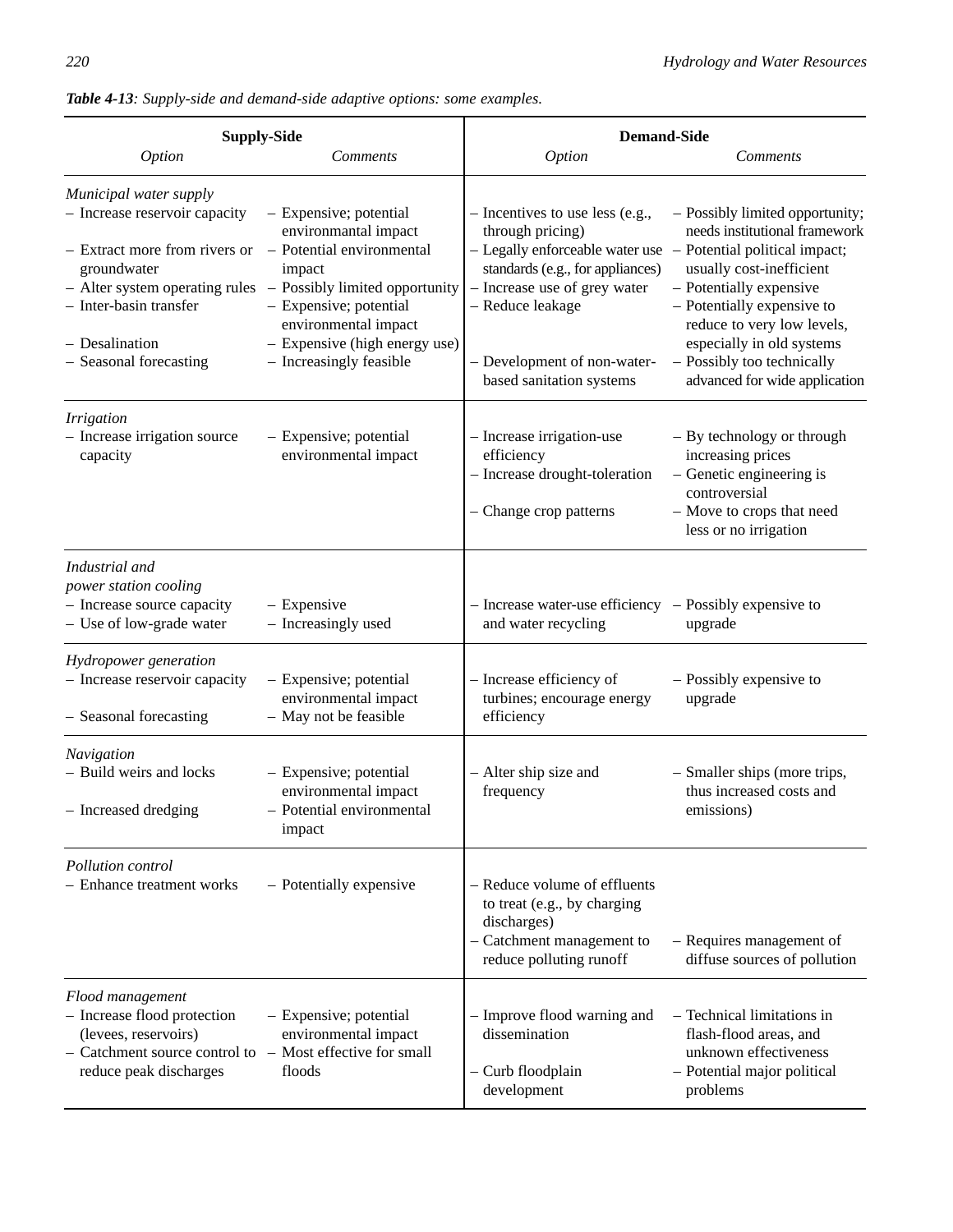of whether there was climate change. Examples include elimination of subsidies to agriculture and floodplain occupancy and explicit recognition of environmental values in project design and evaluation. The effect of successful demand-side policies is to reduce the need for supply augmentation, although they may not prevent such needs entirely if changes are large. Such policy changes represent the minimum package of "anticipatory policy changes" in response to climate change.

# *4.6.3. Implications of Climate Change for Water Management Policy*

Climate change exaggerates current pressures in water management—adding to the debate on sound management strategies—and adds a new component. This new component relates to uncertainty in climate change: How can water management efficiently adapt to climate change, given that the magnitude (or possibly even the direction) of change is not known? Conventionally, water resource managers assume that the future resource base will be the same as that of the past and therefore that estimates of indices such as average reservoir yield or probable maximum flood that are based on past data will apply in the future. There are two issues: assessing alternatives in the face of uncertainty and making decisions on the basis of this assessment.

Techniques for assessing alternatives include scenario analysis and risk analysis. Scenario analysis is central to climate change impact assessment, but it is not widely used in water resource assessment (although there are some very important exceptions, such as at the federal level in the United States). Scenario analysis, as in climate change impact assessment, tends to involve simulation of the effects of different scenarios, although in water resources assessment these tend to be different demand and operational scenarios rather than different climate scenarios. Stakhiv (1998) argues that if water managers already adopt a scenario-based approach, as at the federal level in the United States (Lins and Stakhiv, 1998), climate change therefore does not cause any additional *conceptual* challenges to water management: Climate change can be regarded simply as an extra type of scenario. However, the uncertain nature of climate change and the potential for nonlinearities in impact mean not only that the range of scenarios conventionally considered may

be too narrow but also that a larger number of scenarios must be evaluated. In practice, scenario-based approaches are used in few water management agencies, and adoption of scenario analysis would challenge conventional water management practices in many countries.

Risk analysis involves assessment of the risk of certain thresholds being crossed under different possible futures (Major, 1998). It generally involves stochastic simulation of hydrological data to develop a sampling distribution of possible futures. In principle, climate change can be incorporated into risk analysis by changing the underlying population from which data are generated according to climate change scenarios. Matalas (1997) discusses the role of stochastic simulation in the context of climate change and argues that given the wide range in futures that often is simulated by assuming a stationary climate, the operational assumption of stationarity may remain appropriate in the face of climate change in some regions. However, it is possible that climate change could generate futures outside those produced under stationarity, and it cannot be assumed that climate change can be ignored in all circumstances.

The second main issue is that of decisionmaking under uncertainty. This issue was widely investigated during the 1960s and 1970s, largely in the context of uncertainties about demands or the precise distribution of floods and droughts over the short and medium terms. Climate change has revived interest in decisionmaking under uncertainty, and several analyses of different techniques have been published (e.g., Fisher and Rubio, 1997; Frederick, 1997; Hobbs, 1997; Hobbs *et al.,* 1997; Luo and Caselton, 1997; Chao *et al*., 1999). There still is considerable debate. Hobbs (1997), for example, concludes that Bayesian approaches involving allocation of probabilities to specific outcomes are more suitable than Dempster-Shafer reasoning (which requires the analyst to assign probabilities to ranges perhaps overlapping—of outcomes), but Luo and Caselton  $(1997)$  conclude the reverse. Particularly significant is the issue of assigning probabilities to alternative possible futures. Hobbs *et al*. (1997) note unease among water planners in assigning subjective probabilities to different futures.

Planners of water resource and flood protection schemes conventionally cope with uncertainty by adding a safety factor to design estimates. This safety factor usually is defined arbitrarily.

| Table 4-14: Headroom "score" characterizing effect of climate change on resource zone yield: an approach used in UK (UKWIR, 1998). |  |  |  |  |  |  |  |  |  |  |  |
|------------------------------------------------------------------------------------------------------------------------------------|--|--|--|--|--|--|--|--|--|--|--|
|------------------------------------------------------------------------------------------------------------------------------------|--|--|--|--|--|--|--|--|--|--|--|

| <b>Range in Resource</b><br>Zone Yield between<br><b>Four Defined Scenariosa</b> | Case 1:<br><b>Two Scenarios Above</b><br>and Two Below Mean | Case 2:<br><b>Three Scenarios Below</b><br>and One Above Mean | Case 3:<br><b>Three Scenarios Above</b><br>and One Below Mean |
|----------------------------------------------------------------------------------|-------------------------------------------------------------|---------------------------------------------------------------|---------------------------------------------------------------|
| ${<}15\%$                                                                        |                                                             |                                                               |                                                               |
| 15-25%                                                                           | 4                                                           | 6                                                             |                                                               |
| $25 - 35%$                                                                       | 6                                                           | 9                                                             |                                                               |
| $>35\%$                                                                          | 8                                                           | 10                                                            |                                                               |

aAs percentage of "best estimate" of yield.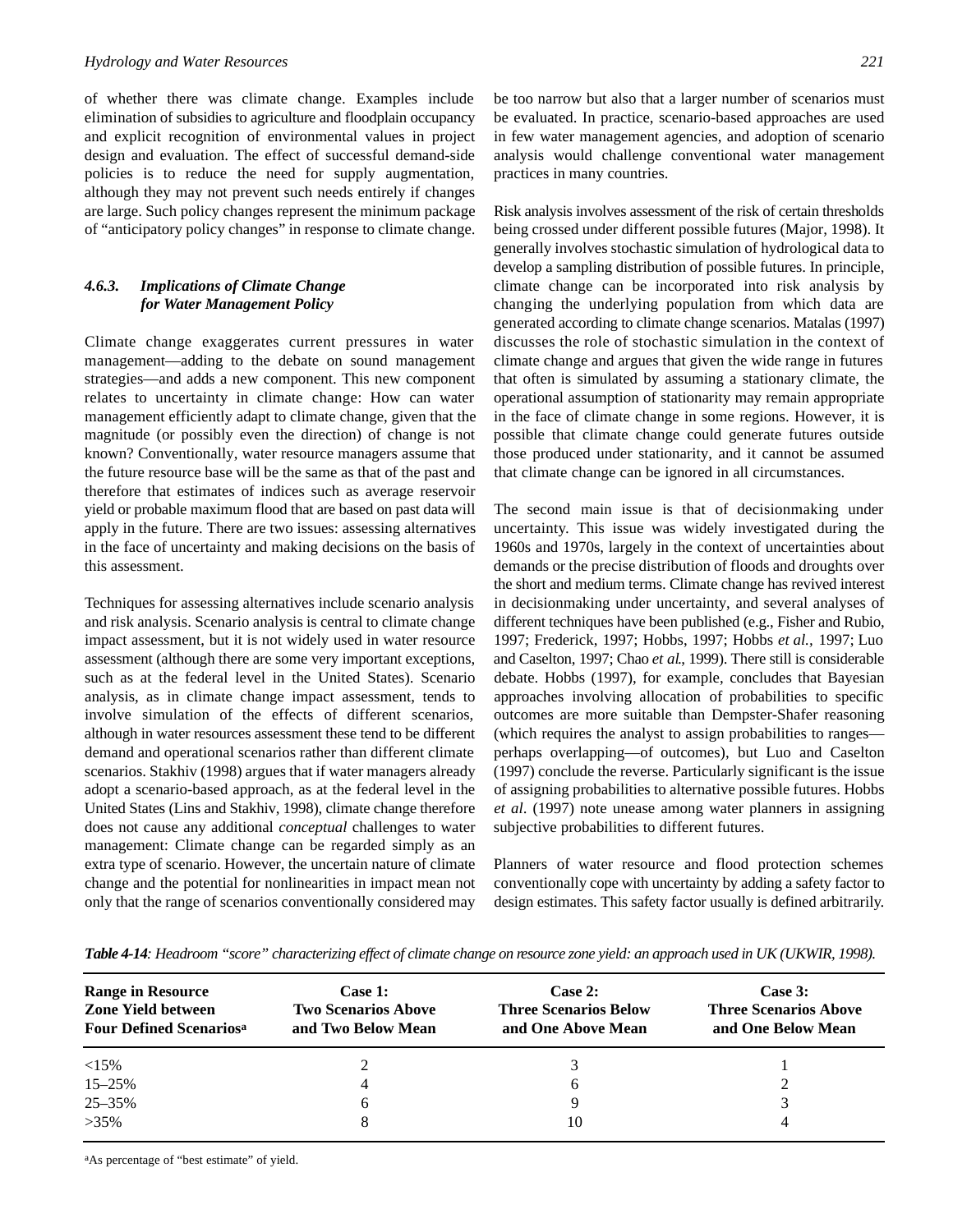As part of a review of water resource design practices in the UK, a more formal approach to calculation of this safety factor, or "headroom," has been developed (UKWIR, 1998). This procedure identifies eight sources of supply-side uncertainty and three sources of demand-side uncertainty, each of which is given a score. The total score is summed and converted into a percentage value for the headroom allowance (with a maximum of 20%). Climate change is included as one of the supply-side uncertainties; its score depends on the range of estimates of supply-yield under four defined climate change scenarios (Table 4-14). Although this approach has many arbitrary elements, it does represent a systematic approach to the treatment of climate change uncertainties in water resources assessment.

Different aspects of the water sector have different planning horizons and infrastructure lifetimes. The parts of the water sector with long horizons and lifetimes need to take a different approach to climate change than parts with shorter lead times; one assessment and decision methodology will not be suitable for all managers.

# *4.6.4. Factors Affecting Adaptive Capacity*

From the beginning of human attempts to shape the water environment to human benefit, water management has dealt with the variability of the native supply of water and the variability of demands for the use of water (Stakhiv, 1998). Great strides have been made in dealing with even extreme water regimes—particulary droughts—through interventions on the supply and demand sides (e.g., Stern and Easterling, 1999). Drought management planning is playing an increasing role in many water management agencies, lowering their susceptibility to drought impacts. Thus, in some ways the prospects of a change in the resource base—perhaps characterized by lower mean supplies and higher variability—represent only a sharpening of traditional challenges to water management. There are three important differences, however. First, future climate change is highly uncertain at spatial and temporal scales that are relevant to water management: All we know is that the future may not necessarily be like the recent past. Second, as noted above, the potential pervasiveness of these changes across large regions presents challenges that preclude some traditional steps of adaptation and requires innovative approaches that go beyond experience to date. Third, climate-induced effects may be nonlinear, carrying potential for surprises beyond those incorporated in traditional water management.

The ability to adapt to climate variability and climate change is affected by a range of institutional, technological, and cultural features at the international, national, regional, and local levels, in addition to specific dimensions of the change being experienced. Among the most important features are the following:

1) The capacity of water-related institutions, consisting of water agencies' authority to act, skilled personnel, the capability and authority to consider a wide range of alternatives (including but not limited to supply-side

and demand-side interventions) in adapting to changed conditions, the capability and authority to use multiobjective planning and evaluation procedures in the assessment of policy alternatives, procedures for conflict resolution, and incentives to undertake serious *ex post* analysis of policies and projects to learn what has really worked (OECD, 1985). For example, O'Connor *et al.* (1999) found in the Susquehanna River Basin, USA, that experienced full-time water managers are more likely to consider future scenarios in their planning than part-time managers.

- 2) The legal framework for water administration that always constrains, for better and for worse, the options that are open to water management. Naturally, laws change as needs change, but the changes are slow and greatly lag changing needs. In many countries, the legal framework for water management is moving toward increasing environmental protection (e.g., the European Union's habitats directive). Such a direction poses further constraints on options to address climate change, but if the move reflects an increasing concern with *sustainable* water management (however defined), opportunities for considering adaptation to climate change are increased.
- 3) The wealth of nations in terms of natural resources and ecosystems, human-made capital (especially in the form of water control systems), and human capital (including trained personnel) that determines what nations can "afford to commit" to adaptation. This should include the ability and willingness to transfer wealth among population groups and regions within a country and among nations. This is the major constraint on adaptation to climate change in poorer countries.
- 4) The state of technology and the framework for the dissemination (or monopolization) of technology, especially in the fields of bioengineering of droughtand salt-resistant varieties of plants and techniques for the desalination of seawater.
- 5) Mobility of human populations to change residential and work locations in response to severe climate events or climate change. This is a major factor in coastal and island areas. Mobility is severely hampered by population pressures, especially in tropical island settings.
- 6) The *speed* of climate change is crucial in determining the capabilities of societies to adapt and change water management practices. Speed of change and the *cumulative extent* of change affect the impacts on society in nonlinear fashions (Howe *et al*., 1990; National Research Council, 1992).
- 7) The complexity of management arrangements also may be a factor in response. In principle, the fewer agencies involved in water management, the easier it will be to implement an adaptation strategy (although the structure within the agencies will be very important). If there are many stakeholders to involve—perhaps with conflicting requirements, management goals, and perceptions and each with some management control over part of the water system—it may be more difficult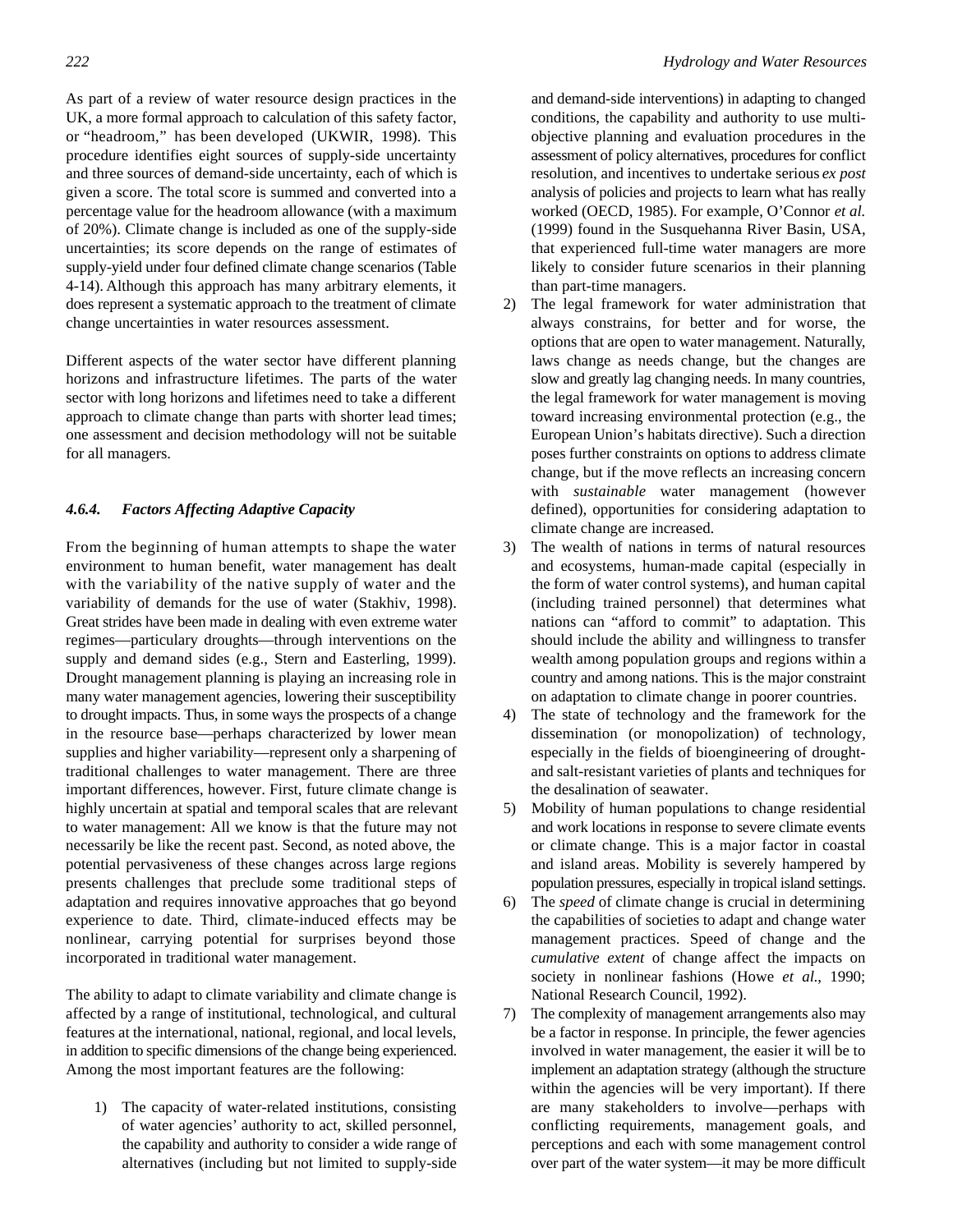to adapt to changing circumstances. There is evidence that in some mature infrastructure systems, there may be substantial oportunities for increasing the resilience of water resource systems through institutional changes as well (Hansler and Major, 1999).

8) The ability of water managers to assess current resources and project future resources. This requires continuing collection of data and the ability to use scenarios with hydrological models to estimate possible future conditions.

Whether adaptation takes place or not may be heavily influenced by the occurrence of extreme events. Such events often are catalysts for change in management and may serve two roles. First, they may expose failings in the current water management system. Second, they may raise the perception among decision makers of the possibility of climate change—even if they cannot be attributed directly to climate change.

Recent experience with extreme events (e.g., the Chinese floods of 1998, the Rhine floods of 1996 and 1997, the eastern European floods of 1997 and 1998, and the Mozambique floods of 2000) shows that many societies are extremely exposed to loss and damage during extreme events, especially floods. At first, it may appear that this implies that existing adaptive techniques, as widely used by water managers, are not working as expected to minimize risk and loss (some loss will always be inevitable because no flood protection scheme can provide complete protection): Adaptation is not working. However, there is extensive evidence that social vulnerability to extreme events is serious and increasing (Munasinghe and Clark, 1995; Hewitt, 1997; Tobin and Montz, 1997; Haughton, 1998; La Red, 1999; Mileti, 1999) and that this exposure to hazards has been significantly increased by public and private development with insufficient regard for known hazards (Hewitt, 1997; Marsden, 1997; Pulwarty and Riebsame, 1997). In the United States there was more damage from hurricanes between 1990 and 1995 than there was between 1970 and 1990, after adjustments for inflation (Pielke, 1997), even though both periods had low hurricane frequency (Landsea *et al*., 1996). Changnon *et al*. (1997) analyzed the dramatic increase in dollar losses of insured property in the United States, which reached US\$840 billion in the 1990–1994 period, and conclude that changes in weather and climate were not primary causes. Detailed meteorological analyses came to the same conclusion for flooding losses (Changnon, 1998; Karl and Knight, 1998).

Thus, societies' failure to adapt to extreme events *in the broadest sense* (i.e., by "allowing" risk-prone development) appears to have been largely responsible for increased damages, and that failure has not improved with time (Changnon and Changnon, 1998; Pielke and Landsea, 1998; Kunkel *et al*. 1999). It also appears that political decisions may have produced maladaptive results (Wiener, 1996; Hewitt, 1997; Mileti, 1999). In the United States, insurance has been a leading instrument for hazard awareness and post-event recovery. After 30 years of promotion, education, and subsidized premiums, only 20% of residents in floodplains were insured by the late

1990s (LeCompte and Gahagan, 1998; Pasterick, 1998). These failures to take advantage of insurance suggest that even wealthy societies adapt poorly to foreseeable hazards.

The residual damages of hazard events also are inequitably distributed across populations. This was shown clearly by studies of Hurricane Andrew in Florida (Peacock et al., 1997), leading the director of the Pan American Health Organization to state that "those who lost the most had the least to lose" (PAHO, 1999). Hurricane Mitch devastated Central America in 1998, exhibiting the extreme vulnerability of that region (La Red, 1999; UNICEF, 1999). Among the responsible factors were lack of land-use planning, deforestation, and inappropriate consumption and production systems (Hewitt, 1997; Mileti, 1999; PAHO, 1999).

Thus, available evidence concerning the effectiveness of adaptation to meteorological and geologic hazards indicates poor levels of individual and social adaptation to hazards. This failing extends well beyond the water management sector as conventionally defined and can be argued to reflect weaknesses in development control, planning guidance, public education, and fiscal incentives. The foregoing examples indicate that having the ability to adapt to change is not the same as actually adapting to change: The tools often are not used, for a variety of reasons.

# *4.6.5. Adaptation to Climate Change in the Water Sector: an Overview*

Water managers are accustomed to adapting to changing circumstances, many of which can be regarded as analogs of future climate change, and a wide range of adaptive options has been developed. Supply-side options are more familiar to most water managers, but demand-side options increasingly are being implemented. Water management is evolving continually, and this evolution will affect the impact of climate change in practice. For reasons noted above, climate change is likely to challenge existing water management practices, especially in countries with less experience in incorporating uncertainty into water planning. The generic issue is incorporation of climate change into the types of uncertainty traditionally treated in water planning.

Integrated water resources management (IWRM) (Bogardi and Nachtnebel, 1994; Kindler, 2000) increasingly is regarded as the most effective way to manage water resources in a changing environment with competing demands. IWRM essentially involves three major components: explicit consideration of *all* potential supply-side and demand-side actions, inclusion of all stakeholders in the decision process, and continual monitoring and review of the water resources situation. IWRM is an effective approach in the absence of climate change, and there already are many good reasons for it to be implemented. Adopting integrated water resources management will go a long way toward increasing the ability of water managers to adapt to climate change.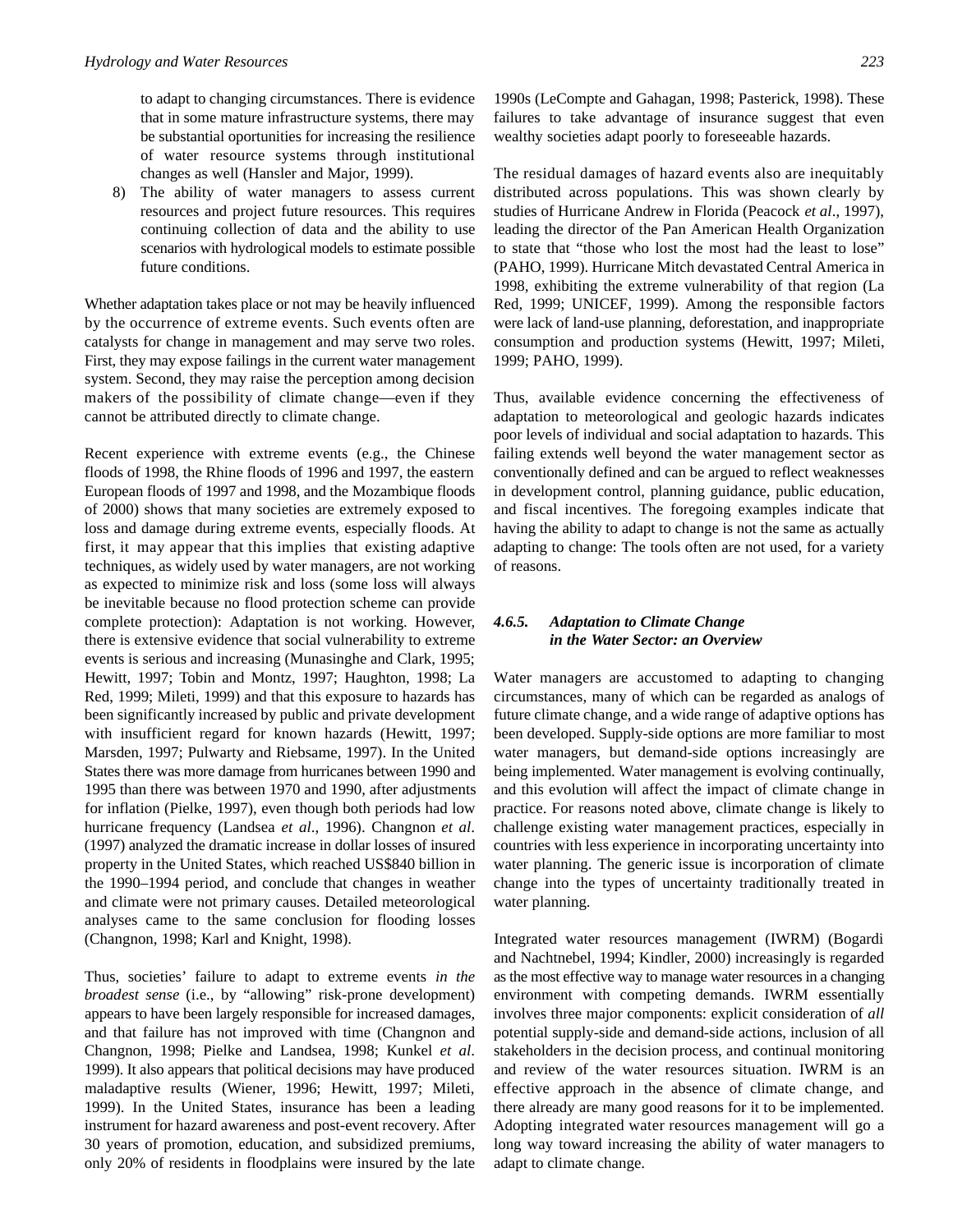There are three final points to make:

- 1) "Upstream" adaptation may have implications for "downstream" uses. In other words, the impact of climate change on one user may be very much determined by the actions of other users in response to climate change. This emphasizes the need for basin-scale management.
- 2) The emphasis in this section has been on managed water systems. In many countries, particularly in rural parts of the developing world, water supply is "managed" at the household level, utilizing local water sources. There is a need to look at the implications of climate change in circumstances of this type in which investment in substantial infrastructure is unlikely.
- 3) Adaptation to climate change to reduce vulnerability in the water sector should involve far more than just water managers. Increasing social vulnerability to water stress (in terms of drought and flood) in many parts of the world reflects a wide range of pressures, many of which are outside the responsibility of water managers. Reducing vulnerability to climate change-induced flood and drought will require decisions about issues such as development and planning control, fiscal incentives (such as subsidized insurance or government disaster relief) to occupy (and continue to occupy after loss) hazard-prone land, and wealth enhancement.

# **4.7. Integration: Water and Other Sectors**

# *4.7.1. The Nonclimate Context*

The impact of climate change in the water sector is a function of biophysical changes in water quantity and composition, the use to which the water is put, and the way in which those uses are managed. The implications of climate change for water resources therefore must be considered in the context of the many other pressures on water resources and their management. These pressures—and management responses to them—are evolving rapidly, and the water management system (legal, infrastructural, and institutional) in the future may be very different in many countries from that at present. Considerable e fforts are underway in many international agencies and organizations (e.g., Global Water Partnership, World Bank) to improve the way water is used and managed; these actions will have very significant consequences not only for economies, access to safe water, and the environment but also for the impacts of climate change. *Adaptation to climate change in the water sector must be considered in the context of these other changes*—and, of course, climate change must be considered as a factor in the development of improved management techniques.

# *4.7.2. Water and Other Related Sectors*

Water is a fundamental component of many economic activities. The impact of climate change on the quality and quantity of water therefore will be felt by such economic activities in one way or another. Examples of such linkages are given in the following subsections.

#### *4.7.2.1. Ecosystems (TAR Chapter 5)*

Changes in hydrological characteristics will lead to changes in aquatic and wetland ecosystems (as reviewed in Chapter 5) as, indeed, may some of the actions taken by water managers to adapt to climate change. In practice, much water management increasingly focuses on ensuring that human use of water does not adversely impact the water environment, and maintaining and enhancing environmental quality is regarded as a legitimate management goal. Environmental demands, of course, will alter as climate changes.

Agriculture also will be affected by water availability, and actions taken by farmers in response to climate change may impact the water environment. For example, climate change may increase demands for irrigation from the agricultural sector, and if these extra needs are withdrawn from rivers or aquifers, there will be an effect on hydrological and ecological regimes: The "direct" effect of climate change on hydrological regimes and ecosystems may be enhanced. On the other hand, a lack of water resulting from climate change might mean that increased irrigation demands cannot be met, and changes in the water sector therefore are impacting directly on agricultural response to climate change. In addition, changes in agricultural land use resulting directly or indirectly from climate change may affect catchment water balance and water quality. These effects may be more substantial than the direct effects of climate change on hydrology.

# *4.7.2.2. Coastal and Marine Zones (TAR Chapter 6)*

The ecology and morphology of river deltas reflect a balance between coastal and upstream processes. Changes in freshwater flow regimes will impact deltas, although the effects probably will be smaller than those of sea-level rise. Estuary characteristics also are affected by inflows from upstream, and the relative e ffects of sea-level rise and changes in river flows may be similar. Saline intrusion along estuaries, associated with higher sea levels and perhaps exacerbated by lower river flows, could threaten low-lying freshwater intakes, although adaptive options (relocation) are easy to implement. Saline intrusion into coastal aquifers also is a possibility, creating severe adaptation challenges in some settings—particularly low-lying islands such as atolls. Finally, rivers bring large quantities of nutrients and other materials to the coastal zone, and these fluxes are likely to be affected by changes in streamflow volumes in particular.

#### *4.7.2.3. Settlements (TAR Chapter 7)*

Provision of water to cities—especially the mega-cities emerging in some parts of the developing world—may become increasingly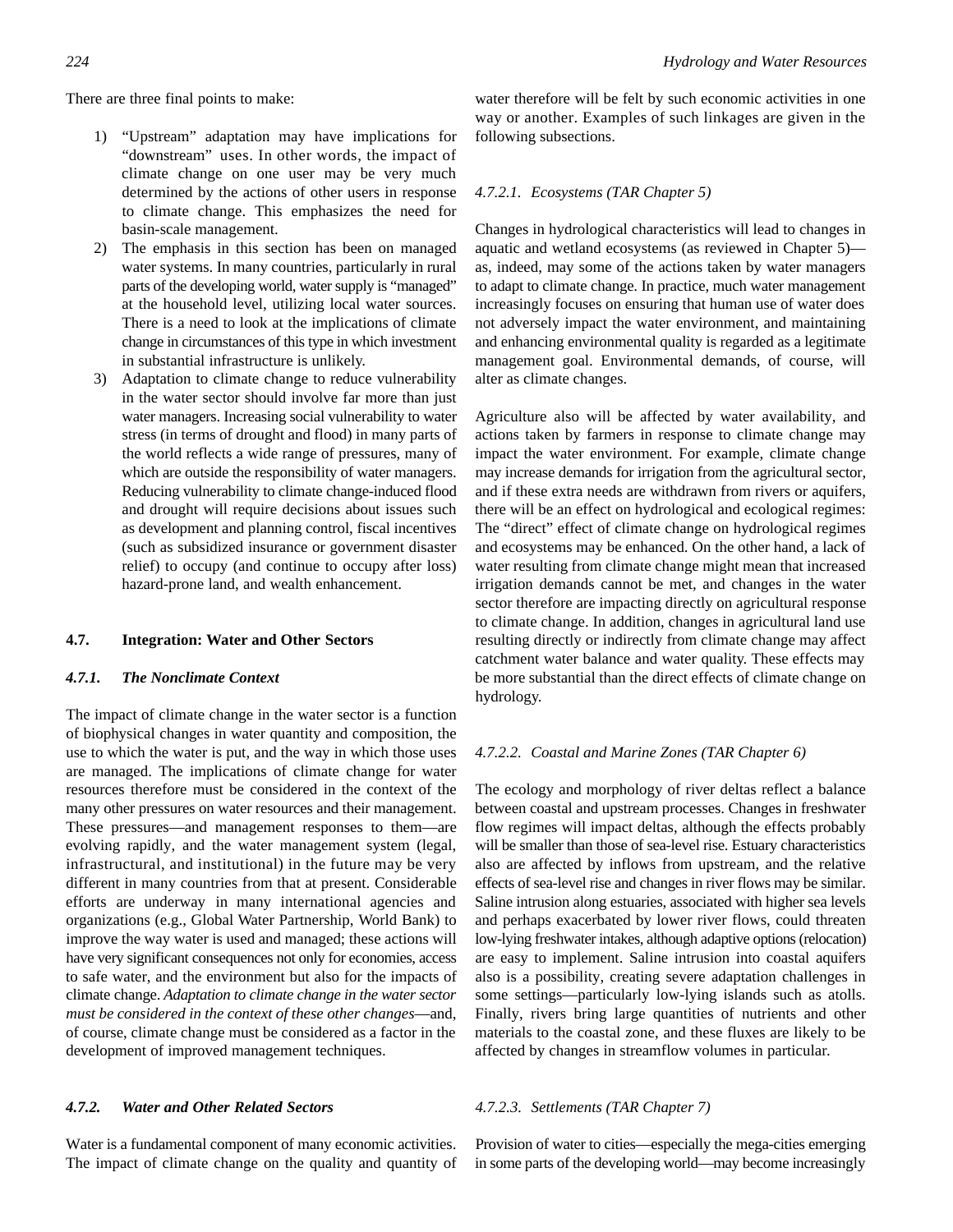problematic, with consequent effects on city growth and access to safe water. Altered river flows also may affect the ability of settlements to dispose of waste safely. Urban storm drainage is potentially very sensitive to changes in short-duration rainfall and is both expensive to install and difficult to upgrade. Finally, changes in flood flows imply changes in urban flood risk; indications are that the risk generally will increase.

The most vulnerable parts of the mega-cities are the informal settlements that do not have planned water distribution and sanitation systems. Rural populations also are exposed to climate change, and it is possible that their sensitivity to change may be greater: The urban population enjoys planned water supply systems that can adapt to changes of climate change better than unplanned systems in rural areas.

#### *4.7.2.4. Financial Services (TAR Chapter 8)*

The main linkage with the finance sector is through insurance and public disaster relief. Insurance against flood losses is available in some countries, and major flood events in these countries could challenge—at least temporarily—local and perhaps international insurers.

# *4.7.2.5. Health (TAR Chapter 9)*

Changes in hydrological regimes have the potential to alter health risks. Most important are potential changes in access to safe drinking water, but that is likely to be more affected by factors other than climate change (such as provision of water distribution systems and improved sanitation). Water-borne diseases and water-related insect vector diseases are more sensitive to changes in hydrological patterns (e.g., Patz *et al.*, 1998; Checkley *et al*., 2000). Floods have associated health problems, and climate change also has the potential to alter contamination of water supplies (through changes in flow pathways that lead to increased leaching of pollutants and through reduced flows that lead to increased concentrations) and contamination of shellfish and fish.

# *4.7.3. Water and Conflict*

A change in water availability has the potential to induce conflict between different users (Biswas, 1994; Dellapena, 1999). These users may be in the same area—cities versus farmers, for example—or they may be in different parts of the river basin. Much has been written about the potential for international conflict (hot or cold) over water resources (e.g., Gleick, 1998); where there are disputes, the threat of climate change is likely to exacerbate, rather than ameliorate, matters because of uncertainty about the amount of future resources that it engenders. One major implication of climate change for agreements between competing users (within a region or upstream versus downstream) is that allocating rights in absolute terms may lead to further disputes in years to come when the total absolute amount of water available may be different.

# **4.8. Science and Information Needs**

#### *4.8.1. Introduction*

In the water sector, it is important to distinguish between the needs of those who wish to estimate the potential magnitude of climate change impacts on hydrology and water resources—to meet IPCC concerns, for example—and the more pragmatic needs of water managers who need to consider how best to adapt to climate change. The two sets of requirements are linked, but there are some important differences in emphasis.

# *4.8.2. Estimating Future Impacts of Climate Change*

Some climate change analysts are essentially concerned with estimating what would actually happen under different climate futures: What are the impacts, for example, of continued growth of emissions of GHGs at 1% yr-1, and what would be the impact of stabilizing  $CO_2$  concentrations at, say, 550 ppmv by 2150? How do changes in variability affect the water environment? These impacts—and their costs—then could be compared with the impacts, costs, and benefits of mitigation. Such studies, in principle, could allow identification of "dangerous" levels of climate change. There also are important science questions concerning the processes by which climate change might impact the water environment. For example, how might flow pathways through soils change?

Such research questions need developments in the following areas:

- *Creation of credible climate change scenarios*. This involves improvements to GCMs so that they simulate present climate and its multi-decadal variability even better, development of conceptually sound downscaling techniques (in the absence of high-resolution global climate models), and characterization of potential changes in variability at time scales from daily to decadal. These requirements are common to all impact sectors and (with the exception of downscaling) are central to improving the understanding of climate change in the most general sense.
- *Characterization of natural climatic and hydrological variability*. Potential future climate changes resulting from increasing concentrations of GHGs need to be placed in context by appreciation of "natural" climatic and hydrological variability. Much needs to be learned about linkages between different components of the climate system in different parts of the world, which requires joint use of observational data (including remotely sensed data), palaeoclimatic data, and model simulations. Palaeoclimatic and palaeohydrological reconstructions can provide very useful information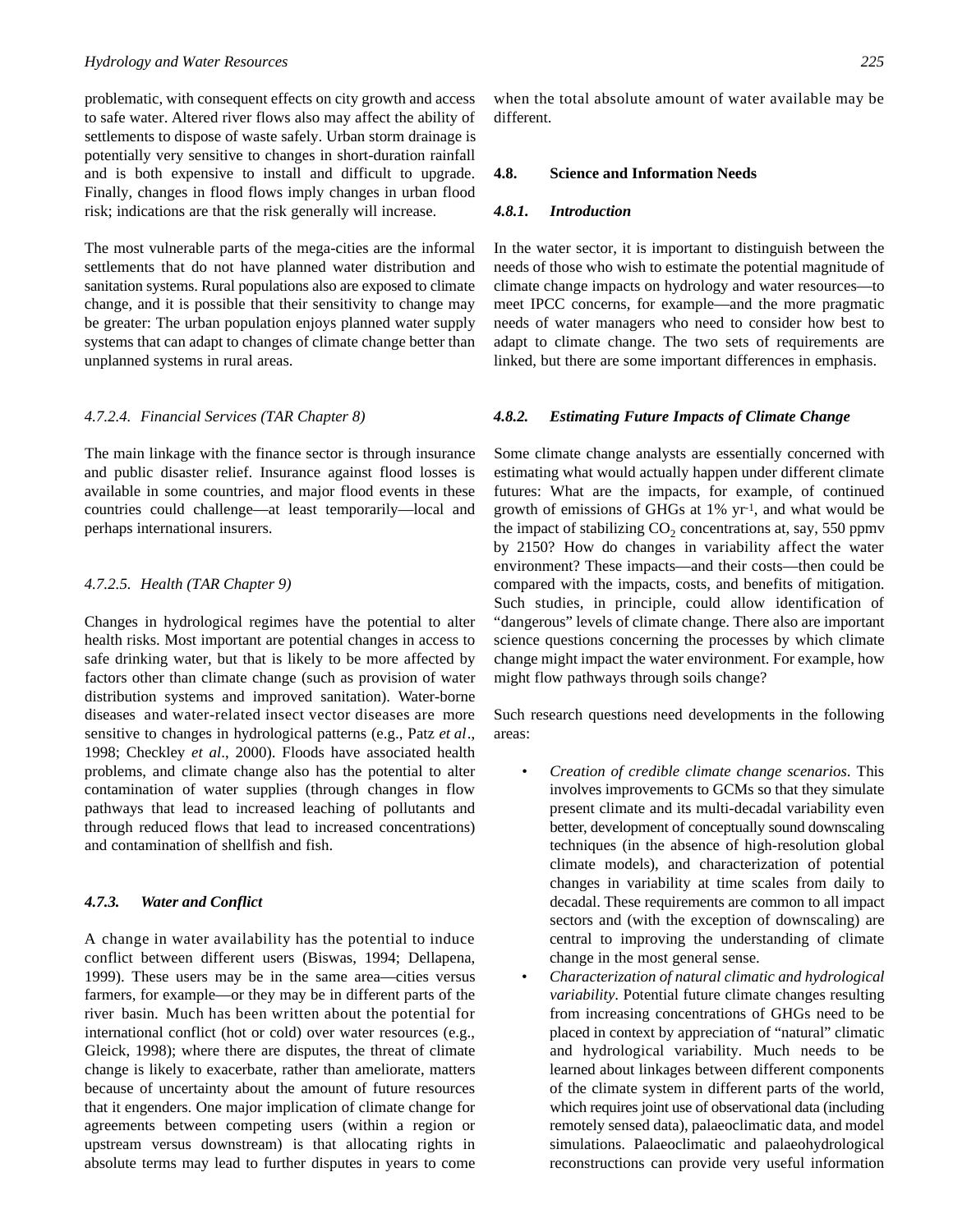on the variability in "natural" hydrological systems, as well as insights into nonlinear relationships between climate forcing and hydrological response.

- *Improved hydrological models.*Particularly important is development and application of process-based models of hydrological processes that include realistic representations of processes that generate streamflow and recharge and determine water quality. Key issues include development of models that do not need catchment calibration (but may require remotely sensed inputs) to assess the effects of climate change in parts of the world with limited hydrological data and development of coupled climate-hydrology models (which also are important for the improvement of climate model performance and for seasonal forecasting). The international collaborative research efforts summarized in Section 4.2.2 are extremely important.
- *Characterization of uncertainty*. How important are the different sources of uncertainty—in emissions, global climate response, and regional climate change for estimated effects of climate change? Is downscaling cost-effective, given the wide range of changes in climate that might result from different emissions scenarios, for example? What can ensemble climate model experiments contribute? There has been little systematic analysis to date of the relative importance of different sources of uncertainty.
- *Impacts on real-world water systems*. Section 4.5 notes that there have been relatively few published studies on the impacts of climate change on realworld water resources systems, and inferences about impacts generally have been made from estimates of changes in streamflow alone. This may give a very misleading impression of the actual impacts of change because the characteristics of the water management system are a very important buffer between hydrological effect and impact on users and the environment. Therefore, more studies into real-world systems are needed.
- *Effects of adaptation*. Most impact studies have ignored adaptation by water managers, and in opposition it often is asserted that water managers will be able to adapt. However, how will managers make adaptation decisions in practice on the basis of incomplete information, and what would be the effects of inefficient adaptation on the impacts of climate change?

# *4.8.3. Adapting to Climate Change*

Water managers are beginning to consider adapting to climate change. Some—but not all—water management plans and infrastructure have long lead times and long design lives. Improved understanding of the "science" of climate change impacts in the water sector is important but is not in itself enough to enable efficient adaptation. This is because it will *never* be feasible to base decisions on just one future climate scenario, particularly for time horizons greater than a decade.

This is partly a result of incomplete knowledge but largely because of inherent uncertainty in future emissions of GHGs. Therefore, water managers always will be dealing with a range of scenarios, and research aimed at enabling efficient adaptation consequently must focus largely on appropriate analytical and management tools to cope with uncertainty and change rather than on "improving" climate change science and scenarios *per se*. In some aspects of water management—particularly associated with water quality—scientific research into processes is fundamental to allowing efficient adaptation.

Efficient adaptation to climate change in the water sector requires effort in five main areas:

- *Data for monitoring*. Adaptive water management requires reliable data on which to make decisions, calibrate models, and develop projections for the future. These data should cover not just hydrological characteristics but also indicators of water use.
- *Understanding patterns of variability*. An understanding of patterns of variability—in particular, the stability of a "baseline" climate—is important for medium-term water management. It is increasingly recognized that even in the absence of climate change, the recent past may not be a reliable guide to the hydrological resource base of the near future.
- *Analytical tools*. Effective water management requires numerous tools to assess options and the future. These tools include scenario analysis and risk analysis, which are used in some parts of water management but currently are by no means widespread.
- *Decision tools*. Scenario and risk analysis provides information on possible futures and their consequences. They must be supplemented with tools such as Bayesian and other decisionmaking tools to make decisions on the basis of the information provided. Again, techniques for decisionmaking under uncertainty are not widely used in water management at present, and some of the approaches being used are not very sophisticated.
- *Management techniques*. These are the techniques that are actually implemented to meet management objectives. The broad spectrum of techniques (such as building a reservoir or managing demand) is well known, but there is a need for research into specific aspects of many demand-side approaches in particular, as well as into opportunities for seasonal flow forecasting and innovative water supply and treatment technologies (such as desalination). It also is necessary to undertake research to determine how to enhance the range of techniques considered by water managers.

Note that the above efforts are needed to improve water management even in the absence of climate change, and there is an overarching need to improve the exchange of information between hydrological science and water managers.

Water managers have long been accustomed to dealing with change, although until recently this has been primarily change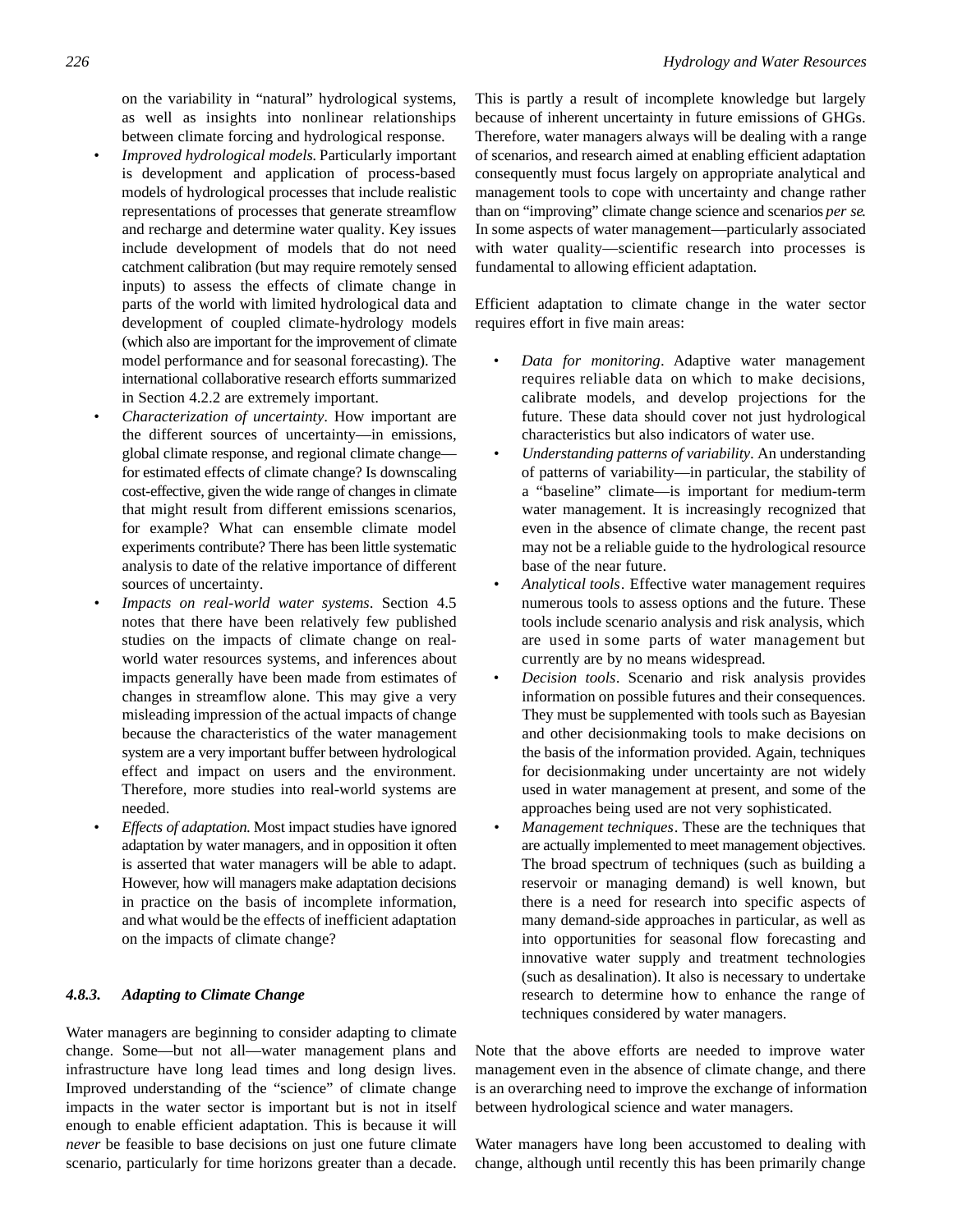resulting from changes in demand and altered legislative or statutory requirements. Climate change does not in itself stimulate development of new adaptive strategies, but it encourages a more adaptive, incremental, risk-based approach to water management. More precisely, it provides further encouragement for a trend that already is gathering pace.

#### **References**

- **Adeloye,** A.J., N.R. Nawaz, and M. Montaseri, 1998: Sensitivity of storageyield of multiple reservoirs to climate change induced variations in reservoir surface evaporation and rainfall fluxes. In: *Proceedings of the Second International Conference on Climate and Water, Espoo, Finland, August* 1998. Helsinki University of Technology, Helsinki, Finland, pp. 1525–1535.
- **Alcamo,** J., P. Döll, F. Kaspar, and S. Siebert, 1997: *Global Change and Global Scenarios of Water Use and Availability: An Application of Water* GAP1.0. University of Kassel, Kassel, Germany, 47 pp. (plus appendices).
- Alderwish, A. and M. Al-Eryani, 1999: An approach for assessing the vulnerability of the water resources of Yemen to climate change. *Climate Research*, **21,** 85–89.
- **Alexander,** R.B., P.S. Murdoch, and R.A. Smith, 1996: Streamflow-induced variations in nitrate flux in tributaries to the Atlantic coastal zone. *Biogeochemistry*, **33(3),** 149–177.
- **Alexandrov,** V., 1998: A strategy evaluation of irrigation management of maize crop under climate change in Bulgaria. In: *Proceedings of the Second International Conference on Climate and Water, Espoo, Finland, August 1998*. Helsinki University of Technology, Helsinki, Finland, pp. 1545–1555.
- **Ames,** A. and S. Hastenrath, 1996: Diagnosing the imbalance of Glacier Santa Rosa, Cordillera Raura, Peru. *Journal of Glaciology*, **42,** 212–218.
- Amthor, J.S., 1999: Increasing atmospheric CO<sub>2</sub> concentration, water use, and water stress: scaling up from the plant to the landscape. In: *Carbon Dioxide and Environmental Stress* [Luo, Y. and H.A. Mooney (eds.)]. Academic Press, San Diego, CA, USA, pp. 33–59.
- **Anderson,** T.L. and P.J. Hill, 1997: *Water Marketing: The Next Generation*. Roman and Littlefield, Publishers, Inc., Lanham, MA, USA, 216 pp.
- Amadore, L., W.C. Bolhofer, R.V. Cruz, R.B. Feir, C.A. Freysinger, S. Guill, K.F. Jalal, A. Iglesias, A. Jose, S. Leatherman, S. Lenhart, S. Mukherjee, J.B. Smith, and J. Wisniewski, 1996. Climate change vulnerability and adaptation in Asia and the Pacific: workshop summary. *Water, Air, and Soil Pollution*, 92, 1-12.
- **Arnell,** N.W., 1996: *Global Warming, River Flows and Water Resources*. John Wiley and Sons, Chichester, United Kingdom, 226 pp.
- **Arnell,** N.W., 1998: Climate change and water resources in Britain. *Climatic Change*, **39,** 83–110.
- **Arnell,** N.W., 1999a: The effect of climate change on hydrological regimes in Europe: a continental perspective. *Global Environmental Change*, **9**, 5–23.
- **Arnell,** N.W., 1999b: Climate change and global water resources. *Global Environmental Change*, **9,** S31–S49.
- **Arnell,** N.W., 2000: *Impact of climate change on global water resources: Volume 2, unmitigated emissions.* Report to Department of the Environment, Transport and the Regions, University of Southampton, Southampton, United Kingdom, 53 pp.
- **Arnell,** N.W. and N.S. Reynard, 2000: Climate change and UK hydrology. In: *The Hydrology of the UK: A Study of Change* [Acreman, M.C. (ed.)]*.* Routledge, London, United Kingdom, pp. 3–29.
- **Arnell,** N.W. and N.S. Reynard, 1996: The effects of climate change due to global warming on river flows in Great Britain. *Journal of Hydrology*, **183,** 397–424.
- **Arnell,** N.W., B.C. Bates, H. Lang, J.J. Magnuson, and P. Mulholland, 1996: Hydrology and freshwater ecology. In: *Climate Change 1995: Impacts, Adaptations, and Mitigation of Climate Change: Scientific-Technical Analyses. Contribution of Working Group II to the Second Assessment Report of the Intergovernmental Panel on Climate Change* [Watson, R.T., M.C. Zinyowera, and R.H. Moss (eds.)]. Cambridge University Press, Cambridge, United Kingdom and New York, NY, USA, pp. 325–363.
- Arnell, N.W., M.G.R. Cannell, M. Hulme, J.F.B. Mitchell, R.S. Kovats, R.J. Nicholls, M.L. Parry, M.T.J. Livermore, and A. White, 2001: The consequences of  $CO<sub>2</sub>$  stabilization for the impacts of climate change. *Climatic Change*, (in press).
- **Avila,** A., C. Neal, and J. Terradas, 1996: Climate change implications for streamflow and streamwater chemistry in a Mediterranean catchment. *Journal of Hydrology*, **177,** 99–116.
- **Awuor,** V.O., 1998: Kenyan water resources in a changing climate: impacts and vulnerability. In: Proceedings of the Second International Conference on Climate and Water, Espoo, Finland, August 1998. Helsinki University of Technology, Helsinki, Finland, pp. 1598–1609.
- **AWWA,** 1997: Climate change and water resources*. Journal of the American Water Works Association*, **89,** 107–110.
- Ayala-Carcedo, F.J., 1996: Reduction of water resources in Spain due to climate change. *Tecnoambiente*, **64**, 43-48 (in Spanish).
- **Ayala-Carcedo,** F.J. and A. Iglesias-López, 2000: Impacts of climate change on water resources, design and planning in Spain Peninsula. *El Campo de las Ciencias y las Artes*, **137,** 201–222 (in Spanish).
- **Bates,** B.C., A.J. Jakeman, S.P. Charles, N.R. Sumner, and P.M. Fleming, 1996: Impact of climate change on Australia's surface water resources. In: *G reenhouse: Coping with Climate Change* [Bouma, W.J., M.R. Manning, and G.I. Pearman (eds.)]. Commonwealth Scientific and Industrial Research Organization, Collingwood, Victoria, Australia, pp. 248–262.
- **Behr,** O., 1998: Possible climate impacts on the water resources of the Danube river Basin. In: *Proceedings of the Second International Conference on Climate and Water, Espoo, Finland, August 1998*. Helsinki University of Technology, Helsinki, Finland, pp. 829–838.
- **Bengtsson,** L. and J. Malm, 1997: Using rainfall-runoff modeling to interpret lake level. *Journal of Paleolimnology*, **18,** 235–248.
- **Bergstrom,** S. and B. Carlsson, 1993: *Hydrology of the Baltic Basin*. Swedish Meteorological and Hydrological Institute Reports. *Hydrology*, **7,** 21.
- **Bergstrom,** S., B. Carlsson, M. Gardelin, G. Lindstrom, A. Pettersson, and M. Rummukainen, 2001: Climate change impacts on runoff in Sweden: assessment by global climate models, dynamic downscaling and hydrological model. *Climate Research*, **16,** 101–112.
- **Biswas,** A.K. (ed.), 1994: *International Waters of the Middle East: from Euphrates-Tigris to Nile*. Oxford University Press, Oxford, United Kingdom.
- **Blake,** R., R. Khanbilvardi, and C. Rosenzweig, 2000: Climate change impacts on New York City's water supply system. *Journal of the American Water Resources Association*, 36, 279–292.
- **Bobba,** A.G., V.P. Singh, D.S. Jeffries, and L. Bengtsson, 1997: Application of a watershed runoff model to North East Pond River, Newfoundland, study water balance and hydrological characteristics owing to atmospheric change. *Hydrological Processes*, **11,** 1573–1593.
- **Bogardi,** J.J. and H.-P. Nachtnebel (eds.), 1994: *Multicriteria Decision Analysis in Water Resources Management.* International Hydrological Programme, UNESCO, Paris, France.
- **Boix-Fayos,** C., A. Calvo-Cases, A.C. Imeson, M.D. Soriano Soto, and I.R. Tiemessen, 1998: Spatial and short-term temporal variations in runoff, soil aggregation and other soil properties along a Mediterranean climatological gradient. *Catena*, **33,** 123–138.
- Boland, J.J., 1997: Assessing urban water use and the role of water conservation measures under climate uncertainty. *Climatic Change*, **37,** 157–176.
- **Boorman,** D.B. and C.E. Sefton, 1997: Recognizing the uncertainty in the quantification of the effects of climate change on hydrological response. *Climatic Change*, **35,** 415–434.
- **Bouraoui,** F., G. Vachaud, L.Z.X. Li, H. LeTreut, and T. Chen, 1999: Evaluation of the impact of climate changes on water storage and groundwater recharge at the watershed scale. *Climate Dynamics*, **15,** 153–161.
- **Braga,** B.P.F. and L.C.B. Molion, 1999: Assessment of the impacts of climate variability and change on the hydrology of South America. In: *Impacts of Climate Change and Climate Variability on Hydrological Regimes* [van Dam, J.C. (ed.)]. UNESCO, International Hydrology Series, Cambridge University Press, Cambridge, United Kingdom and New York, NY, USA, pp. 21–35.
- **Bruce,** J., I. Burton, H. Martin, B. Mills, and L. Mortsch, 2000: *Water Sector: Vulnerability and Adaptation to Climate Change, Final Report*. GCSI and the Meteorological Service of Canada, Toronto, ON, Canada, 144 pp.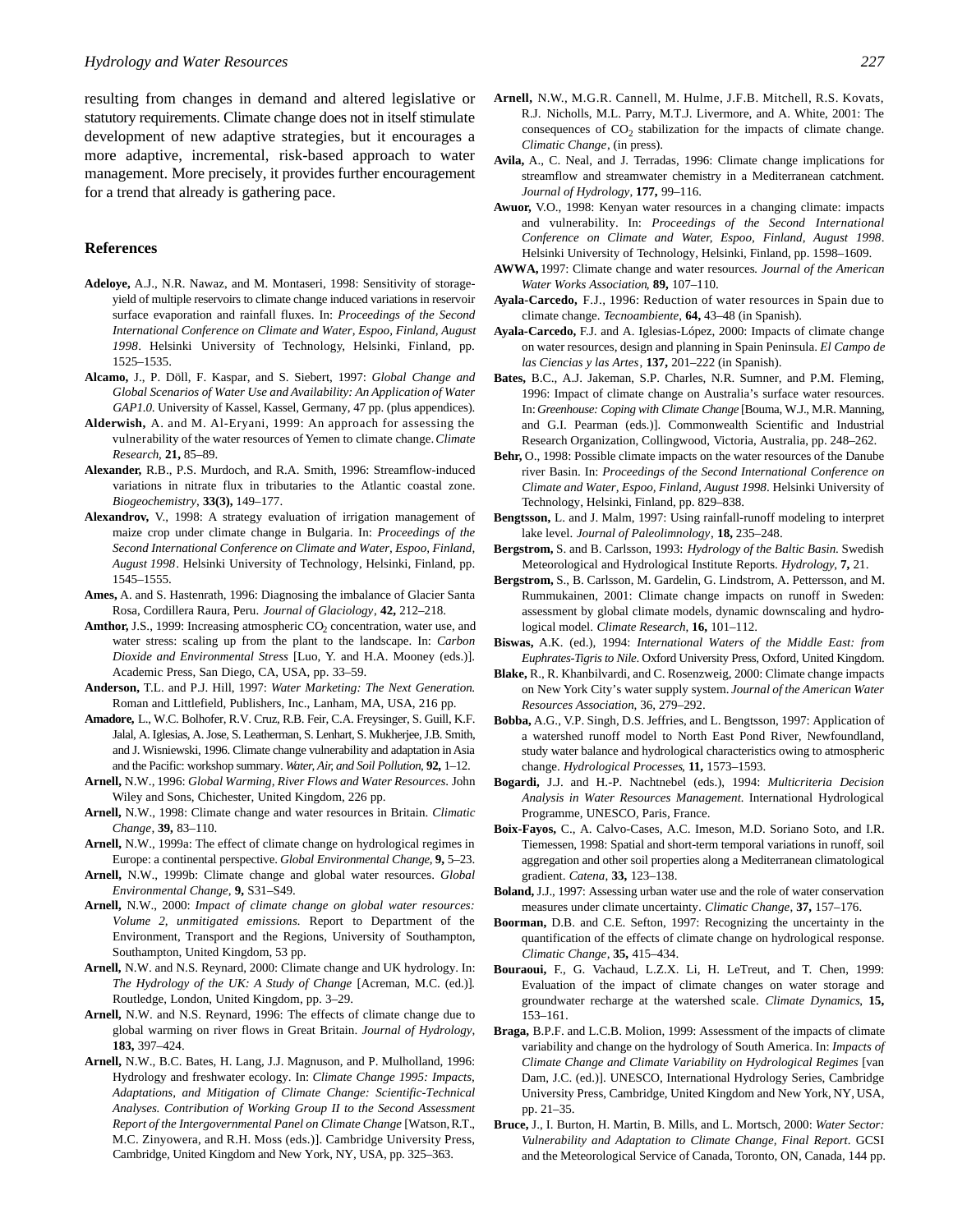- **Bruci,** D.E. and M. Bicaj, 1998: Implication of the expected climate change on the water resources in Albania. In: Proceedings of the Second *International Conference on Climate and Water, Espoo, Finland, August* 1998. Helsinki University of Technology, Helsinki, Finland, pp. 1471–1477.
- **Buchtele,** J., M. Buchtelova, and M. Fortova, 1998: Possible runoff changes simulated using climate scenarios UKHI, UKTR and XCCC in the Czech part of the Elbe River Basin. In: *Proceedings of the Second International* Conference on Climate and Water, Espoo, Finland, August 1998. Helsinki University of Technology, Helsinki, Finland, pp. 208–214.
- **Bunce,** J.A., K.B. Wilson, and T.N. Carlson, 1997: The effect of doubled CO<sub>2</sub> on water use by alfalfa and orchard grass: simulating evapotranspiration using canopy conductance measurements. *Global Change Biology*, **3,** 81–87.
- **Butina,** M., G. Melnikova, and I. Stikute, 1998: Potential impact of climate change on the hydrological regime in Latvia. In: *Proceedings of the Second International Conference on Climate and Water, Espoo, Finland, August 1998*. Helsinki University of Technology, Helsinki, Finland, pp. 1610–1617.
- Cao, M.K. and F.I. Woodward, 1998: Dynamic responses of terrestrial ecosystem carbon cycling to global climate change. *Nature*, **393,** 249–252.
- **Carmichael,** J.J., K.M. Strzepek, and B. Minarik, 1996: Impacts of climate change and seasonal variability on economic treatment costs: a case study of the Nitra River Basin, Slovakia. *International Journal of Water Resources Development*, **12,** 209–227.
- **Carter,** T.R., M. Hulme, J.F. Crossley, S. Malyshev, M.G. New, M.E. Schlesinger, and H. Tuomenvirta, 2000: *Climate Change in the 21st Century - Interim Characterizations based on the New IPCC Emissions Scenarios*. The Finnish Environment 433, Finnish Environment Institute, Helsinki, 148 pp.
- **Chalecki,** E.L. and P.H. Gleick, 1999: A framework of ordered climate effects on water resources: a comprehensive bibliography*. Journal of the American Water Resources Association*, **35,** 1657–1665.
- **Changnon,** S.A., 1998: Comments on "secular trends of precipitation amount, frequency, and intensity in the United States" by Karl and Knight. *Bulletin of the American Meteorological Society*, **79,** 2550–2552.
- **Changnon,** S.A. and D. Changnon, 1998: Climatological relevance of major USA weather losses during 1991–1994. *International Journal of Climatology*, **18,** 37–48.
- **Changnon,** S.A. and M. Demissie, 1996: Detection of changes in streamflow and floods resulting from climate fluctuations and land use-drainage changes. *Climatic Change*, **32,** 411–421.
- **Changnon,** S.A., D. Changnon, E.R. Fosse, D.C. Hoganson, R.J. Roth, and J.M. Totsch, 1997: Effects of recent weather extremes on the insurance industry; major implications for the atmospheric sciences. *Bulletin of the American Meteorological Society*, **78,** 425–435.
- **Chao,** P. and A.W. Wood, 1999: *Water management implications of global warming: 7. The Great Lakes-St. Lawrence River Basin*. Institute for Water Resources, U.S. Army Corps of Engineers, Alexandria, VA, USA, 102 pp.
- **Chao,** P.T., B.F. Hobbs, B.N. Venkatesh, 1999: How climate uncertainty should be included in Great Lakes management: modelling workshop results. *Journal of the American Water Resources Association*, **35,** 1485–1497.
- Chattopadhyary, N. and M. Hulme, 1997: Evaporation and potential evapotranspiration in India under conditions of recent and future climate change*. Agricultural and Forest Meteorology*, **87,** 55–73.
- **Checkley,** W., L.D. Epstein, R.H. Gilman, D. Figueroa, R.I. Cama, J.A. Patz, and R.E. Black, 2000: Effect of El Niño and ambient temperature on hospital admissions for diarrhoeal diseases in Peruvian children. *Lancet*, **355,** 442–450.
- **Chiew,** F.H.S., T.C. Piechota, J.A. Dracup, and T.A. McMahon, 1998: El Niño Southern Oscillation and Australian rainfall, streamflow and drought links and potential for forecasting. *Journal of Hydrology*, **204,** 138–149.
- **Christensen,** O. and J. Christensen, 1998: Climate simulations with the HIRHAM limited area regional climate model over Scandinavia. In: *Proceedings of the Second International Conference on Climate and Water, Espoo, Finland, August 1998*. Helsinki University of Technology, Helsinki, Finland, pp. 10–19.
- **Cleaveland,** M.K., 2000: A 963-year reconstruction of summer (JJA) streamflow in the White River, Arkansas, USA, from tree rings. *The Holocene*, **10,** 33–41.
- **Cohen,** S.J., K.A. Miller, A.F. Hamlet, and W.Avis, 2000: Climate change and resource management in the Columbia River Basin. *Water International*, **25,** 253–272.
- **Compagnucci,** R.H. and W.M. Vargas, 1998: Interannual variability of the Cuyo River's streamflow in the Argentinian Andean mountains and ENSO events. *International Journal of Climatology*, **18,** 1593–1609.
- **Conway,** D. and M. Hulme, 1996: The impacts of climate variability and future climate change in the Nile Basin on water resources in Egypt. *Water Resources Development*, **12,** 277–296.
- **Cosgrove,** W.J. and F.R. Rijbersman, 2000: *World Water Vision: Making Water Everybody's Business*.World Water Council, Earthscan Publications Ltd., London, United Kingdom, 108 pp.
- Crane, R.G. and B.C. Hewitson, 1998: Doubled CO<sub>2</sub> precipitation changes for the Susquehanna River Basin: downscaling from the GENESIS general circulation model. *International Journal of Climatology*, **18,** 65–66.
- **Cruise, J.F., A.S. Limaye, and N. Al Abed, 1999: Assessment of impacts of** climate change on water quality in the southeastern United States. *Journal of the American Water Resources Association*, **35,** 1539–1550.
- **Daamen,** K., P. Krahe, and K. Wilke, 1998: Impacts of possible climate change on the discharge in German low mountain range catchments. In: *Proceedings of the Second International Conference on Climate and Water, Espoo, Finland, August 1998*. Helsinki University of Technology, Helsinki, Finland, pp. 805–819.
- **Davidovich,** N.V. and M.D. Ananicheva, 1996: Prediction of possible changes in glacio-hydrological characteristics under global warming: Southeastern Alaska, USA*. Journal of Glaciology*, **42,** 407–412.
- **Dellapenna,** J.W., 1999: Adapting the law of water management to global climate change and other hydropolitical stresses. *Journal of the American Water Resources Association*, **35,** 1301–1326.
- **Dettinger,** M.D. and D.R. Cayan, 1995: Large-scale forcing of recent trends toward early smowmelt runoff in California. *Journal of Climate*, 8,606–623.
- **Dickinson,** R.E., A.N. Hahmann, and Q. Shao, 1997: Commentary on Mecca sensitivity studies. In: *Assessing Climate Change* [Howe, W. and A. Henderson-Sellers (eds.)]. Gordon and Breach Science Publishers, Sydney, Australia, pp. 195–206.
- Döll, P. and S. Siebert, 2001: *Global Modeling of Irrigation Water Requirements*. University of Kassel, Kassel, Germany.
- Döll, P., F. Kaspar, and J. Alcamo, 1999: Computation of global water availability and water use at the scale of large drainage Basins. *Mathematische Geologie*, **4,** 111–118.
- **Dvorak,** V., J. Hladny, and L. Kasparek, 1997: Climate change hydrology and water resources impact and adaptation for selected river Basins in the Czech Republic*. Climatic Change*, **36,** 93–106.
- Easter, K.W., M. Rosegrant, and A. Dinar (eds.), 1998: Markets for *Water:Potential and Performance*. Kluwer Academic Publishers, Dordrecht, Germany.
- **Eheart,** J.W., A.J. Wildermuth, and E.E. Herricks, 1999: The effects of climate change and irrigation on criterion low streamflows used for determining total maximum daily loads. *Journal of the American Water Resources Association*, **35,** 1365–1372.
- **ERM,** 2000: *Potential UK Adaptation Strategies for Climate Change*. UK Department of the Environment, Transport and the Regions, London, United Kingdom, 66 pp.
- **Espinosa,** D., A. Mendez, I Madrid, and R. Rivera, 1997: Assessment of climate change impacts on the water resources of Panama: the case of the La Villa, Chiriqui and Chagres River Basins. *Climate Research*, 9, 131-137.
- **Falkenmark,** M. and G. Lindh, 1976: *Water for a Starving World*. Westview Press, Boulder, CO, USA.
- **Falkenmark,** M., 1999: Forward to the future: a conceptual framework for water dependence. *Ambio,* **28,** 356–361.
- Fang, X. and H.G. Stefan, 1997: Simulated climate change effects on dissolved oxygen characteristics in ice-covered lakes. *Ecological Modelling*, **103(2–3),** 209–229.
- **Felzer,** B. and P. Heard, 1999: Precipitation differences amongst GCMs used for the U.S. national assessment. *Journal of the American Water Resources Association*, **35,** 1327–1339.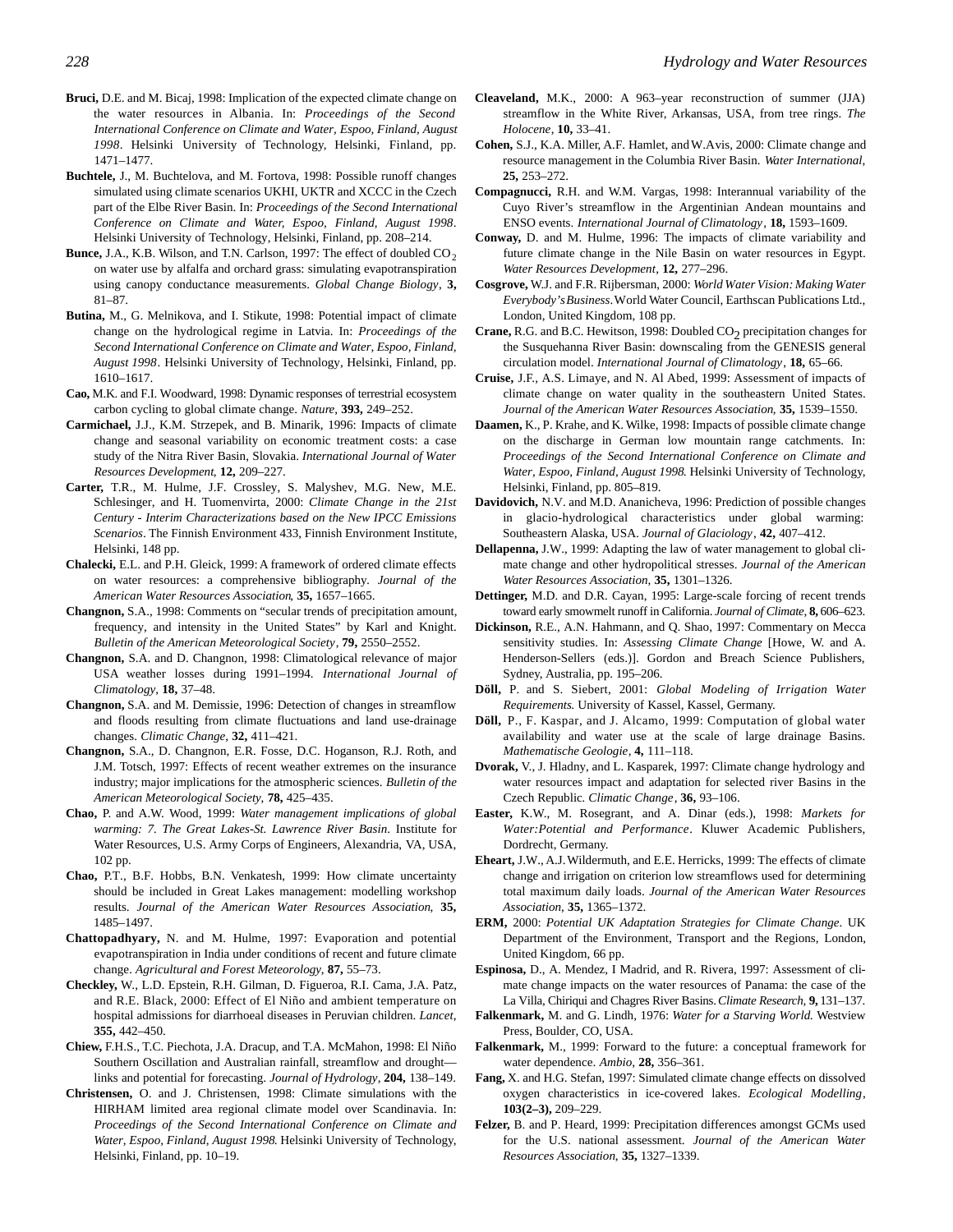- **Field,** C.B., R.B. Jackson, and H.A. Mooney, 1995: Stomatal responses to increased CO<sub>2</sub>—implications from the plant to the global scale. *Plant Cell and Environment*, **18,** 1214–1225.
- **Fisher,** A.C. and S.J. Rubio, 1997: Adjusting to climate change: implications of increased variability and asymetric adjustment costs for investment in water reserves*. Journal of Environmental Economics and Management*, **34,** 207–227.
- **Fowler,** A., 1999: Potential climate change impacts on water resources in the Auckland Region (New Zealand). *Climate Research*, **11,** 221–245.
- **Frederick,** K.D., 1997: Adapting to climate impacts on the supply and demand for water. *Climatic Change*, **37,** 141–156.
- Frederick, K.D. (ed.), 1986: *Scarce Water and Institutional Change*. Resources for the Future, Inc., Washington, DC, USA.
- **Frederick,** K.D. and G.E. Schwarz, 1999: Socioeconomic impacts of climate change on U.S. water supplies. *Journal of the American Water Resources Association*, **35,** 1563–1583.
- **Friend,** A.D., A.K. Stevens, R.G. Knox, and M.G.R. Cannell, 1997: A processbased, terrestrial biosphere model of ecosystem dynamics (HYBRID v3.0*). Ecological Modelling*, **95,** 249–287.
- Frisk, T., Ä. Bilaletdin, K. Kallio, M. Saura, 1997. Modelling the effects of climatic change on lake eutrophication. *Boreal EnvironmentResearch*, 2, 53–67.
- **Fushimi,** H. 1999: Water resources and environmental problems of Lake Biwa, Japan. In: *Limnology*: *Textbook for the Ninth IHP Training Course in 1999: International Hydrological Programme* [Terai, H. (ed.)]. Institute for Hydrospheric-Atmospheric Sciences, Nagoya University and UNESCO, Nagoya, Japan, Chapter 9.
- **Gellens,** D. and E. Roulin, 1998: Streamflow response of Belgian catchments to IPCC climate change scenarios. *Journal of Hydrology*, **210,** 242–258.
- **Gellens,** D., E. Roulin, and F. Gellens-Meulenberghs, 1998: Impact of climate change on the water balance in the river Meuse Basin (Belgium). In: *Proceedings of the Second International Conference on Climate and Water, Espoo, Finland, August 1998*. Helsinki University of Technology, Helsinki, Finland, pp. 820–828.
- **Genta,** J.L., G. Perez-Iribarren, and C.R. Mechoso, 1998. A recent increasing trend in the streamflow of rivers in southeastern South America. *Journal of Climate*, **11,** 2858–2862.
- **Georgiyevsky,** V.Yu., S.A. Zhuravin, and A.V. Ezhov, 1995: Assessment of trends in hydrometeorological situation on the Great Russian Plain under the effect of climate variations. In: *Proceedings of American Geophysical Union, 15th Annual Hydrology Days*, pp. 47–58.
- **Georgiyevsky,** V.Yu., A.V. Yezhov, A.L. Shalygin, A.I. Shiklomanov, and I.A. Shiklomanov, 1996: Evaluation of possible climate change impact on hydrological regime and water resources of the former USSR rivers. *Russian Meteorology and Hydrology*, **11,** 89–99.
- **Georgiyevsky,** V.Yu., A.V.Yezhov, and A.L. Shalygin, 1997: An assessment of changing river runoff due to man's impact and global climate warming. In: *River Runoff Calculations, Report at the International Symposium*. UNESCO, pp. 75–81.
- Gifford, R.M., D.J. Barrett, J.L. Lutze, and A.B. Samarakoon, 1996: Agriculture and global change: scaling direct carbon dioxide impacts and feedbacks through time. In: *Global Change and Terrestrial Ecosystems* [Walker, B.R. and W. Steffen (eds.)]. Cambridge University Press, Cambridge, United Kingdom and New York, NY, USA, pp. 229–259.
- **Gleick,** P.H., 1998: *The World's Water. 1998/99*. Island Press, Washington DC, USA, 307 pp.
- **Gleick,** P.H., 2000: *Water: Potential Consequences of Climate Variability and Change for the Water Resources of the United States*. Report of the Water Sector Assessment Team of the National Assessment of the Potential Consequences of Climate Variability and Change. Pacific Institute for Studies on Development, Economics, and Security, Oakland, CA, USA, 151 pp.
- **Gleick,** P.H. and E.L. Chalecki, 1999: The impacts of climatic changes for water resources of the Colorado and Sacramento-San Jaoquin River Basins. *Journal of the American Water Resources Association*, **35,** 1429–1441.
- **Grabs,** W. (ed.) 1997: *Impact of climate change on hydrological regimes and* water resources management in the Rhine Basin. International Commission for the Hydrology of the Rhine Basin (CHR), Report I-16, Ledystad, The Netherlands, 172 pp.
- **Greene,** A.M., W.S. Broecker, and D. Rind, 1999: Swiss glacier recession since the Little Ice Age: reconciliation with climate records. *Geophysical Research Letters*, **26,** 1909–1912.
- **Gregory,** J.M. and J. Oerlemans, 1998: Simulated future sea level rise due to glacier melt based on regionally and seasonally resolved temperature changes. *Nature*, **391,** 474–476.
- **Gregory,** J.M., J.F.B. Mitchell, and A.J. Brady, 1997: Summer drought in northern midlatitudes in a time-dependent  $CO<sub>2</sub>$  climate experiment. *Journal of Climate*, **10,** 662–686.
- Haerberli, W. and M. Beniston, 1998: Climate change and its impacts on glaciers and permafrost in the Alps. *Ambio*, **27,** 258–265.
- **Haeberli,** W., R. Frauenfelder, M. Hoelzle, and M. Maisch, 1999: On rates and acceleration trends of global glacier mass changes. *Geografisker Annaler Series A – Physical Geography*, **81A,** 585–591.
- **Hailemariam,** K., 1999: Impact of climate change on the water resources of Awash River Basin, Ethiopia. *Climate Research*, **6,** 91–96.
- Hamlet, A.F. and D.P. Lettenmaier, 1999: Effects of climate change on hydrology and water resources in the Columbia River Basin. *Journal of the American Water Resources Association*, **35,** 1597–1623.
- **Hanaki,** K., K. Takara, T. Hanazato, H. Hirakuchi, and H. Kayanne, 1998: Impacts on hydrology/water resources and water environment. In: *Global Warming—The Potential Impact on Japan* [Nishioka, S. and H. Harasawa (eds.)]. Springer-Verlag, Tokyo, Japan, pp. 131–163.
- **Hanratty,** M.P. and H.G. Stefan, 1998: Simulating climate change effects in a Minnesota agricultural watershed. *Journal of Environmental Quality*, **27,** 1524–1532.
- Hansler, G. and D.C. Major, 1999: Climate change and the water supply systems of New York City and the Delaware Basin: planning and action considerations for water managers. In: *Proceedings of the Specialty* Conference on Potential Consequences of Climate Variability and *Change to Water Resources of the United States* [Briane Adams, D. (ed.)]. American Water Resources Association, Herndon, VA, USA, pp. 327–330.
- Hassan, H., K. Hanaki, and T. Matsuo, 1998a: Amodelling approach to simulate the impact of climate change on lake water quality: phytoplankton growth rate assessment. *Water Science and Technology*, **37(2),** 177–185.
- **Hassan,** H., T. Aramaki, K. Hanaki, T. Matsuo, and R. Wilby, 1998b: Lake stratification and temperature profiles simulated using downscaled GCM output. *Water Science and Technology*, **38(11),** 217–226.
- **Hatch,** U., S. Jagtap, J. Jones, and M. Lamb, 1999: Potential effects of climate change on agricultural water use in the Southeast U.S. *Journal of the American Water Resources Association*, **35,** 1551–1561.
- **Haughton,** G., 1998: Private profits—public drought: the creation of a crisis in water management for West Yorkshire. *Transactions of the Institute of British Geographers*, **NS 23,** 410–435.
- Hennessy, R.J., J.M. Gregory, and J.F.B. Mitchell, 1997: Changes in daily precipitation under enhanced greenhouse conditions. *Climate Dynamics*, **13,** 667–680.
- **Herrington,** P., 1996: *Climate Change and the Demand for Water*. Her Majesty's Stationery Office, London, United Kingdom, 164 pp.
- **Hewitt,** K., 1997: *Regions of Risk: A Geographical Introduction to Disasters*. Addison-Wesley Longman, Essex, United Kingdom.
- **Hladny,** J., J. Buchtele, M. Doubkova, V. Dvorak, L. Kasparek, O. Novicky, E. Prensilova, 1996: *Impact of a Potential Climate Change on Hydrology and Water Resources: Country Study for the Czech Republic.* Publication No. 20, National Climate Program of the Czech Republic, Prague, Czech Republic, 137 pp.
- Hlaveova, K. and J. Eunderlik, 1998: Impact of climate change on the seasonal distribution of runoff in mountainous Basins in Slovakia. *Hydrology, Water Resources and Ecology in Headwaters*, **248,** 39–46.
- **Hobbs,** B.F., 1997: Bayesian methods for analysing climate change and water resource uncertainties. *Journal of Environmental Management*, 49, 53–72.
- **Hobbs,** B.F., P.T. Chao, and B.N. Venkatesh, 1997: Using decision analysis to include climate change in water resources decision making. *Climatic Change*, **37,** 177–202.
- **Holt,** C.P. and J.A.A. Jones, 1996: Equilibrium and transient global warming scenarios: implications for water resources in England and Wales*. Water Resources Bulletin*, **32,** 711–721.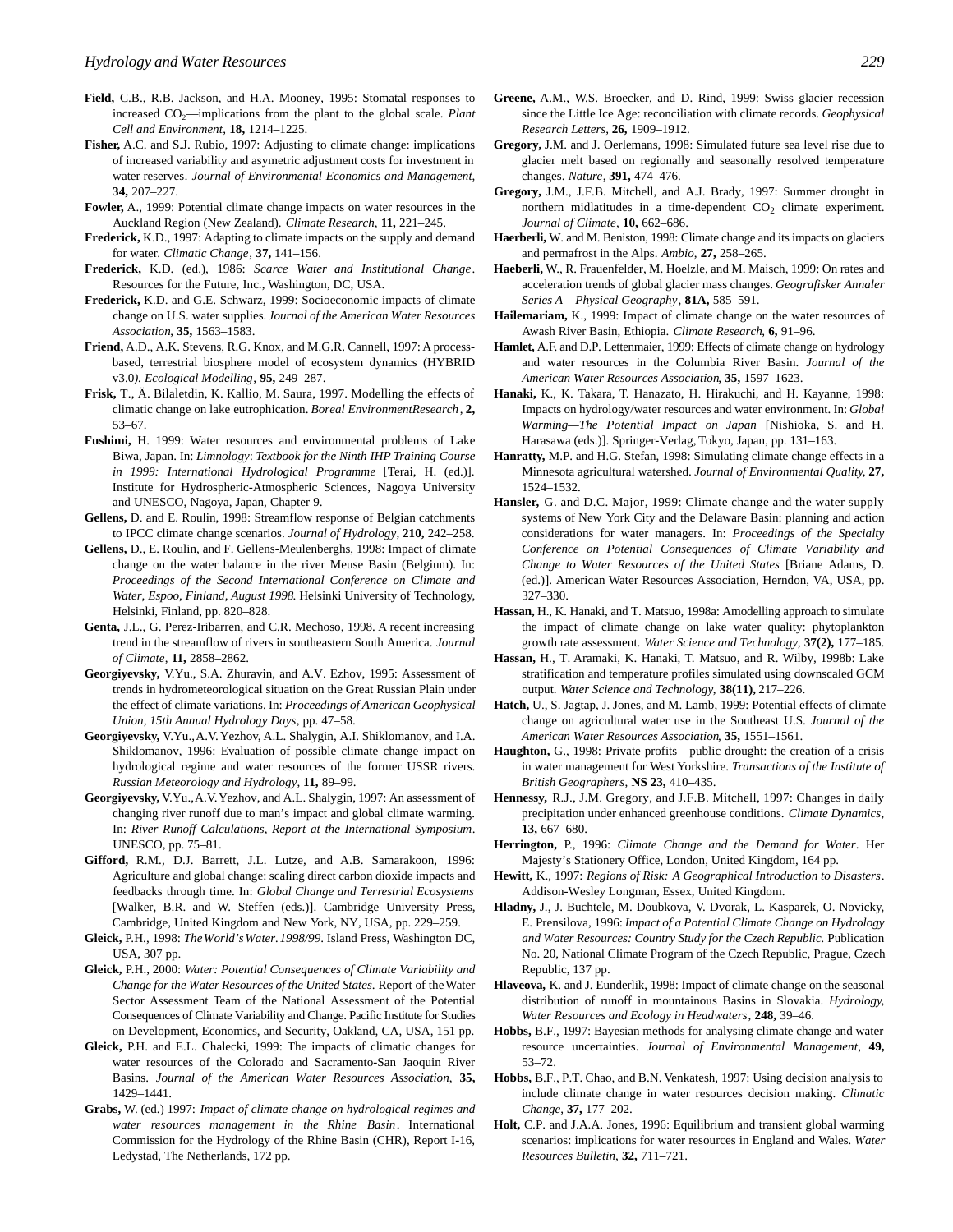- Hostetler, S.W. and E.E. Small, 1999: Response of North American freshwater lakes to simulated future climates. *Journal of the American Water Resources Association*, **35,** 1625–1637.
- Howe, C.W., J.K. Lazo, and K.R. Weber, 1990: The economic impacts of agriculture-to-urban water transfers on the area of origin: a case study of the Arkansas River Valley in Colorado. *American Journal of Agricultural Economics*, **72,** 1200–1204.
- Hulme, M. (ed.), 1996: *Climate Change and Southern Africa*. Climatic Research Unit, University of East Anglia, Norwich, United Kingdom, 104 pp.
- **Hulme,** M. and G. Jenkins, 1998: *Climate Change Scenarios for the United Kingdom: Scientific Report*. UKCIP Technical Report No. 1. Climatic Research Unit, University of East Anglia, Norwich, United Kingdom, 80 pp.
- **Hulme,** M., E.M. Barrow, N.W. Arnell, P.A. Harrison, T.C. Johns, and T.E. Downing, 1999: Relative impacts of human-induced climate change and natural climate variability. *Nature*, **397,** 688–691.
- **Hunsaker,** D.J., G.R. Hendrey, B.A. Kimball, K.F. Lewin, J.R. Mauney, and J. Nagy, 1994: Cotton evapotranspiration under field conditions with  $CO<sub>2</sub>$ enrichment and variable soil moisture regimes. *Agricultural and Forest Meteorology*, **70,** 247–258.
- Hurd, B., N. Leary, R. Jones, and J. Smith, 1999: Relative regional vulnerability of water resources to climate change. *Journal of the American Water Resources Association*, **35,** 1399–1409.
- Isdale, P.J., B.J. Stewart, K.S. Tickle, and J.M. Lough, 1998. Palaeohydrological variation in a tropical river catchment: a reconstruction using fluorescent bands in corals of the Great Barrier Reef, Australia. *The Holocene*, **8,** 1–8.
- **Jaagus, J., 1998: Modelled changes in river runoff using various climate** scenarios for Estonia. In: *Proceedings of the Second International* Conference on Climate and Water, Espoo, Finland, August 1998. Helsinki University of Technology, Helsinki, Finland, pp. 94–103.
- Jarvet, A., 1998: Estimation of possible climate change impact on water management in Estonia. In: *Proceedings of the Second International* Conference on Climate and Water, Espoo, Finland, August 1998. Helsinki University of Technology, Helsinki, Finland, pp. 1449–1458.
- Jansons, V. and M. Butina, 1998: Potential impacts of climate change on nutrient loads from small catchments. In: *Proceedings of the Second International* Conference on Climate and Water, Espoo, Finland, August 1998. Helsinki University of Technology, Helsinki, Finland, pp. 932–939.
- **Jeton,** A.E., M.D. Dettinger, and J. LaRue Smith, 1996: Potential effects of climate change on streamflow, eastern and western slopes of the Sierra Nevada, California and Nevada. *U.S. Geological Survey, Water Resources Investigations Report*, **95-4260,** 44 pp.
- **Jose,** A.M. and N.A. Cruz, 1999: Climate change impacts and responses in the Philippines: water resources. *Climate Research*, **12,** 77–84.
- **Jose, A.M., L.M. Sosa, and N.A. Cruz, 1996: Vulnerability assessment of Angat** water reservoir to climate change. *Water, Air, and Soil Pollution*, 92, 191-201.
- **Kaczmarek,** Z., 1996: Water resources management. In: *Climate Change 1995: Impacts, Adaptations, and Mitigation of Climate Change: Scientific-Technical Analyses. Contribution of Working Group II to the Second Assessment Report of the Intergovernmental Panel on Climate Change* [Watson, R.T., R.H. Moss, and M.C. Zinyowera (eds.)]. Cambridge University Press, Cambridge, United Kingdom and New York, NY, USA, pp. 469–486.
- **Kaczmarek,** Z., D. Jurak, and J.J. Napiórkowski, 1997: *Impact of Climate Change on Water Resources in Poland*. Public Institute of Geophysics, Polish Academy of Sciences, Warsaw, Poland, **295,** 51 pp.
- **Kaczmarek,** Z., J. Napiórkowski, and K. Strzepek, 1996: Climate change impacts on the water supply system in the Warta River catchment, Poland. International Journal of Water Resources Development, 12, 165-180.
- **Kallio,** K., S. Rekolainen, P. Ekholm, K. Granlund, Y. Laine, H. Johnsson, and M. Hoffman, 1997: Impacts of climatic change on agricultural nutrient losses in Finland. *Boreal Environment Research*, **2,** 33–52.
- **Kang,** E., G. Cheng, Y. Lan, and H. Jin, 1999: A model for simulating the response of runoff from the mountainous watersheds of northwest China to climatic changes. *Science in China*, **42**.
- **Karl,** T.R. and R.W. Knight, 1998: Secular trends of precipitation amount, frequency and intensity in the United States. *Bulletin of the American Meteorological Society*, **79,** 231–241.
- **Kaser,** G., 1999: A review of the modern fluctuations of tropical glaciers. *Global and Planetary Change*, **22,** 93–103.
- Kaser, G., S. Hastenrath, and A. Ames, 1996: Mass balance profiles on tropical glaciers. *Zeitschrift für Gletscherkunde und Glazialgeologie* , **32,** 75–81.
- **Kaser,** G. and B. Noggler, 1991: Observations on Speke Glacier, Ruwenzori Range, Uganda. *Journal of Glaciology*, **37,** 313–318.
- **Kilkus,** K., 1998: Lakes of temperate regions as climate change indicators. In: *Proceedings of the Second International Conference on Climate and Water, Espoo, Finland, August 1998*. Helsinki University of Technology, Helsinki, Finland, pp. 588–596.
- **Kimball,** B.A., R.L. LaMorte, P.J. Pinter Jr., G.W. Wall, D.J. Hunsaker, F.J. Adamsen, S.W. Leavitt, T.L. Thompson, A.D. Matthias, and T.J. Brooks, 1999: Free-air CO<sub>2</sub> enrichment and soil nitrogen effects on energy balance and evapotranspiration of wheat. *Water Resources Research*, 35, 1179-1190.
- **Kindler,** J., 2000: Integrated water resources management: the meanders. *Water International*, **25,** 312–319.
- **Komescu,** A.U., A. Erkan, and S. Oz, 1998: Possible impacts of climate change on soil moisture availability in the Southeast Anatolia Development Project Region (GAP): an analysis from an agricultural drought perspective. *Climatic Change*, **40,** 519–545.
- **Korner,** C., 1996: The response of complex multispecies systems to elevated CO<sup>2</sup> . In: *Global Change and Terrestrial Ecosystems* [Walker, B.R. and W. Steffen (eds.)]. Cambridge University Press, Cambridge, United Kingdom, pp. 20–42.
- **Krasovskaia,** I., 1995: Quantification of the stability of river flow regimes. *Hydrological Sciences Journal*, **40,** 587–598.
- **Kuchment,** L.S., 1998: The estimation of the sensitivity of the river runoff to climate change for different physiogeographic regions of Russia and an experience of prediction of possible runoff change. In: *Proceedings of the Second International Conference on Climate and Water, Espoo, Finland, August 1998*. Helsinki University of Technology, Helsinki, Finland, pp. 171–177.
- **Kunkel, K.E., R.A. Pielke Jr., and S.A. Changnon, 1999: Temporal fluctuations** in weather and climate extremes that cause economic and human health impacts: a review. *Bulletin of the American Meteorological Society*, **80,** 1077–1098.
- **La Red,** 1999: *La Red de Estudios Sociedades en Prevencion de Desastres*. International Non-Governmental Organization, Lima, Peru. Available online at http:www.lared.org.pe.
- **Laird,** K.R., S.C. Fritz, E.C. Grimm, and P.G. Mueller, 1996: Century-scale paleoclimatic reconstruction from Moon Lake, a closed-Basin lake in the northern Great Plains. *Limnology and Oceanography*, **41,** 890–902.
- **Landsea,** C.W., N. Nicholls, W.M. Gray, and L.A. Avila, 1996: Downward trend in the frequency of intense Atlantic hurricanes during the past five decades. *Geophysical Research Letters*, **23,** 1697–1700.
- **LeCompte,** E. and K. Gahagan, 1998: Hurricane insurance protection in Florida. In: *Paying the Price* [Kunreuther, H. and R.J. Roth (eds.)]. The Joseph Henry Press, Washington, DC, USA.
- **Lepisto,** A. and Y. Kivinen, 1997: Effects of climate change on hydrological patterns of a forested catchment: a physically-based modelling approach. *Boreal Environment Research*, **2,** 19–31.
- **Lettenmaier,** D.P., A.W. Wood, R.N. Palmer, E.F. Wood, and E.Z. Stakhiv, 1999: Water resources implications of global warming: a U.S. regional perspective. *Climatic Change*, **43,** 537–579.
- **Leung,** L.R. and M.S. Wigmosta, 1999: Potential climate change impacts on mountain watersheds in the Pacific Northwest. *Journal of the American Water Resources Association*, **35,** 1463–1471.
- **Lewis,** C.F.M., D.L. Forbes, E. Nielsen, L.M. Thorliefson, A.M. Telka, R.E. Vance, and B.J. Todd, 1998: Mid-Holocene Lake Winnipeg: where was it? In: *Proceedings of GSA1998 Annual Meeting, Toronto, October 1998*. Geological Society of America, Boulder, USA. Abstracts 30, p. A168.
- **Lins,** H.F. and J.R. Slack, 1999: Streamflow trends in the United States. *Geophysical Research Letters*, **26,** 227–230.
- Lins, H. and E.Z. Stakhiv, 1998: Managing the nation's water in a changing climate. *Journal of the American Water Resources Association*, **34,** 1255–1264.
- **Liu,** C., 1998: The potential impact of climate change on hydrology and water resources in China. In: *P roceedings of the Second International Conference on Climate and Water, Espoo, Finland, August 1998.* Helsinki University of Technology, Helsinki, Finland, pp. 1420–1434.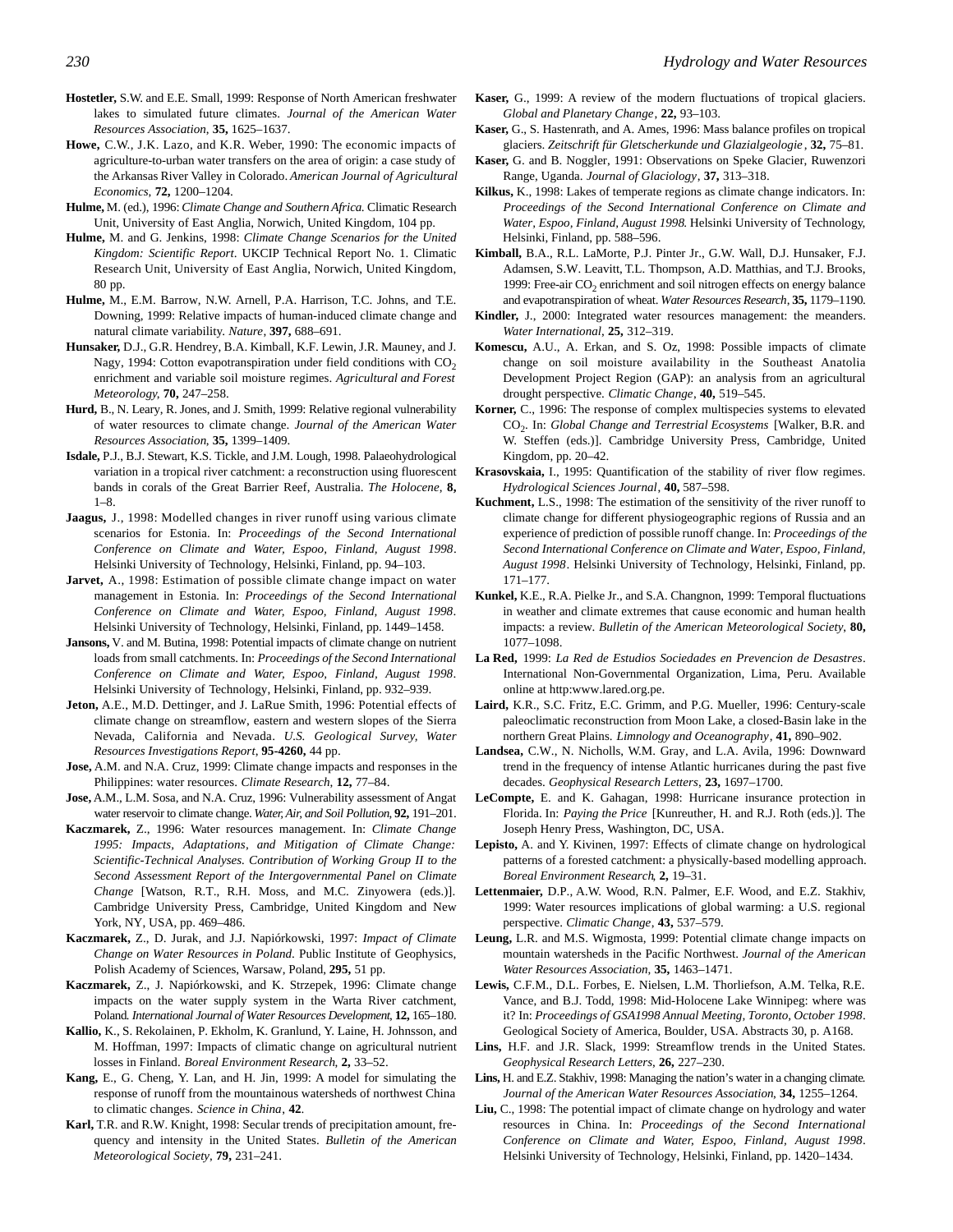- **Liu,** C., E. Kang, and S. Liu, 1999: Study on glacier variation and its runoff responses in the arid region on Northwest China. *Science in China*, **42**.
- **Loaiciga,** L.C., D.R. Maidment, and J.B. Valdes, 1998: *Climate change impacts on the water resources of the Edwards Balcones Fault Zone aquifer, Texas*. ASCE/USEPA Cooperative Agreement CR824540-01-0, American Society of Civil Engineers, Reston VA, USA, 72 pp. (plus figures).
- **Luo,** W.B. and B. Caselton, 1997: Using Dempster-Shafer theory to represent climate change uncertainties. *Journal of Environmental Management*, **49,** 73–93.
- Mailu, G.M., 1988: Groundwater potential in Mandera District. *Kenya Engineer*, 25–27.
- **Mailu,** G.M., 1992: Impact of rock catchments on water resources of Kitui District. In: Proceedings of the Second National Conference on *Rainwater Catchment Systems in Kenya*. Nairobi, Kenya, pp. 220–230.
- **Mailu,** G.M., 1993: The climatic impact on water resources in Wajir District, Kenya. In: *Proceedings of the First Iinternational Conference of the African Meteorological Society.* Nairobi, Kenya, pp. 925–931.
- Major, D.C., 1998: Climate change and water resources: the role of risk management methods. Water Resources Update, 112, 47-50.
- **Mandelkern,** S., S. Parey, and N. Tauveron, 1998: Hydrologic consequences of greenhouse effect, a case study of the river Doubs. In: *Proceedings of the Second International Conference on Climate and Water, Espoo, Finland, August 1998*. Helsinki University of Technology, Helsinki, Finland, pp. 1505–1514.
- **Marengo,** J.A., 1995: Variations and change in South American streamflow. *Climatic Change*, **31,** 99–117.
- **Marengo, J.A., J. Tomasella, and C.R. Uvo, 1998: Trends in streamflow** and rainfall in tropical South America: Amazonia, eastern Brazil and northwestern Peru. *Journal of Geophysical Research—Atmospheres*, **103,** 1775–1783.
- Marsden, T.K., 1997: Reshaping environments: agriculture and water interactions and the creation of vulnerability. *Transactions of the Institute of British Geographers*, **22,** 321–337.
- **Matalas,** N.C., 1997: Stochastic hydrology in the context of climate change. *Climatic Change*, **37,** 89–101.
- **McCabe,** G.J., 1996: Effects of winter atmospheric circulation on temporal and spatial variability in annual streamflow in the western United States. *Hydrological Sciences Journal*, **41,** 873–888.
- McGuffie, K., A. Henderson-Sellers, N. Holbrook, Z. Kothavala, O. Balachova, and J. Hoekstra, 1999: Assessing simulations of daily temperature and precipitation variability with global climate models for present and enhanced greenhouse climates. *International Journal of Climatology*, **19,** 1–26.
- **Meehl,** G.A. and W.M. Washington, 1996: El Niño-like climate change in a model with increased atmospheric CO<sub>2</sub> concentrations. *Nature*, **382**, 56–60.
- Meyer, J.L., M.J. Sale, P.J. Mulholland, and N.L. Poff, 1999: Impacts of climate change on aquatic ecosystems functioning and health. *Journal of the American Water Resources Association*, **35,** 1373–1386.
- **Mendoza,** V.M., E.E. Villanueva, and J. Adem, 1997: Vulnerability of basins and watersheds in Mexico to global climate change. *Climate Research*, **9,** 139–145.
- Mileti, D., 1999: *Disasters by Design: A Reassessment of Natural Hazards in the United States.* The Joseph Henry Press, Washington, DC, USA, 250 pp.
- **Miller,** K.A., S.L. Rhodes, and L.J. MacDonnell, 1997: Water allocation in a changing climate: institutions and adaptation. *Climatic Change*, **35,** 157–177.
- **Miller,** N.L. and J. Kim, 1996: Numerical prediction of precipitation and streamflow over the Russian River watershed during the January 1995 California storms. *Bulletin of the American Meteorological Society*, **77,** 101–105.
- **Miller,** N.L. and J. Kim, 2000: Climate change sensitivity analysis for two California watersheds. *Journal of the American Water Resources Association*, **36,** 657–661.
- **Miller,** N.L., J. Kim, R.K. Hartman, and J. Farrara, 1999: Downscaled climate and streamflow study of the southwestern United States. *Journal of the American Water Resources Association*, **35,** 1525–1538.
- **Minnery, J.R.** and F.I. Smith, 1996: Climate change, flooding and urban infrastructure. In: *Greenhouse: Coping with Climate Change* [Bouma, W.J., M. Manning, and G.I. Pearman (eds.)]. Commonwealth Scientific and Industrial Research Organization Publishing, Melbourne, Australia, pp. 235–247.
- **Mirza,** M.Q., 1999: Climate change and water resources in South Asia. *Asia Pacific Journal of Environment and Development*, **7,** 17–29.
- **Mirza,** M.Q. and A. Dixit, 1996: Climate change and water management in the GBM Basins*. Water Nepal*, **5,** 71–100.
- **Mirza,** M.Q., R.A. Warrick, N.J. Ericksen, and G.J. Kenny, 1998: Trends and persistence in precipitation in the Ganges, Brahmaputra and Meghna Basins in South Asia. *Hydrological Sciences Journal*, **43,** 845–858.
- **Moglen,** G.E., E.A.B. Eltahir, and R.L. Bras, 1998: On the sensitivity of drainage density to climate change. *Water Resources Research*, **34,** 855–862.
- **Morison,** J.I.L., 1987: Intercellular CO<sub>2</sub> concentration and stomatal response to CO<sub>2</sub>. In: *Stomatal Function* [Zeiger, E. and G.D. Farquhar (eds.)]. Stanford University Press, Stanford, CA, USA, pp. 229–251.
- **Munasinghe, M.** and C. Clarke (eds.), 1995: *Disaster Prevention for Sustainable Development: Economic and Policy Issues; A Report from the Yokohama World Conference on Natural Disaster Reduction, May 1994*. World Bank, Washington, DC, USA.
- **Murdoch,** P.S., J.S. Baron, and T.L. Miller, 2000: Potential effects of climate change on surface water quality in North America*. Journal of the American Water Resources Association*, **36,** 347–366.
- **Mutua,** F.M., 1998: Sensitivity of the hydrologic cycle in Tana River Basin to climate change. In: *Vulnerability and adaptation to potential impacts of climate change in Kenya* [Omenda, T.O., J.G. Kariuki, and P.N. Mbuthi (eds.)]. pp. 22–30.
- **Najjar,** R.G., 1999: The water balance of the Susquehanna River Basin and its response to climate change. *Journal of Hydrology*, **219,** 7–19.
- **Nash,** L.L. and P.H. Gleick, 1993: *The Colorado River Basin and Climatic Change: The Sensitivity of Streamflow and Water Supply to Variations in Temperature and Precipitation*. EPA230-R-93-009, U.S. Environmental Protection Agency, Washington, DC, USA, 121 pp.
- **National Research Council,** 1992: *Water Transfers in the West: Efficiency, Equity and the Environment.* National Academy Press, Washington, DC, USA.
- **Obolkin,** V. and V. Potemkin, 1998: The impact large lakes on climate: in past and present. In: *Proceedings of the Second International Conference on Climate and Water, Espoo, Finland, August 1998*. Helsinki University of Technology, Helsinki, Finland, pp. 1217– 1221.
- **O'Connor,** R.E., B. Yarnal, R. Neff, R. Bond, N. Wiefek, C. Reenoik, R. Shudak, C.L. Jocoy, P. Pascate, and C.G. Knight, 1999: Weather and climate extremes, climate change and planning: views of community water system managers in Pennsylvania's Susquehanna River Basin. *Journal of the American Water Resources Association*, **35,** 1411–1419.
- **Oerlemans,** J., B. Anderson, A. Hubbard, P. Huybrechts, T. Johannesson, W.H. Krap, M. Schmeits, A.P. Stroeven, R.S.W. van der Wal, J. Wallinga, and Z. Zuo, 1998: Modelling the response of glaciers to climate warming. *Climate Dynamics*, **14,** 267–274.
- **Ojima,** D., L. Garcia, E. Eigaali, K. Miller,T.G.F. Kittel, and J. Lackelt, 1999: Potential climate change impacts on water resources in the Great Plains. *Journal of the American Water Resources Association*, **35,** 1443–1454.
- **Olsen,** J.R., J.R. Stedinger, N.C. Matalas, and E.Z. Stakhiv, 1999: Climate variability and flood frequency estimation for the Upper Mississippi and Lower Missouri Rivers. *Journal of the American Water Resources Association*, **35,** 1509–1523.
- **OECD,** 1985: *Gestion des Projets D'Amenagement des Eaux*. Organisation de Cooperation et de Developpment Economiques, Paris, France.
- **Orlob,** G.T., G.K. Meyer, L. Somlyody, D. Jurak, and K. Szesztay, 1996: Impact of climate change on water quality. In: Water Resources *Management in the Face of Climatic/Hydrologic Uncertainties* [Kaczmarek, Z., K. Strzepek, and L. Somlyody (eds.)]. Kluwer Academic Publishers, Dordrecht, The Netherlands, pp. 70–105.
- **Osborn,** T.J., M. Hulme, P.D. Jones, and T.A. Basnet, 2000: Observed trends in the daily intensity of United Kingdom precipitation. *International Journal of Climatology*, **20,** 347–364.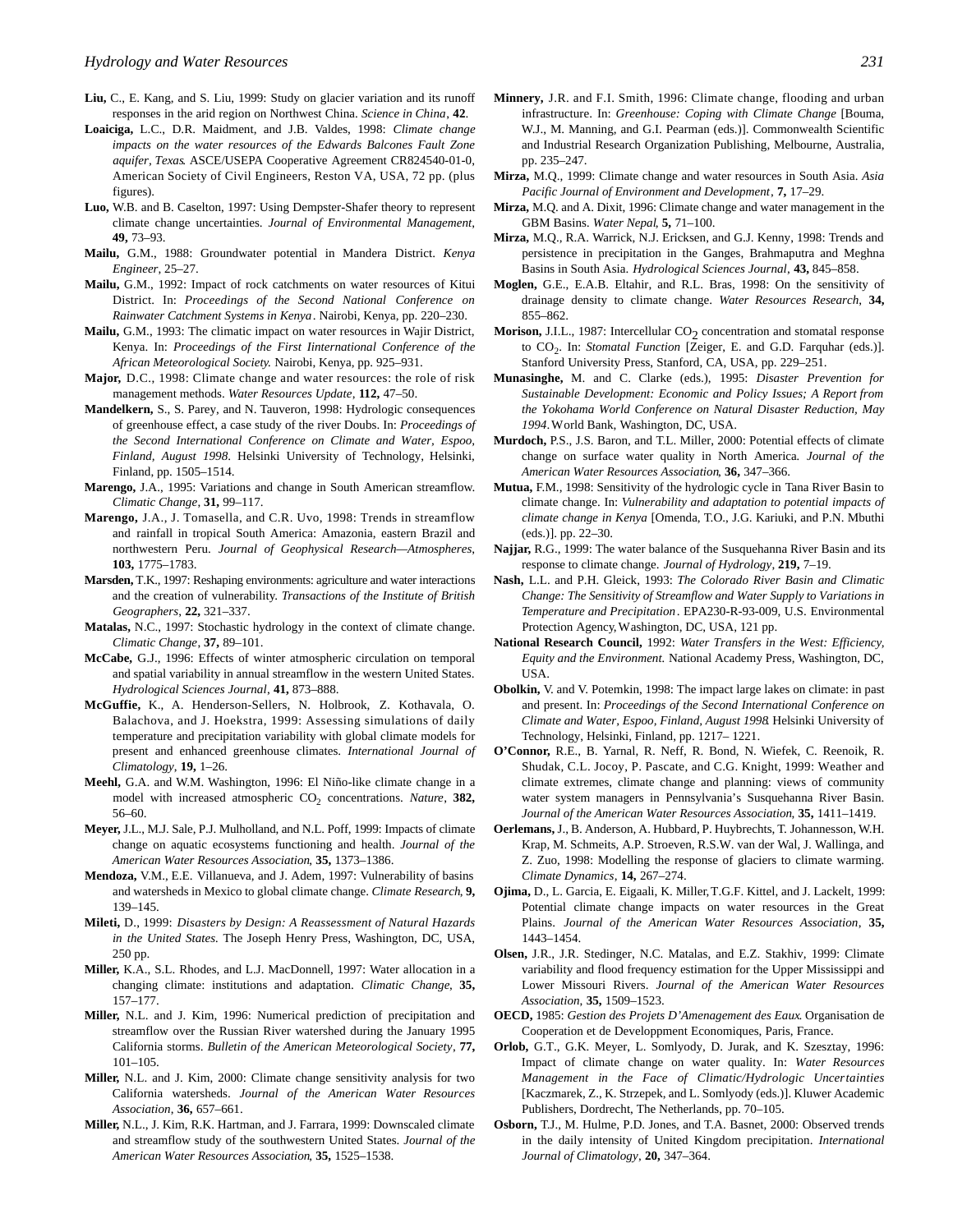- **PAHO,** 1999: *Conclusions and Recommendations: Meeting on Evaluation of Preparedness and Response to Hurricanes Georges and Mitch, 16–19 February, 1999: Santo Domingo, Dominican Republic*. Pan-American Health Organization, Washington, DC. Available online at http://www.paho.org/english/ped/pedhome.htm.
- **Panagoulia,** D. and G. Dimou, 1996: Sensitivities of groundwater-streamflow interaction to global climate change. *Hydrological Sciences Journal*, **41,** 781–796.
- **Panagoulia,** D. and G. Dimou, 1997: Sensitivity of flood events to global climate change*. Journal of Hydrology*, **191,** 208–222.
- **Pasterick,** E.T., 1998: The national flood insurance program. In: *Paying the Price* [Kunreuther, H. and R.J. Roth (eds.)]. The Joseph Henry Press, Washington, DC.
- **Patz,** J.A., K. Strzepek, and L. Lele, 1998: Predicting key malaria transmission factors, biting and entomological inoculation rates, using modelled soil moisture in Kenya. *Tropical Medicine and International Health*, **3,** 818–827.
- **Peacock,** W., B. Morrow, and H. Gladwin (eds.), 1997: *Hurricane Andrew: Ethnicity, Gender and the Sociology of Disasters*. Routledge, London, United Kingdom.
- Petrovic, P., 1998: Possible climate impacts on the water resources of the Danube River Basin, case study: subBasin of the Nitra River. In: *Proceedings of the Second International Conference on Climate and Water, Espoo, Finland, August 1998*. Helsinki University of Technology, Helsinki, Finland, pp. 981–990.
- **Piechota,** T.C., J.A. Dracup, and R.G. Fovell, 1997: Western U.S. streamflow and atmospheric circulation patterns during El Niño-Southern Oscillation. *Journal of Hydrology*, **201,** 249–271.
- **Piechota,** T.C., J.A. Dracup, F.H.S. Chiew, and T.A. McMahon, 1998: Seasonal streamflow forecasting in eastern Australia and the El Niño-Southern Oscillation. *Water Resources Research*, **34,** 3035–3044.
- **Pielke,** R.A. Jr., 1997: Asking the right questions: atmospheric research and societal needs. *Bulletin of the American Meteorological Society*, **78**, 255–264.
- **Pielke,** R.A. Jr. and C.W. Landsea, 1998 Normalized hurricane damages in the United States: 1925–95. *Weather and Forecasting*, **13,** 621–631.
- Pilgrim, J.M., X. Fang, and H.G. Stefan, 1998: Stream temperature correlations with air temperatures in Minnesota: implications for climate warming. *Journal of the American Water Resources Association*, **34,** 1109–1121.
- **Pilling,** C. and J.A.A. Jones, 1999: High resolution climate change scenarios: implications for British runoff. *Hydrological Processes*, **13,** 2877–2895.
- **Pollard,** D. and S.L. Thompson, 1995: Use of a land-surface transfer scheme (LSX) in a global climate model: the response to doubling stomatal conductance. Global and Planetary Change, 10, 129-161.
- Pulwarty, R.S. and W.E. Riebsame, 1997: The political ecology of vulnerability to hurricane-related hazards. In: *Hurricanes: Climate and Socioeconomic Impacts* [Diaz, H. and R. Pulwarty (eds.)]. Springer-Verlag, New York, NY, USA.
- **Rabus,** B.T. and K.A. Echelmeyer, 1998: The mass balance of McCall Glacier, Brooks Range, Alaska, USA: its regional relevance and implications for climate change in the Arctic*. Journal of Glaciology*, **44,** 333–351.
- **Raskin,** P., P. Gleick, P. Kirshen, G. Pontius, and K. Strzepek, 1997: *Water Futures: Assessment of Long-Range Patterns and Problems. Background Report for the Comprehensive Assessment for the Freshwater Resources* of the World. Stockholm Environment Institute, Stockholm, Sweden, 78 pp.
- **Raupach,** M.R., 1998: Influences of local feedbacks on land-air exchanges of energy and carbon. *Global Change Biology*, **4,** 477–494.
- **Reynard,** N.S., C. Prudhomme, and S.M. Crooks, 1998: The potential impacts of climate change on the flood characteristics of a large catchment in the UK. In: *Proceedings of the Second International Conference on Climate* and Water, Espoo, Finland, August 1998. Helsinki University of Technology, Helsinki, Finland, pp. 320–332.
- **Risby,** J.S. and D. Entekhabi, 1996: Observed Sacremento Basin streamflow response to precipitation and temperature changes and its relevance to climate impact studies*. Journal of Hydrology*, **184,** 209–223.
- **Ritschard,** R.L., J.F. Cruise, and L.U. Hatch, 1999: Spatial and temporal analysis of agricultural water requirements in the Gulf Coast of the United States. *Journal of the American Water Resources Association*, **35,** 1585–1596.
- **Roberts, G., 1998: The effects of possible future climate change on evaporation** losses from four contrasting UK water catchment areas. *Hydrological Processes*, **12,** 727–739.
- Robinson, P.J., 1997: Climate change and hydropower generation. *International Journal of Climatology*, **17,** 983–996.
- **Robson,** A.J., T.K. Jones, D.W. Reed, and A.C. Bayliss, 1998: A study of national trend and variation in UK floods. *International Journal of Climatology*, **18,** 165–182.
- **Roosare,** J., 1998: Local-scale spatial interpration of climate change impact on river runoff in Estonia. In: *Proceedings of the Second International* Conference on Climate and Water, Espoo, Finland, August 1998. Helsinki University of Technology, Helsinki, Finland, pp. 86–93.
- **Rumsby,** B.T. and M.G. Mackin, 1994: Channel and floodplain response to recent abrupt climate change—the Tyne Basin, Northern England*. Earth Surface Processes and Landforms*, **19,** 499–515.
- **Saelthun,** N.R., P. Aittoniemi, S. Bergstrom, K. Einarsson, T. Johannesson, G. Lindstrom, P.-O. Ohlsson, T. Thomsen, B. Vehriläinen, and K.O. Aamodt, 1998:Climate change impacts on runoff and hydropower in the Nordic countries. *TemaNord*, **552,** 170 pp.
- **Salinger,** M.J., R. Basher, B. Fitzharris, J. Hay, P.D. Jones, I.P. Macveigh, and I. Schmideley-Lelu, 1995: Climate trends in the south-west Pacific. *International Journal of Climatology*, **15**, 285–302.
- Sandstrom, K., 1995: Modeling the effects of rainfall variability on groundwater recharge in semi-arid Tanzania. *Nordic Hydrology*, 26, 313–330.
- **Schindler,** D.W., 2001: The cumulative effect of climate warming and other human stresses on Canadian freshwaters in the new millennium. *Canadian Journal of Fisheries and Aquatic Science* , **58,** 1–12.
- **Schindler,** D.W., S.E. Bayley, B.R. Barker, K.G. Beaty, D.R. Cruikshank, E.J. Fee, E.U. Schindler, and M.P. Stainton, 1996: The effects of climatic warming on the properties of boreal lakes and streams at the Experimental Lakes Area, northwestern Ontario. *Limnology and Oceanography*, **41,** 1004–1017.
- Schreider, S.Y., A.J. Jakeman, A.B. Pittock, and P.H. Whetton, 1996: Estimation of the possible climate change impacts on water availability, extreme flow events and soil moisture in the Goulburn and Ovens Basins, Victoria. *Climatic Change*, **34,** 513–546.
- **Schulze, R.E., 1997: Impacts of global climate change in a hydrologically** vulnerable region: challenges to South African hydrologists. *Progress in Physical Geography*, **21,** 113–136.
- **Sefton,** C.E.M. and D.B. Boorman, 1997: A regional investigation into climate change impacts on UK streamflows*. Journal of Hydrology*, **195,** 26–44.
- **Seidel,** K., C. Ehrler, and J. Martinec, 1998: Effects of climate change on water resources and runoff in an Alpine Basin. *Hydrological Processes*, **12,** 1659–1669.
- **Sellers,** P.J., R.E. Dickinson, D.A. Randall, A.K. Betts, F.G. Hall, J.A. Berry, G.J. Collatz, A.S. Denning, H.A. Mooney, C.A. Nobre, N. Sato, C.B. Field, and A. Henderson-Sellers, 1997: Modeling the exchanges of energy, water, and carbon between continents and the atmosphere. *Science*, **275,** 502–509.
- **Shen,** D. and R. Liang, 1998: Global warming effects on Hanjaing river hy drological regimes and water resources. In: Proceedings of the Second *International Conference on Climate and Water, Espoo, Finland, August* 1998. Helsinki University of Technology, Helsinki, Finland, pp. 769–777.
- **Shiklomanov,** A.I., 1994: The influence of anthropogenic changes in global climate on the Yenisey River Runoff*. Russian Meteorology and Hydrology*, **2,** 84–93.
- Shiklomanov, I.A., 1998: Asssessment of water resources and water availability *in the world. Background Report for the Comprehensive Assessment of the Freshwater Resources of the World*. Stockholm Environment Institute, Stockholm, Sweden, 88 pp.
- Shiklomanov, I.A. and V.Yu. Georgiyevsky, 2001: Anthropogenic global climate change and water resources. In: *World Water Resources at the Beginning of the 21st Century*. UNESCO, Paris, France, ( in press).
- **Shiklomanov,** I.A., A.I. Shiklomanov, R.B. Lammers, B.J. Peterson, and C. Vorosmarty, 2000: The dynamics of river water inflow to the Arctic Ocean. In: *The Freshwater Budget of the Arctic Ocean*. Kluwer Academic Publishers, Dordrecht, The Netherlands, (in press).